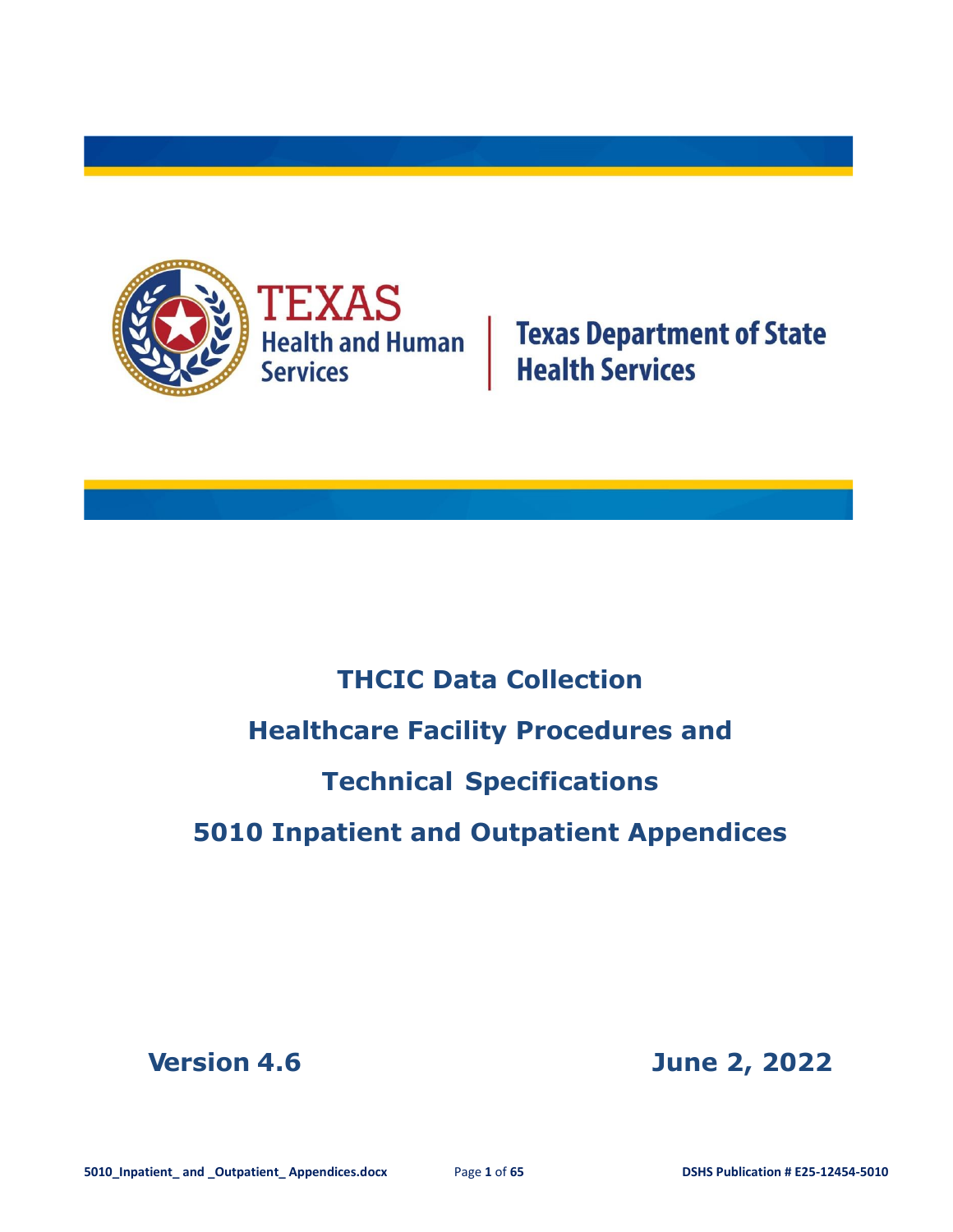

### Table of Contents

|     | Appendix A1 VALID COUNTRY CODES AND STATE CODES3                           |
|-----|----------------------------------------------------------------------------|
| 1.1 |                                                                            |
| 1.2 | Two-Letter State and Possession Abbreviations Including Military States  7 |
| 1.3 |                                                                            |
|     | Appendix A2 DEFAULT OR MISSING DATA VALUES 10                              |
| 2.1 |                                                                            |
| 2.2 |                                                                            |
| 2.3 |                                                                            |
| 2.4 |                                                                            |
| 2.5 |                                                                            |
| 2.6 |                                                                            |
|     | Appendix A3 RACE AND ETHNICITY QUESTIONNAIRE DOCUMENTS  13                 |
|     | Appendix A4 REVENUE CODE GROUPINGS FOR PUDF  17                            |
|     | Appendix A5 INPATIENT & OUTPATIENT AUDIT ID'S  19                          |
| 5.1 |                                                                            |
| 5.2 |                                                                            |
|     |                                                                            |
|     | Appendix A7 KEY DATA ELEMENTS FOR MATCHING INPATIENT CLAIMS  56            |
|     | Appendix A8 KEY DATA ELEMENTS FOR MATCHING OUTPATIENT CLAIMS  57           |
|     | Appendix A9 CHANGES MADE SINCE THE PREVIOUS VERSION(S) 57                  |
|     |                                                                            |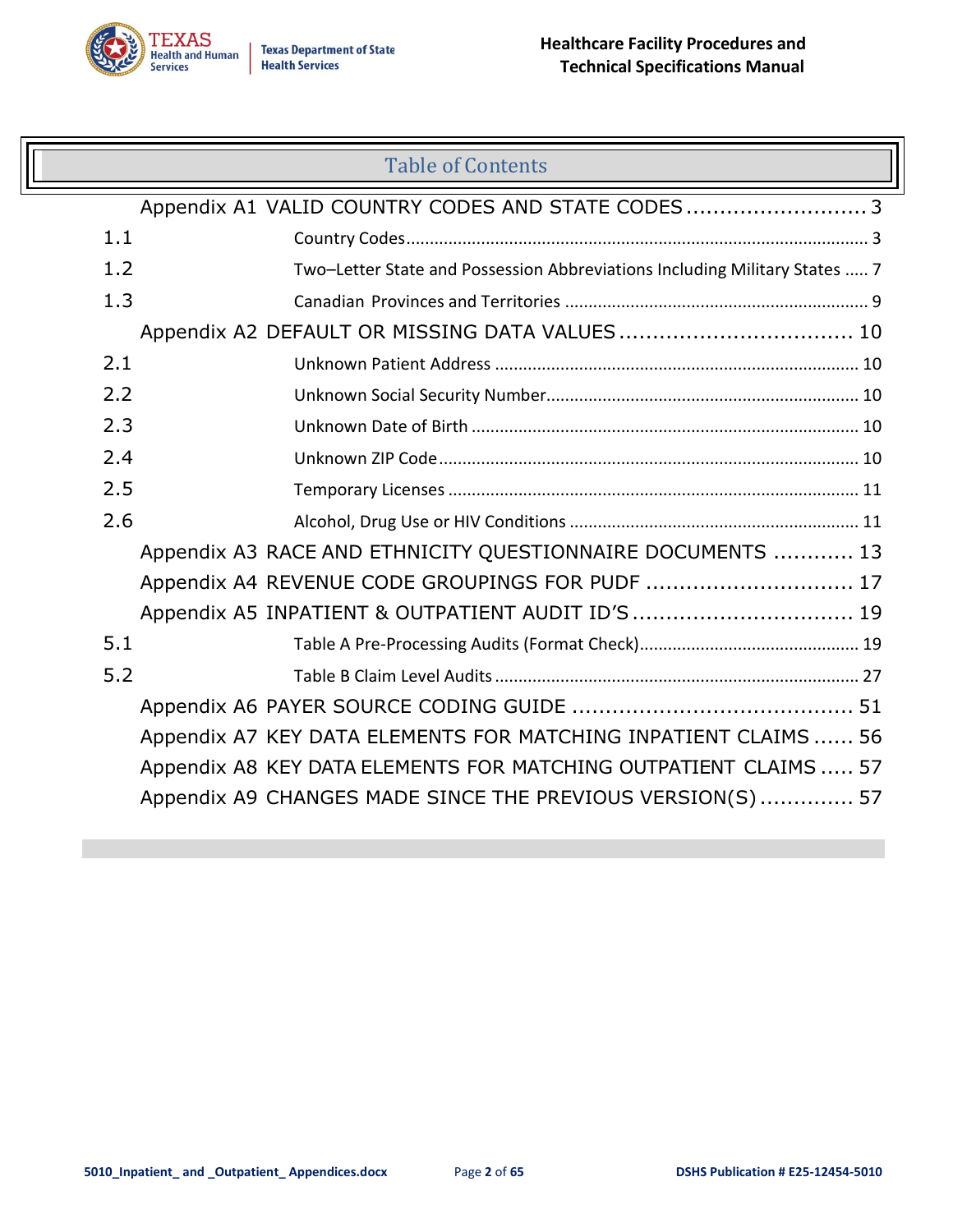

# <span id="page-2-0"></span>**Appendix A1 VALID COUNTRY CODES AND STATE CODES**

### <span id="page-2-1"></span>**1.1 Country Codes**

| Code      | <b>Short Name</b>                | Code      | <b>Short Name</b>                 |
|-----------|----------------------------------|-----------|-----------------------------------|
| AD        | Andorra                          | <b>CV</b> | Cabo Verde                        |
| <b>AE</b> | <b>United Arab Emirates</b>      | KH        | Cambodia                          |
| AF        | Afghanistan                      | <b>CM</b> | Cameroon                          |
| AX        | Aland Islands / Åland Islands    | CA        | Canada                            |
| AL        | Albania                          | KY        | Cayman Islands                    |
| DZ        | Algeria                          | <b>CF</b> | Central African Republic          |
| <b>AS</b> | American Samoa                   | TD        | Chad                              |
| <b>AD</b> | Andorra                          | <b>CL</b> | Chile                             |
| AO        | Angola                           | <b>CN</b> | China                             |
| AI        | Anguilla                         | <b>CX</b> | Christmas Island                  |
| AQ        | Antarctica                       | CC        | Cocos (Keeling) Islands           |
| AG        | Antigua and Barbuda              | CO        | Colombia                          |
| <b>AR</b> | Argentina                        | <b>KM</b> | Comoros                           |
| AM        | Armenia                          | CG        | Congo                             |
| AW        | Aruba                            | CD        | Congo, the Democratic Republic of |
| AU        | Australia                        |           | the CK                            |
| AT        | Austria                          | <b>CR</b> | Costa Rica                        |
| AZ        | Azerbaijan                       | CI        | Cote d'Ivoire / Côte d'Ivoire     |
| <b>BS</b> | <b>Bahamas</b>                   | <b>HR</b> | Croatia                           |
| <b>BH</b> | <b>Bahrain</b>                   | CU        | Cuba                              |
| <b>BD</b> | Bangladesh                       | <b>CW</b> | Curacao / Curaçao                 |
| <b>BB</b> | <b>Barbados</b>                  | <b>CY</b> | Cyprus                            |
| BY        | <b>Belarus</b>                   | CZ        | Czech Republic                    |
| <b>BE</b> | <b>Belgium</b>                   | DK        | <b>Denmark</b>                    |
| <b>BZ</b> | <b>Belize</b>                    | DJ        | Djibouti                          |
| BJ        | <b>Benin</b>                     | <b>DM</b> | Dominica                          |
| <b>BM</b> | Bermuda                          | DO        | Dominican Republic                |
| <b>BT</b> | <b>Bhutan</b>                    | <b>EC</b> | Ecuador                           |
| <b>BO</b> | Bolivia, Plurinational State of  | EG        | Egypt                             |
| <b>BQ</b> | Bonaire, Sint Eustatius and Saba | SV        | El Salvador                       |
| BA        | Bosnia and Herzegovina           | GQ        | <b>Equatorial Guinea</b>          |
| <b>BW</b> | <b>Botswana</b>                  | ER        | Eritrea                           |
| <b>BV</b> | <b>Bouvet Island</b>             | EE        | Estonia                           |
| <b>BR</b> | <b>Brazil</b>                    | ET        | Ethiopia                          |
| IO        | British Indian Ocean Territory   | FK        | Falkland Islands (Malvinas)       |
| <b>BN</b> | Brunei Darussalam                | FO        | Faroe Islands                     |
| <b>BG</b> | <b>Bulgaria</b>                  | FJ.       | Fiji                              |
| <b>BF</b> | <b>Burkina Faso</b>              | FI        | Finland                           |
| BI        | Burundi                          | <b>FR</b> | France                            |
|           |                                  |           |                                   |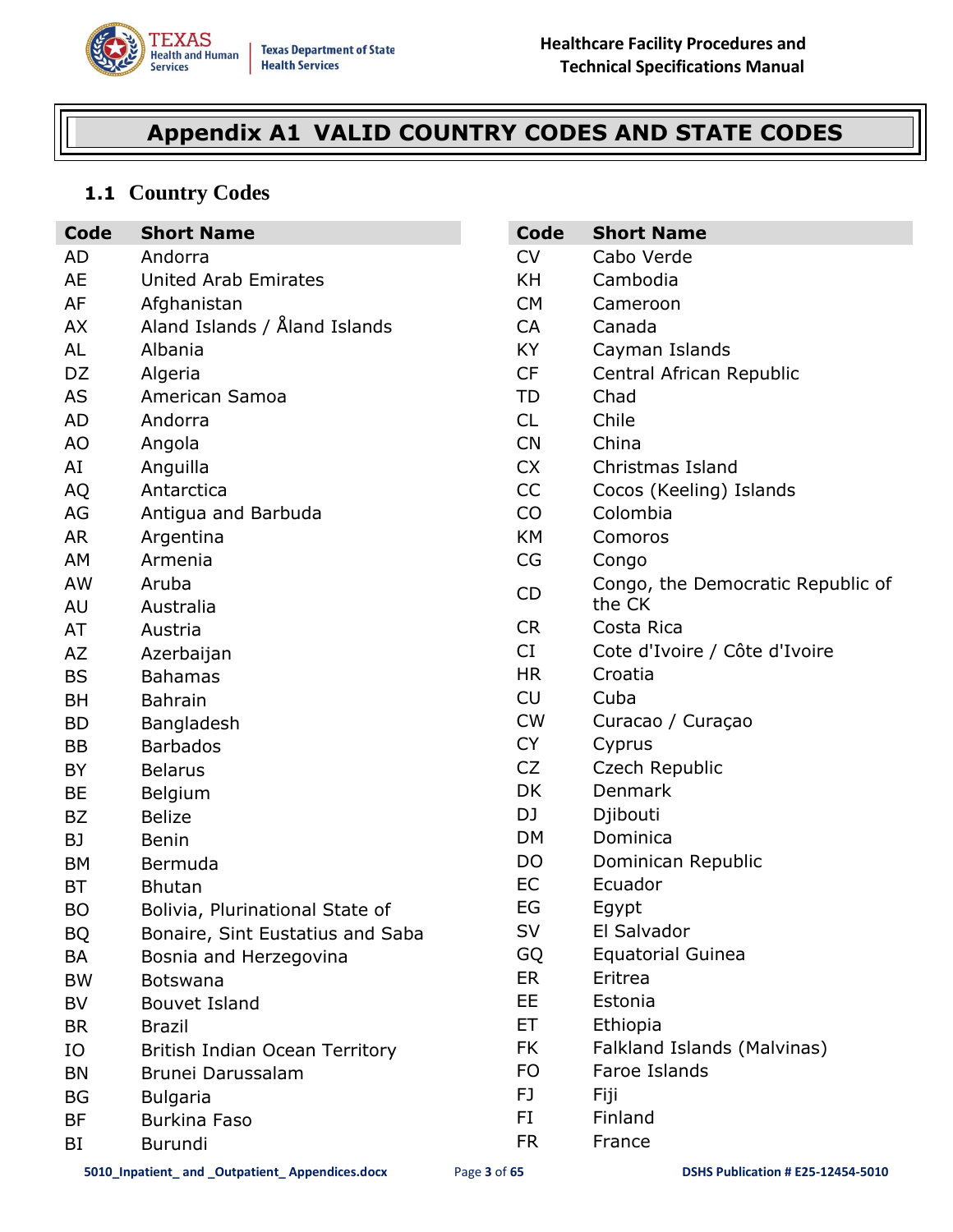

| Code      | <b>Short Name</b>                  |
|-----------|------------------------------------|
| GF        | French Guiana                      |
| PF        | French Polynesia                   |
| <b>TF</b> | <b>French Southern Territories</b> |
| GA        | Gabon                              |
| GM        | Gambia                             |
| <b>GE</b> | Georgia                            |
| DE        | Germany                            |
| GH        | Ghana                              |
| GI        | Gibraltar                          |
| GR        | Greece                             |
| GL        | Greenland                          |
| GD        | Grenada                            |
| GP        | Guadeloupe                         |
| GU        | Guam                               |
| FM        | Micronesia, Federated States of    |
| МD        | Moldova, Republic of               |
| MC        | Monaco                             |
| MN        | Mongolia                           |
| МE        | Montenegro                         |
| МS        | Montserrat                         |
| МA        | Morocco                            |
| MZ        | Mozambique                         |
| МM        | Myanmar                            |
| ΝA        | Namibia                            |
| ΝR        | Nauru                              |
| NΡ        | Nepal                              |
| ΝL        | Netherlands                        |
| ΝC        | New Caledonia                      |
| ΝZ        | New Zealand                        |
| NI        | Nicaragua                          |
| <b>NE</b> | Niger                              |
| ΝG        | Nigeria                            |
| NU        | Niue                               |
| ΝF        | Norfolk Island                     |
| MP        | Northern Mariana Islands           |
| NO.       | Norway                             |
| ОM        | Oman                               |
| <b>PK</b> | Pakistan                           |
| PW        | Palau                              |
| PS        | Palestine, State of                |
| PA        | Panama                             |
| PG        | Papua New Guinea                   |
| PY        | Paraguay                           |
| PE        | Peru                               |

#### **Healthcare Facility Procedures and Technical Specifications Manual**

| Code      | <b>Short Name</b>                        |
|-----------|------------------------------------------|
| PH        |                                          |
| PN        | Philippines<br>Pitcairn                  |
|           |                                          |
| PL        | Poland                                   |
| PT        | Portugal                                 |
| <b>PR</b> | Puerto Rico                              |
| QA        | Qatar                                    |
| <b>RE</b> | Reunion! Réunion                         |
| <b>RO</b> | Romania                                  |
| RU        | <b>Russian Federation</b>                |
| <b>RW</b> | Rwanda                                   |
| <b>BL</b> | Saint Barthelemy / Saint<br>Barthélemy   |
| <b>SH</b> | Saint Helena, Ascension and Tristan      |
|           | da Cunha                                 |
| KN        | Saint Kitts and Nevis                    |
| LC        | Saint Lucia                              |
| MF        | Saint Martin (French part)               |
| <b>PM</b> | Saint Pierre and Miquelon                |
| VC        | Saint Vincent and the Grenadines         |
| WS        | Samoa                                    |
| <b>SM</b> | San Marino                               |
| ST        | Sao Tome and Principe                    |
| <b>SA</b> | Saudi Arabia                             |
| SN        | Senegal                                  |
| <b>RS</b> | Serbia                                   |
| <b>SC</b> | Seychelles                               |
| GT        | Guatemala                                |
| GG        | Guernsey                                 |
| GN        | Guinea                                   |
| GW        | Guinea-Bissau                            |
| GY        | Guyana                                   |
| HT.       | Haiti                                    |
| HМ        | <b>Heard Island and McDonald Islands</b> |
| <b>VA</b> | Holy See (Vatican City State)            |
| HN        | Honduras                                 |
| ΗK        | Hong Kong                                |
| HU        | Hungary                                  |
| IS.       | Iceland                                  |
| ΙN        | India                                    |
| ID        | Indonesia                                |
| IR        | Iran, Islamic Republic of                |
| IQ        | Iraq                                     |
| IE        | Ireland                                  |
| IΜ        | Isle of Man                              |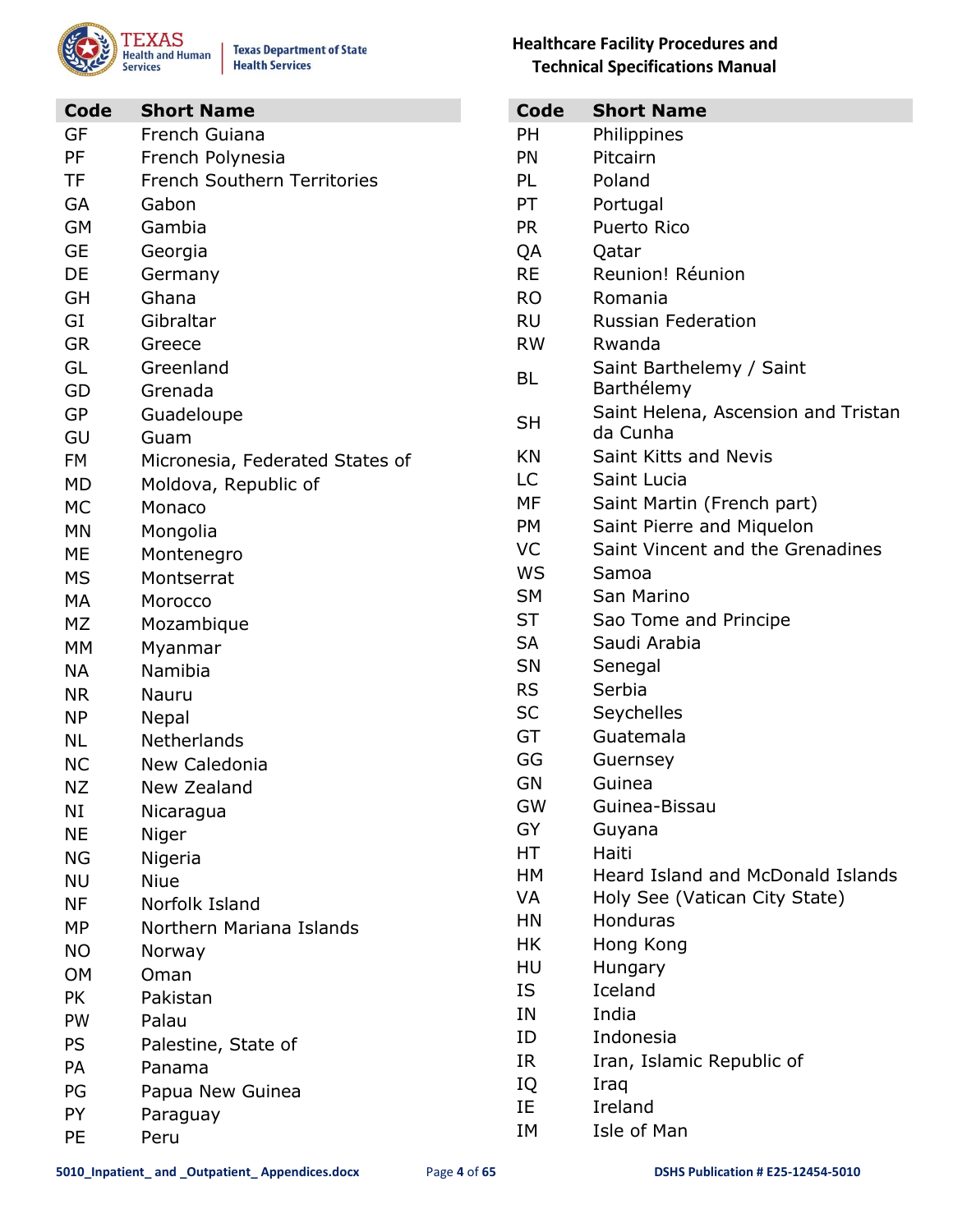

**Texas Department of State Health Services** 

| Code      | <b>Short Name</b>                             |
|-----------|-----------------------------------------------|
| IL        | Israel                                        |
| IΤ        | Italy                                         |
| JМ        | Jamaica                                       |
| JP        | Japan                                         |
| JE        | Jersey                                        |
| JO        | Jordan                                        |
| <b>KZ</b> | Kazakhstan                                    |
| KE        | Kenya                                         |
| ΚI        | Kiribati                                      |
| <b>KP</b> | Korea, Democratic People's<br>Republic of     |
| KR.       | Korea, Republic of                            |
| <b>KW</b> | Kuwait                                        |
| KG        | Kyrgyzstan                                    |
| LA        | Lao People's Democratic Republic              |
| LV        | Latvia                                        |
| LB        | Lebanon                                       |
| LS        | Lesotho                                       |
| LR.       | Liberia                                       |
| LY.       | Libya                                         |
| LI        | Liechtenstein                                 |
| LT        | Lithuania                                     |
| LU        | Luxembourg                                    |
| <b>MO</b> | Macao                                         |
| MK        | Macedonia, the former Yugoslav<br>Republic of |
| МG        | Madagascar                                    |
| <b>MW</b> | Malawi                                        |
| MY        | Malaysia                                      |
| MV        | <b>Maldives</b>                               |
| ML        | Mali                                          |
| MT        | Malta                                         |
| MН        | <b>Marshall Islands</b>                       |
| MQ.       | Martinique                                    |
| MR        | Mauritania                                    |
| MU        | Mauritius                                     |
| YT        | Mayotte                                       |
| МX        | Mexico                                        |
| SL        | Sierra Leone                                  |
| SG        | Singapore                                     |
| <b>SX</b> | Sint Maarten (Dutch part)                     |
| SK        | Slovakia                                      |
| SI        | Slovenia                                      |
| SB        | Solomon Islands                               |

#### **Healthcare Facility Procedures and Technical Specifications Manual**

| <b>Code</b> | <b>Short Name</b>                 |
|-------------|-----------------------------------|
| SO          | Somalia                           |
| ZΑ          | South Africa                      |
| GS          | South Georgia and the South       |
|             | Sandwich Islands                  |
| SS          | South Sudan                       |
| <b>ES</b>   | Spain                             |
| LK.         | Sri Lanka                         |
| <b>SD</b>   | Sudan                             |
| <b>SR</b>   | Suriname                          |
| SJ          | Svalbard and Jan Mayen            |
| SZ          | Swaziland                         |
| <b>SE</b>   | Sweden                            |
| <b>CH</b>   | Switzerland                       |
| SY          | Syrian Arab Republic              |
| <b>TW</b>   | Taiwan, Province of China         |
| TJ.         | Tajikistan                        |
| TZ          | Tanzania, United Republic of      |
| TH          | Thailand                          |
| TL          | Timor-Leste                       |
| TG          | Togo                              |
| TK          | Tokelau                           |
| TO          | Tonga                             |
| TT          | <b>Trinidad and Tobago</b>        |
| TN          | Tunisia                           |
| <b>TR</b>   | Turkey                            |
| <b>TM</b>   | Turkmenistan                      |
| ТC          | <b>Turks and Caicos Islands</b>   |
| TV          | Tuvalu                            |
| UG          | Uganda                            |
| UA          | Ukraine                           |
| <b>AE</b>   | <b>United Arab Emirates</b>       |
| GB          | United Kingdom                    |
| US          | <b>United States</b>              |
|             | United States Minor Outlying      |
| <b>UM</b>   | Islands                           |
| UY          | Uruguay                           |
| UZ          | Uzbekistan                        |
| VU          | Vanuatu                           |
| VE          | Venezuela, Bolivarian Republic of |
| VN          | <b>Viet Nam</b>                   |
| VG          | Virgin Islands, British           |
| VI          | Virgin Islands, U.S.              |
| WF          | <b>Wallis and Futuna</b>          |
| EH          | Western Sahara                    |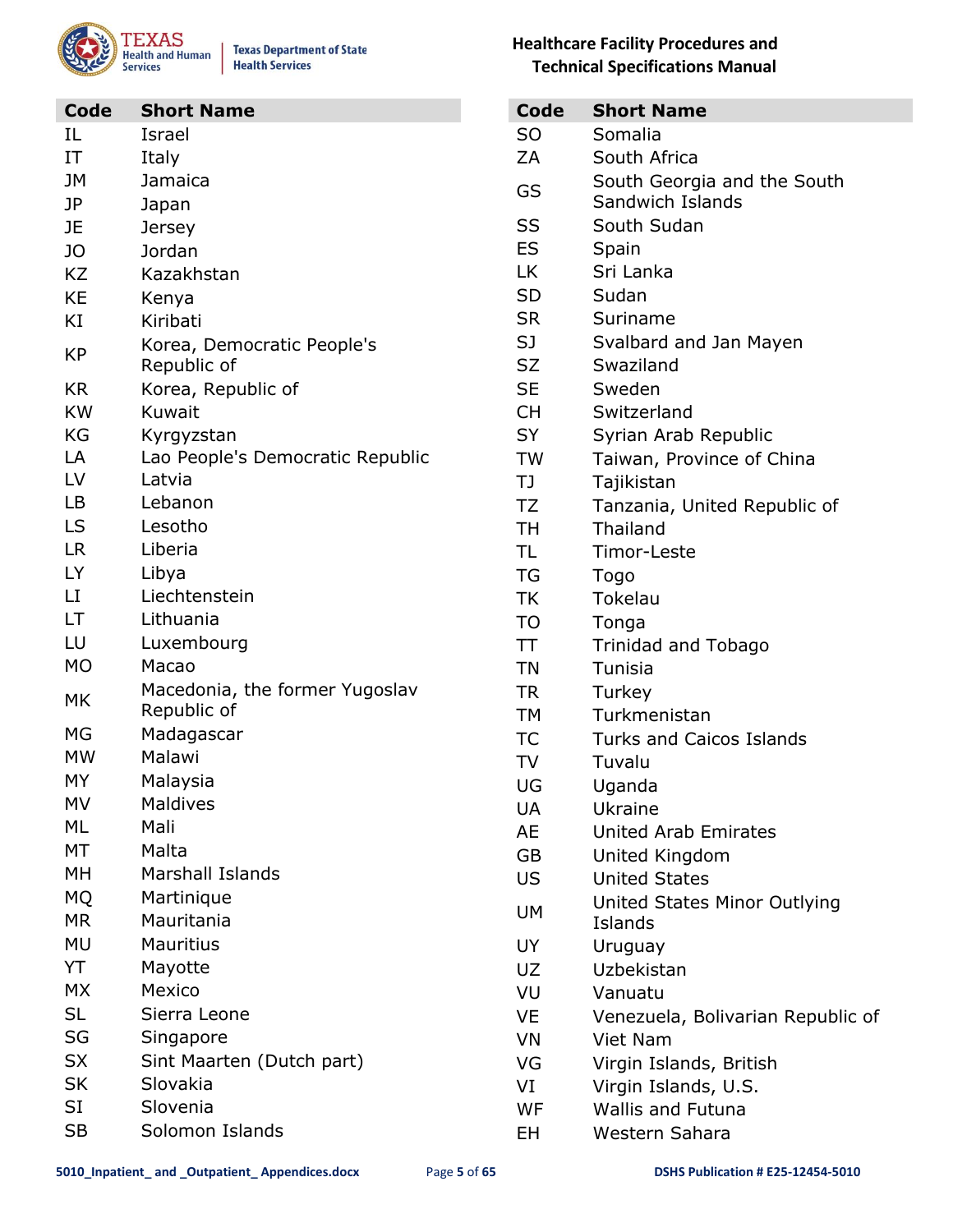

**Texas Department of State Health Services** 

**Code Short Name** YE Yemen ZM Zambia ZW Zimbabwe

**Healthcare Facility Procedures and Technical Specifications Manual**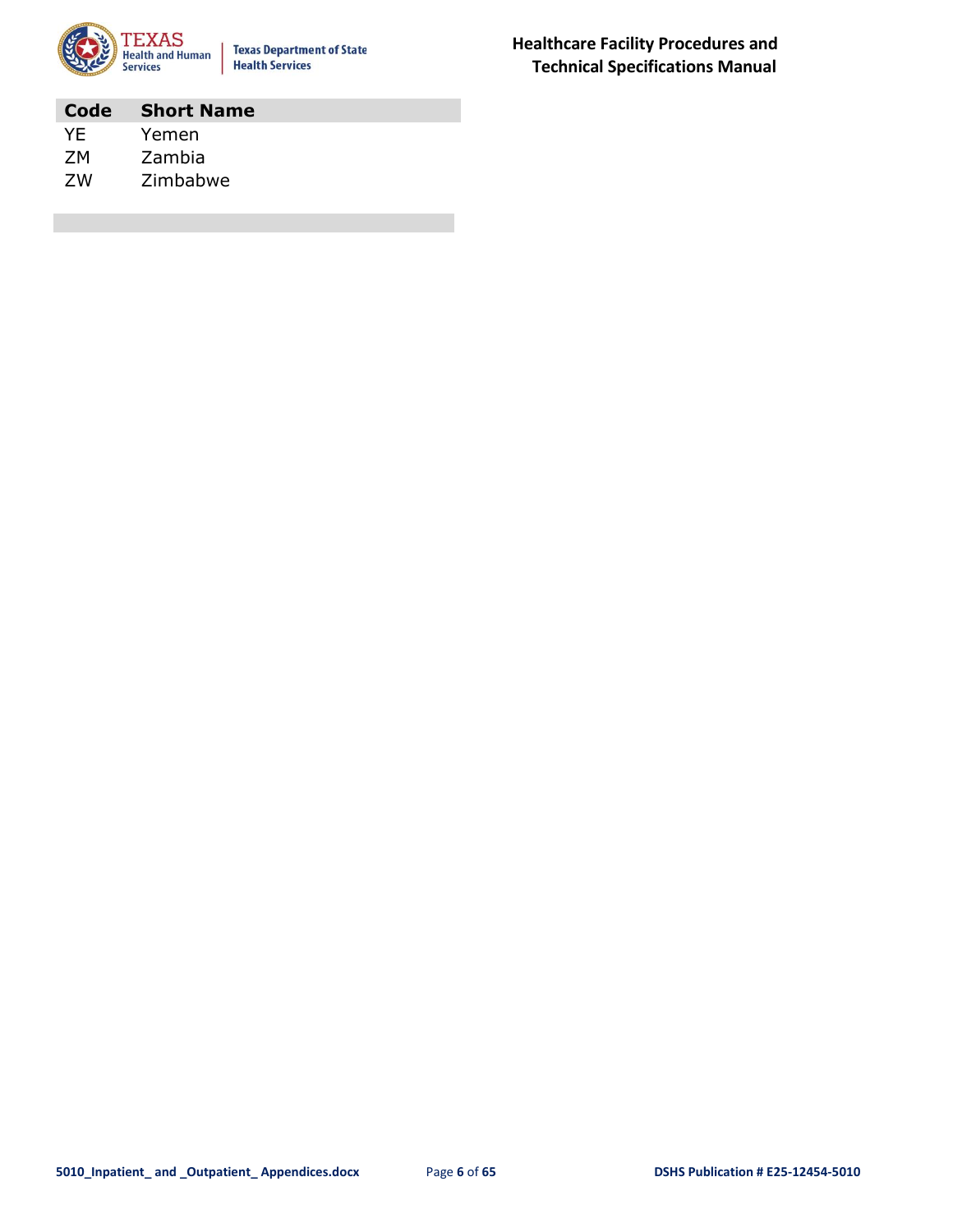

<span id="page-6-0"></span>**1.2 Two–Letter State and Possession Abbreviations Including Military States**  [\(from USPS.com\)](https://pe.usps.com/text/pub28/28apb.htm)

| <b>Abbreviation State/Possession</b> |           |                                |
|--------------------------------------|-----------|--------------------------------|
|                                      | AL        | <b>ALABAMA</b>                 |
|                                      | AK        | <b>ALASKA</b>                  |
|                                      | <b>AS</b> | AMERICAN SAMOA                 |
|                                      | AZ        | <b>ARIZONA</b>                 |
|                                      | <b>AR</b> | <b>ARKANSAS</b>                |
|                                      | CA        | <b>CALIFORNIA</b>              |
|                                      | CO        | <b>COLORADO</b>                |
|                                      | <b>CT</b> | <b>CONNECTICUT</b>             |
|                                      | DE        | <b>DELAWARE</b>                |
|                                      | DC        | DISTRICT OF COLUMBIA           |
|                                      | <b>FM</b> | FEDERATED STATES OF MICRONESIA |
|                                      | FL.       | <b>FLORIDA</b>                 |
|                                      | GA        | <b>GEORGIA</b>                 |
|                                      | GU        | <b>GUAM</b>                    |
|                                      | HI        | <b>HAWAII</b>                  |
|                                      | ID        | <b>IDAHO</b>                   |
|                                      | IL        | <b>ILLINOIS</b>                |
|                                      | IN        | <b>INDIANA</b>                 |
|                                      | IA        | <b>IOWA</b>                    |
|                                      | <b>KS</b> | <b>KANSAS</b>                  |
|                                      | KY        | <b>KENTUCKY</b>                |
|                                      | LA        | LOUISIANA                      |
|                                      | ME        | <b>MAINE</b>                   |
|                                      | MH        | <b>MARSHALL ISLANDS</b>        |
|                                      | MD        | <b>MARYLAND</b>                |
|                                      | МA        | <b>MASSACHUSETTS</b>           |
|                                      | ΜI        | MICHIGAN                       |
|                                      | MN        | <b>MINNESOTA</b>               |
|                                      | <b>MS</b> | <b>MISSISSIPPI</b>             |
|                                      | MO        | <b>MISSOURI</b>                |
|                                      | <b>MT</b> | <b>MONTANA</b>                 |
|                                      | <b>NE</b> | <b>NEBRASKA</b>                |
|                                      | <b>NV</b> | <b>NEVADA</b>                  |
|                                      | <b>NH</b> | <b>NEW HAMPSHIRE</b>           |
|                                      | NJ        | <b>NEW JERSEY</b>              |
|                                      | <b>NM</b> | <b>NEW MEXICO</b>              |
|                                      | <b>NY</b> | <b>NEW YORK</b>                |
|                                      | <b>NC</b> | <b>NORTH CAROLINA</b>          |
|                                      | <b>ND</b> | <b>NORTH DAKOTA</b>            |
|                                      | <b>MP</b> | NORTHERN MARIANA ISLANDS       |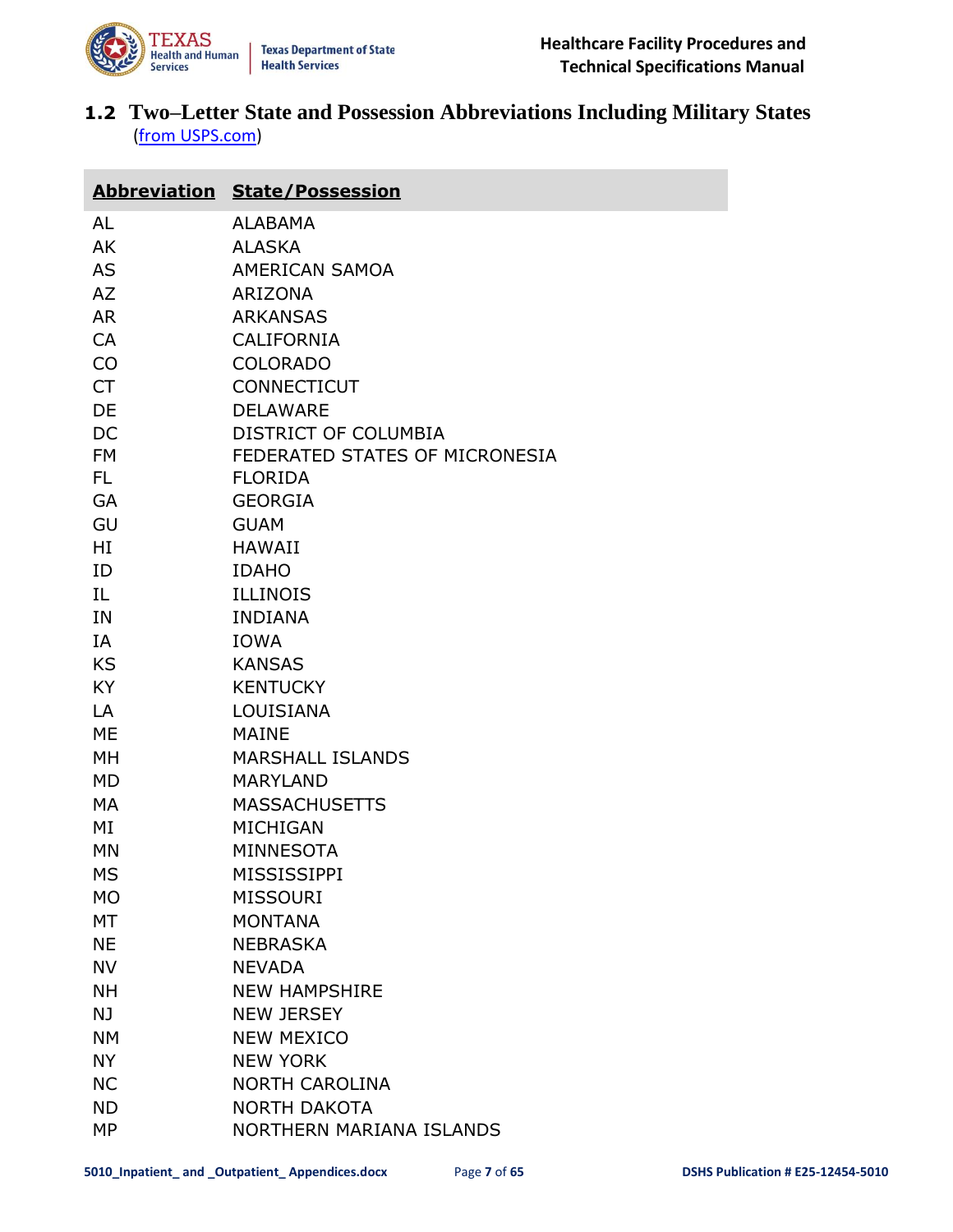| <b>Abbreviation</b> | <b>State/Possession</b>                          |
|---------------------|--------------------------------------------------|
| <b>OH</b>           | OHIO                                             |
| <b>OK</b>           | <b>OKLAHOMA</b>                                  |
| <b>OR</b>           | <b>OREGON</b>                                    |
| <b>PW</b>           | <b>PALAU</b>                                     |
| <b>PA</b>           | PENNSYLVANIA                                     |
| <b>PR</b>           | PUERTO RICO                                      |
| RI                  | <b>RHODE ISLAND</b>                              |
| <b>SC</b>           | <b>SOUTH CAROLINA</b>                            |
| <b>SD</b>           | <b>SOUTH DAKOTA</b>                              |
| <b>TN</b>           | <b>TENNESSEE</b>                                 |
| <b>TX</b>           | <b>TEXAS</b>                                     |
| UT                  | <b>UTAH</b>                                      |
| VT                  | <b>VERMONT</b>                                   |
| VI                  | <b>VIRGIN ISLANDS</b>                            |
| <b>VA</b>           | <b>VIRGINIA</b>                                  |
| <b>WA</b>           | WASHINGTON                                       |
| <b>WV</b>           | <b>WEST VIRGINIA</b>                             |
| WI                  | WISCONSIN                                        |
| <b>WY</b>           | <b>WYOMING</b>                                   |
| <b>Abbreviation</b> | <b>Military "State"</b>                          |
| AA.                 | Armed Forces Americas (except Canada)            |
| AE                  | Armed Forces Europe, the Middle East, and Canada |
| AP                  | <b>Armed Forces Pacific</b>                      |
|                     |                                                  |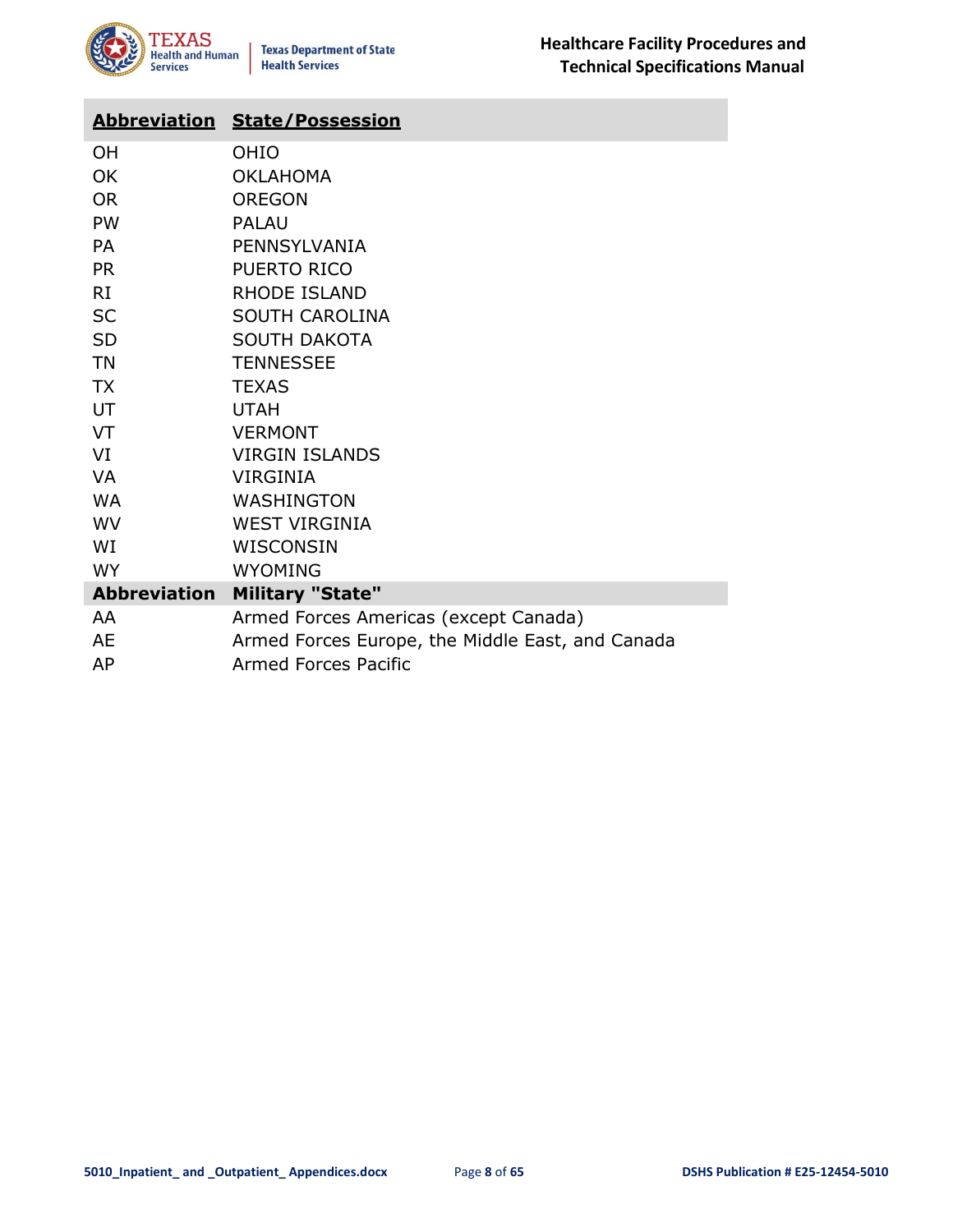

<span id="page-8-0"></span>**1.3 Canadian Provinces and Territories** [\(from USPS.com\)](https://pe.usps.com/text/pub28/28apa_005.htm)

| <b>Abbreviation</b> | <b>Canadian Province/Territory</b> |
|---------------------|------------------------------------|
| AB                  | Alberta                            |
| <b>BC</b>           | <b>British Columbia</b>            |
| MВ                  | Manitoba                           |
| ΝB                  | New Brunswick                      |
| NL                  | Newfoundland and Labrador          |
| NΤ                  | Northwest Territories              |
| <b>NS</b>           | Nova Scotia                        |
| NU                  | Nunavut                            |
| OΝ                  | Ontario                            |
| PE                  | Prince Edward Island               |
| QC                  | Quebec                             |
| <b>SK</b>           | Saskatchewan                       |
| YΤ                  | Yukon                              |
|                     |                                    |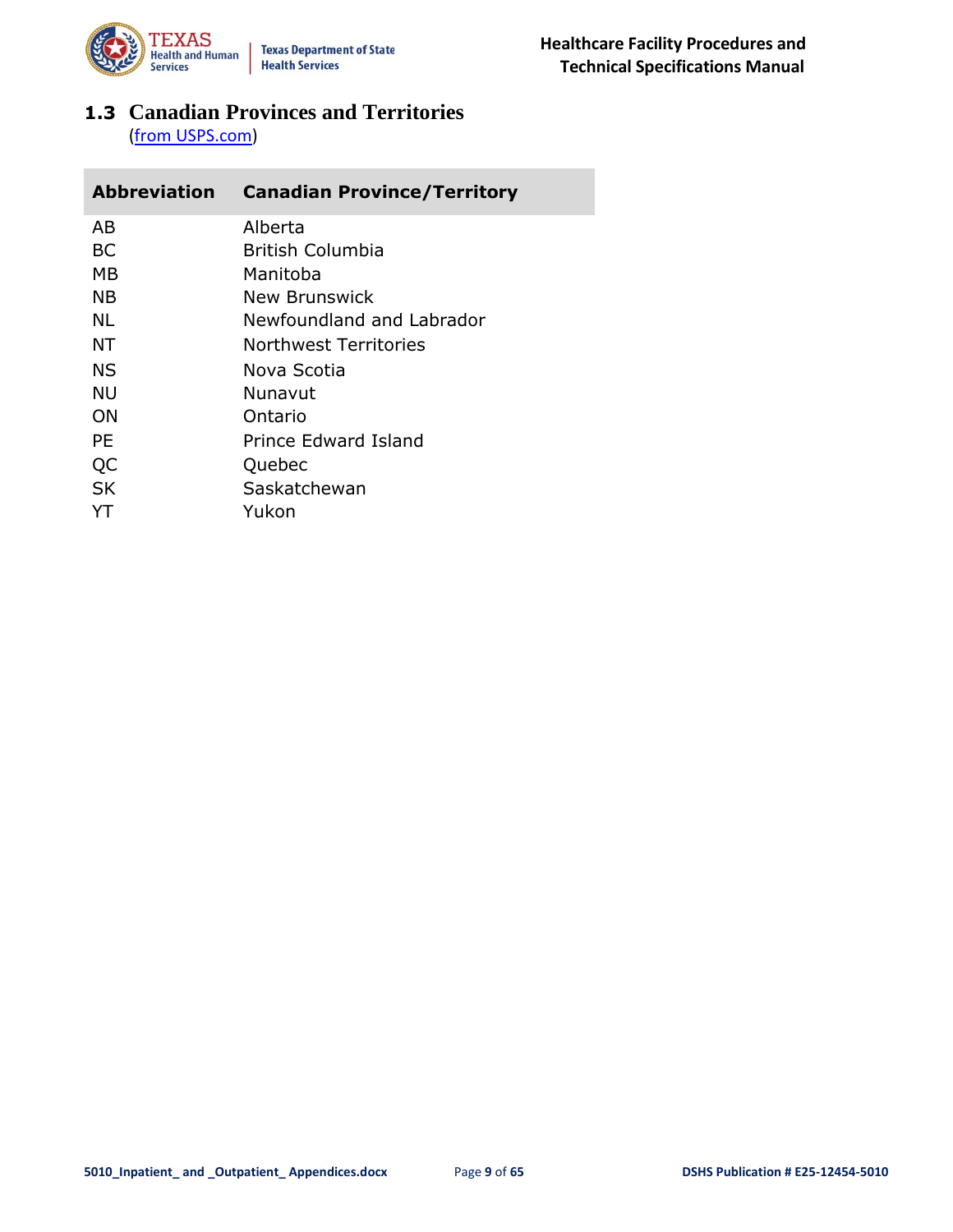<span id="page-9-0"></span>

**ANSI Loop.Data Segment Default Code or Information**

### **Appendix A2 DEFAULT OR MISSING DATA VALUES**

#### <span id="page-9-1"></span>**2.1 Unknown Patient Address**

# **If the address of the patient is unknown, use the following: ANSI Loop.Data Segment Default Code or Information**

| 2010AA or 2310E.N301 (Patient Address Line-1) | Healthcare facility's street<br>address |
|-----------------------------------------------|-----------------------------------------|
| 2010AA or 2310E.N302 (Patient Address Line-2) | "Unknown"                               |
| 2010AA or 2310E.N401 (Patient City)           | Healthcare facility's city              |
| 2010AA or 2310E.N402 (Patient State)          | ТX                                      |
| 2010AA or 2310E.N403 (Patient ZIP)            | Healthcare facility's ZIP code          |

#### **If the address of the patient is unknown, and in a Foreign Country (other than Canada), use the following:**

| <b>ANSI Loop.Data Segment</b>           | <b>Default Code or Information</b>  |
|-----------------------------------------|-------------------------------------|
| 2010BA or 2010CA.N402 (Patient State)   | FC or XX                            |
| 2010BA or 2010CA.N403 (Patient ZIP)     | "00000" or "XXXXX"                  |
| 2010BA or 2010CA.N404 (Patient Country) | See appendices for Country<br>Codes |

# <span id="page-9-2"></span>**2.2 Unknown Social Security Number**

# **If an SSN could not be obtained:**

| ANSI Loop.Data Segment                    | <b>Default Code or Information</b> |
|-------------------------------------------|------------------------------------|
| 2010BA REF02 or 2300.K301 (Patient Social | Spaces,                            |
| Security Number)                          | or 999999999 (if system            |
|                                           | requires an entry)                 |

#### <span id="page-9-3"></span>**2.3 Unknown Date of Birth**

#### **If a patient's date of birth is not known:**

#### **ANSI Loop.Data Segment Default Code or Information**

| ----- <i>---</i> -------------    |                       |
|-----------------------------------|-----------------------|
| 2010CA.DMG02 (Patient Birth Date) | 19010101 = 01/01/1901 |

#### <span id="page-9-4"></span>**2.4 Unknown ZIP Code**

| <b>ANSI Loop.Data Segment</b>       | <b>Default Code or Information</b> |
|-------------------------------------|------------------------------------|
| 2010BA or 2010CA.N403 (Patient ZIP) | <b>XXXXX OR 00000</b>              |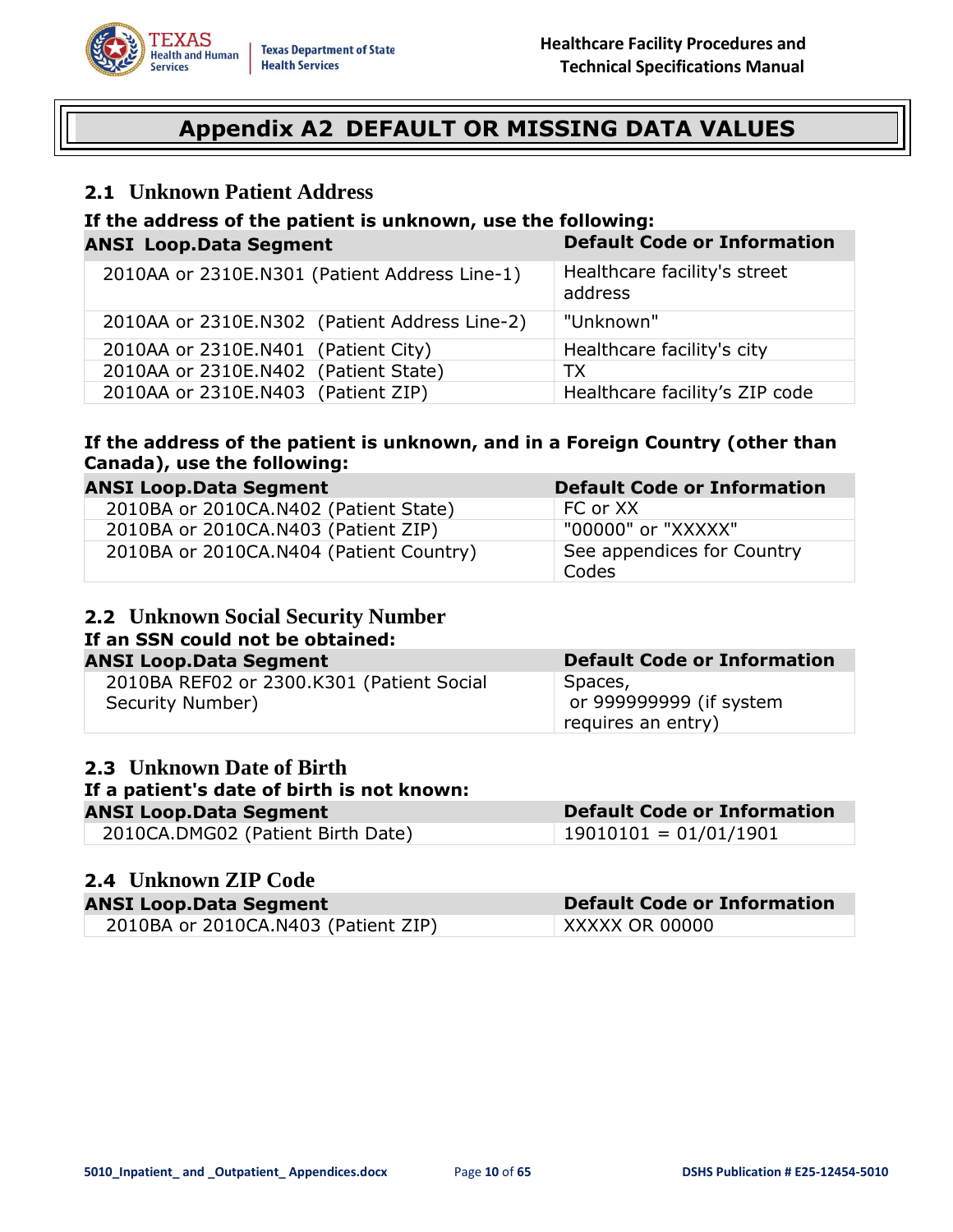<span id="page-10-0"></span>

| <b>2.5 Temporary Licenses</b><br>If a practitioner does not have a state license, use the following: |                                     |  |  |  |
|------------------------------------------------------------------------------------------------------|-------------------------------------|--|--|--|
| <b>ANSI Loop.Data Segment</b>                                                                        | <b>Default Code or Information</b>  |  |  |  |
| <b>INPATIENT CLAIMS DATA</b>                                                                         | <b>TXTEMP OTHnnn</b>                |  |  |  |
| 2310A or 2310B. NM109 (NPI) or REF02 (State                                                          | RESnnn or TEMPnn                    |  |  |  |
| License) Physicians, respectively) (Attending or                                                     | Where " $n'' = a$ number (0-9)      |  |  |  |
| Operating                                                                                            | assigned by the healthcare facility |  |  |  |
| <b>OUTPATIENT CLAIMS DATA</b>                                                                        | <b>TXTEMP OTHnnn</b>                |  |  |  |
| <b>INST.</b> - 2310B or 2310C. NM109 (NPI) or REF02                                                  | <b>RESnnn or TEMPnn</b>             |  |  |  |
| (State License) Operating Physicians or Other                                                        | Where "n" = a number $(0-9)$        |  |  |  |
| <b>Operating Physicians</b>                                                                          | assigned by the healthcare facility |  |  |  |
| <b>OUTPATIENT CLAIMS DATA</b>                                                                        | <b>TXTEMP OTHnnn</b>                |  |  |  |
| <b>PROF.</b> - 2310B or 2420A NM109 (NPI) or                                                         | <b>RESnnn or TEMPnn</b>             |  |  |  |
| REF02 (State License) (Rendering Physicians 1 or 2                                                   | Where "n" = a number $(0-9)$        |  |  |  |
| respectively                                                                                         | assigned by the healthcare facility |  |  |  |

#### <span id="page-10-1"></span>**2.6 Alcohol, Drug Use or HIV Conditions**

#### **Patients covered by 42 USC 290dd-2 or 42 CFR Part 2.1**

If a patient has an alcohol or drug use or HIV condition, the following mask must be applied to protect the identity of the patient:

| <b>Data Element</b>           | Loop                | <b>Data</b><br><b>Element</b> | <b>Action and Default Value</b>                                                                                                                                                               |
|-------------------------------|---------------------|-------------------------------|-----------------------------------------------------------------------------------------------------------------------------------------------------------------------------------------------|
| <b>Patient Control Number</b> | 2300                | CLM01                         | Retain. Unique to institution and<br>episode of care. Will be used by<br>healthcare facility to review and certify<br>data. This data element is not<br>included in the public use data file. |
| <b>Patient Last Name</b>      | 2010BA or<br>2010CA | NM103                         | Remove. Replace with "Doe"                                                                                                                                                                    |
| <b>Patient First Name</b>     | 2010BA or<br>2010CA |                               | NM104 Remove. Replace with "Jane" if female,<br>or "John" if male, can include a<br>sequential number, e.g., John1, John2,<br>John3.                                                          |
| Patient Middle Initial        | 2010BA or<br>2010CA |                               | NM105 Remove. Leave blank.                                                                                                                                                                    |
| Patient Date of Birth         | 2010BA or<br>2010CA |                               | DMG02 Retain. DOB will not be provided in<br>the public use data file and it will be<br>transformed to age (in years).                                                                        |
| <b>Patient Address</b>        | 2010BA or<br>2010CA | N301                          | Remove. Replace with healthcare<br>facility street address.                                                                                                                                   |
| <b>Patient City</b>           | 2010BA or<br>2010CA | N401                          | Retain.                                                                                                                                                                                       |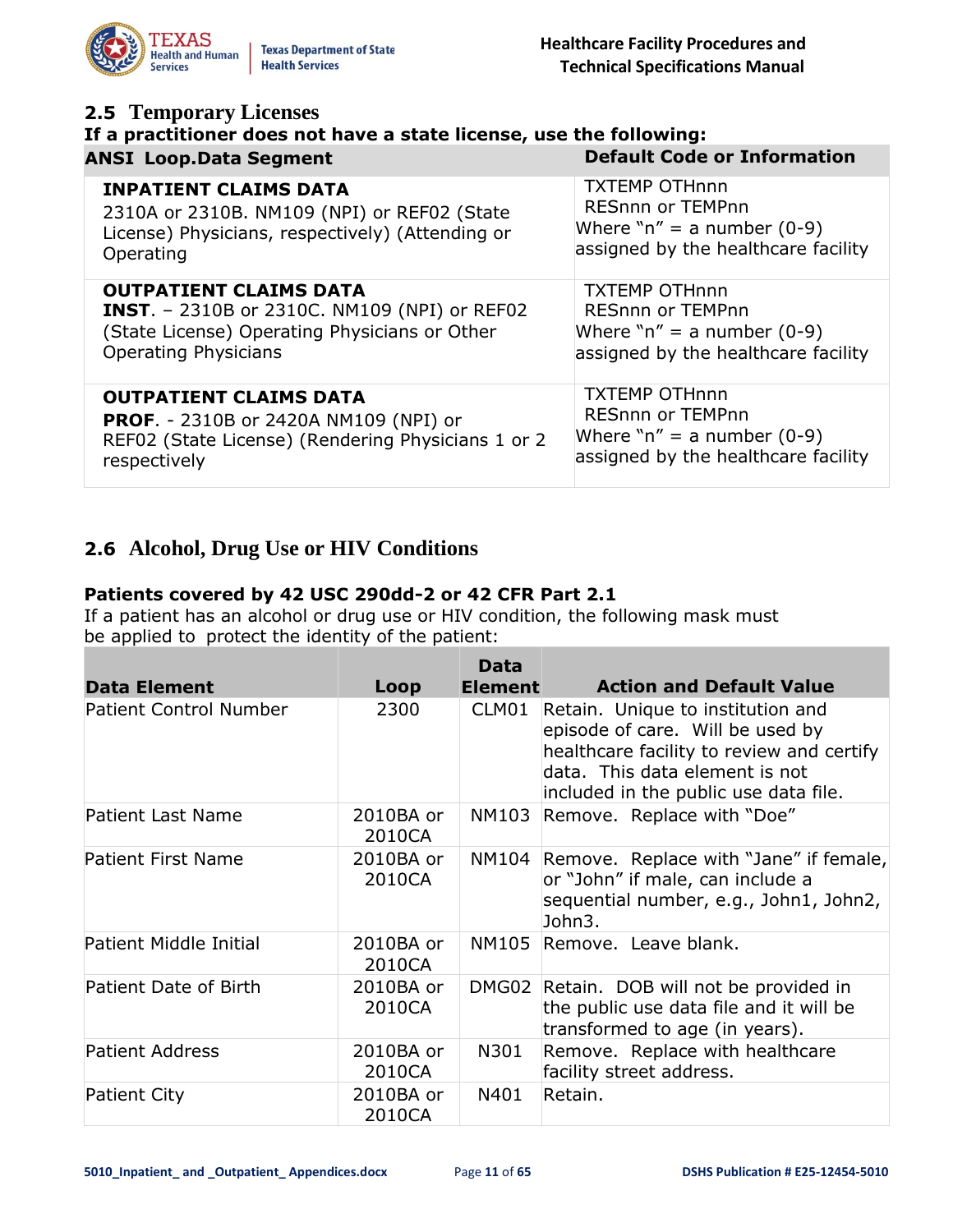

| <b>Data Element</b>         | Loop                | <b>Data</b><br><b>Element</b> | <b>Action and Default Value</b>                            |
|-----------------------------|---------------------|-------------------------------|------------------------------------------------------------|
| <b>Patient State</b>        | 2010BA or<br>2010CA | N402                          | Retain.                                                    |
| Patient Zip Code            | 2010BA or<br>2010CA | N403                          | Retain.                                                    |
| <b>Patient Country Code</b> | 2010CA              | N404                          | Retain.                                                    |
| Medical Record Number       | 2300                |                               | REF02 Remove. Replace with 99999.                          |
| <b>Patient SSN</b>          | 2010BA or<br>2300   | K301                          | REF02, Remove. Replace with default<br>value of 999999999. |

Records submitted for substance abuse patients containing personal identifiers should include the specified default values in the identifier fields. The healthcare facility patient control number is normally considered to be a personal identifier. However, in order to provide a means to correct records that do not pass THCIC audits, we are requesting that the patient control number be submitted with each record in the healthcare facility's data.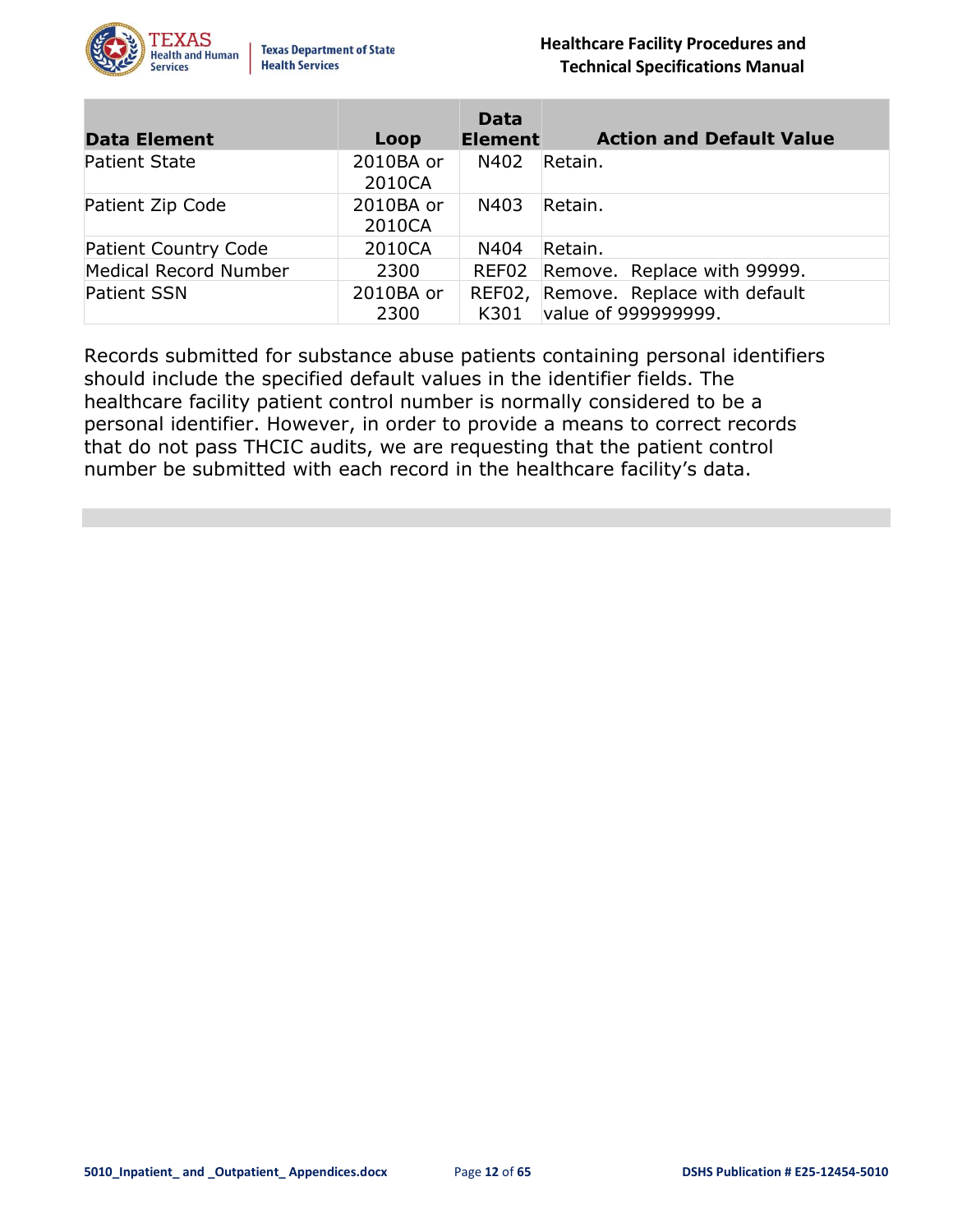## <span id="page-12-0"></span>**Appendix A3 RACE AND ETHNICITY QUESTIONNAIRE DOCUMENTS**

The Department of State Health Services has created two documents (in English and Spanish) that healthcare facility staff can use to obtain the ethnicity and race information required to be collected on healthcare facility inpatients and outpatients by Texas State law [Chapter 108, Texas Health & Safety Code](http://www.statutes.legis.state.tx.us/Docs/HS/htm/HS.108.htm) and administrative rules found at [Title 25 Texas Administrative Code, Chapter 421, Rule 421.9 \(C\) 1 and 2](https://texreg.sos.state.tx.us/public/readtac$ext.TacPage?sl=R&app=9&p_dir=&p_rloc=&p_tloc=&p_ploc=&pg=1&p_tac=&ti=25&pt=1&ch=421&rl=9) or [Title 25 Texas Administrative Code, Chapter 421, Rule 421.67 \(C\) 1 and 2.](https://texreg.sos.state.tx.us/public/readtac$ext.TacPage?sl=R&app=9&p_dir=&p_rloc=&p_tloc=&p_ploc=&pg=1&p_tac=&ti=25&pt=1&ch=421&rl=67) The rules specify that the patient should self-report and that if the patient cannot (for example, comatose, severely injured, or died shortly after admission) or refuses, the healthcare facility staff shall use their best judgment to identify the patient's ethnic and racial background.

An instruction sheet follows this page that the healthcare facility may provide to its personnel to use as a guide for administering collection of this information, after which are English and Spanish versions of the questions to be presented to the patient (pages 14 and 15). Use of these documents is optional, though the collection and submission of the data is required; the healthcare facility can modify the documents' formatting but not the content. Also, you may translate the document into other languages, as appropriate.

If you have questions regarding this document and the requirements, please contact

**THCIC at (512) 776-7261 or Email [THCICHelp@dshs.texas.gov.](mailto:THCICHelp@dshs.texas.gov)**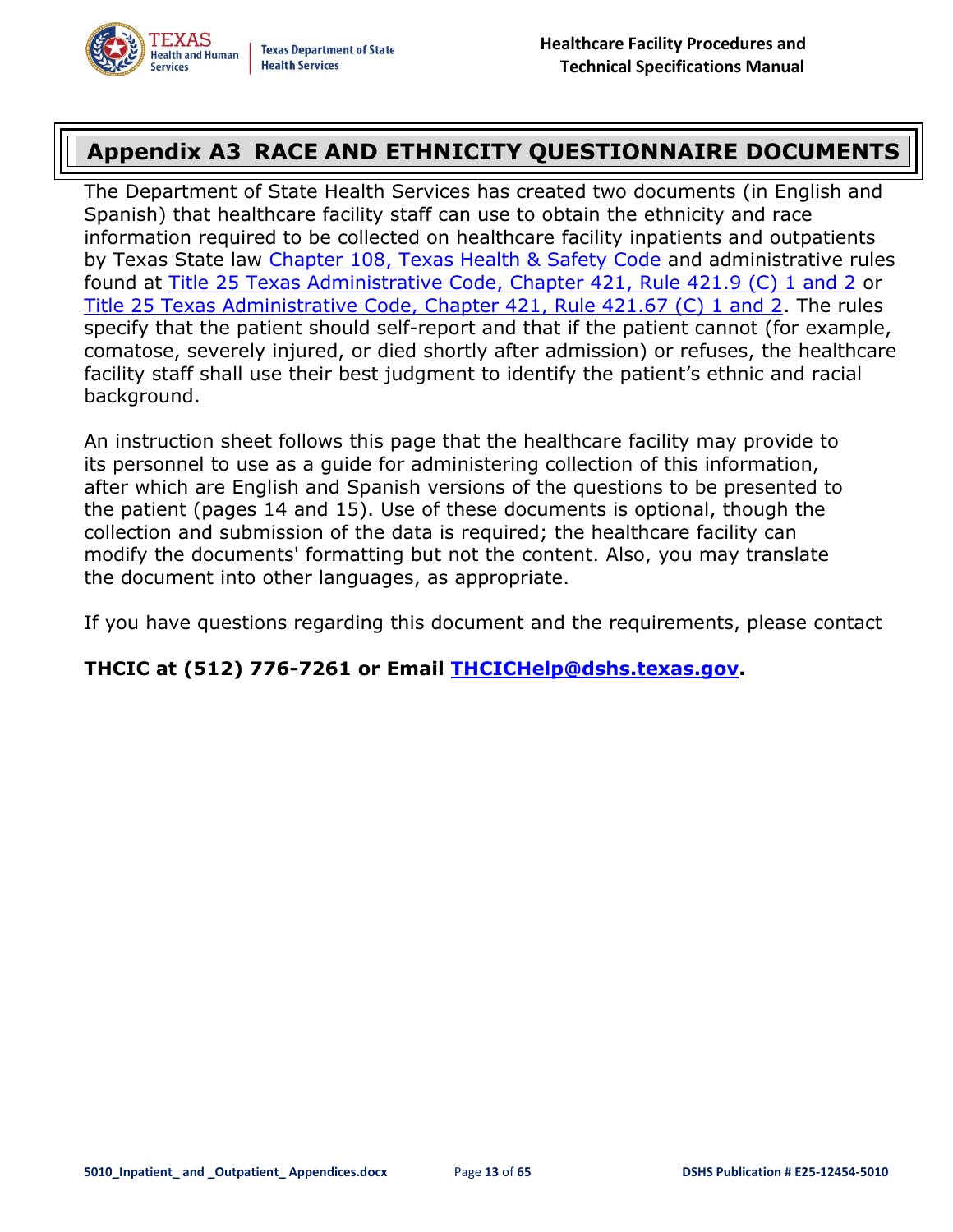# **Instructions For State Ethnicity and Race Questionnaire For collecting and reporting patient Ethnicity and Race to the THCIC System**

#### **RECOMMENDEDPROCEDURE**

I. Present Questionnaire to the patient, parents or the legal guardian of the patient and say, "The State of Texas requires healthcare facilities to provide this information to the state".

If a patient, parent, or legal guardian of the patient asks "Why?", then tell them that is required by state law. You can then choose to either read aloud or refer them to the top of the page under "Background Information".

II. If the patient is unable to read, a person elected by the patient or healthcare facility personnel should read the questions to the patient and record the responses.

III. If the patient refuses or cannot respond to the question (for example, comatose, severely injured, deceased), healthcare facility personnel should select the most appropriate choice in their own opinion (with available information) in the Ethnicity and Race categories.

A. If the **Ethnicity** choice cannot be determined by appearance or last name, mark the patient as "non-Hispanic".

B. If the **Race** choice cannot be determined by appearance or last name, mark the patient as "Other".

**Note:** Hispanic patients should be marked "White" for their race unless there is evidence they are of a different race (Black, Asian or Pacific Islander, or American Indian/Eskimo/Aleut). For example, many persons from the Caribbean Islands such as the Dominican Republic are of a "Hispanic" ethnicity and "Black" race.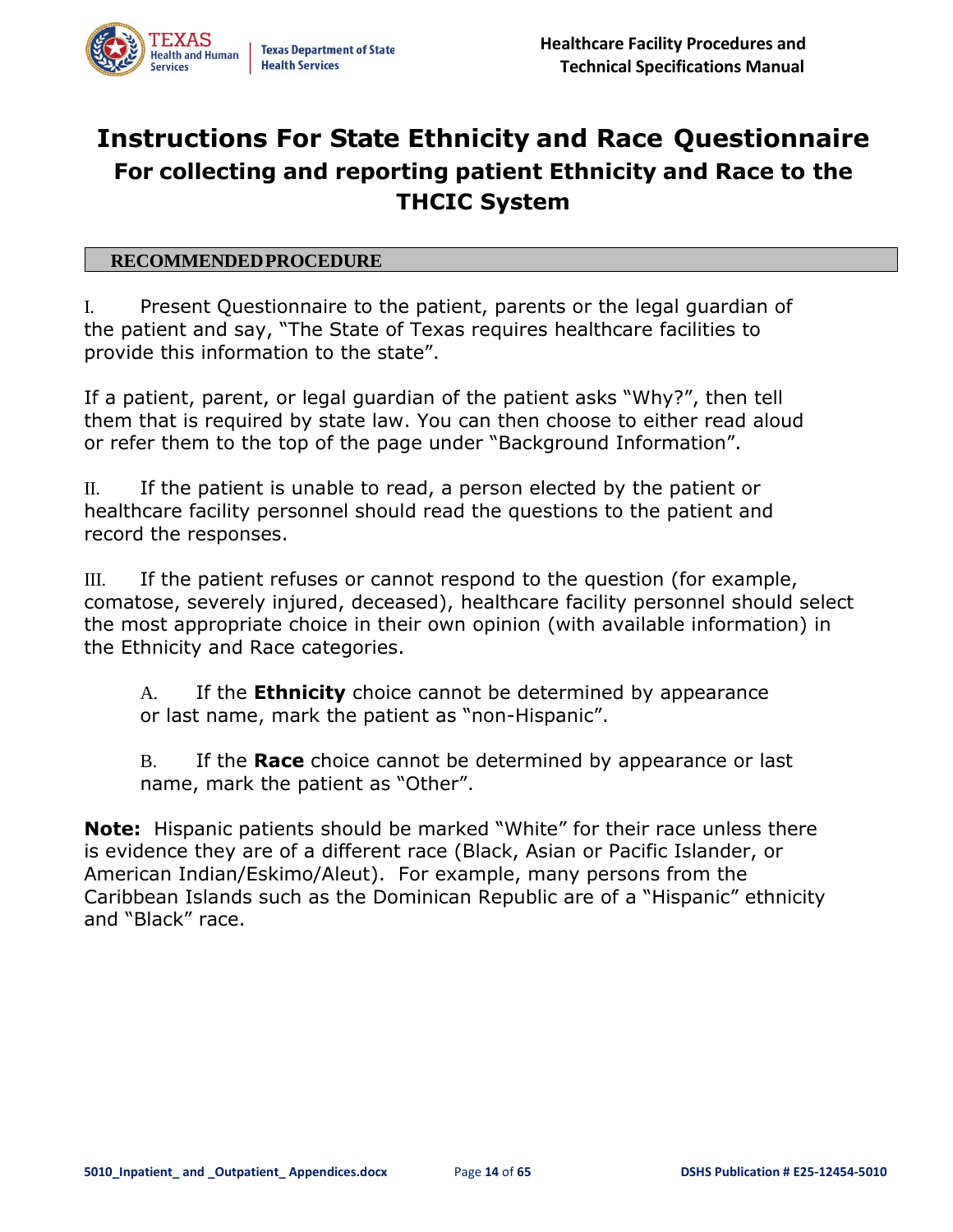

### **State Required Ethnicity and Race Questions**

#### **BACKGROUNDINFORMATION**

Texas law requires the Department of State Health Services to collect information on the race and ethnic backgrounds of hospital, ambulatory surgery center, and freestanding emergency medical care facility patients. The rules state "In order to obtain this data, the facility staff retrieves the patient's response from a written form or asks the patient, or the person speaking for the patient to classify the patient. If the patient, or person speaking for the patient, declines to answer, the facility staff is to use its best judgment to make the correct classification based on available data."

#### **The data obtained through this process will be used to assist researchers in determining whether all citizens of Texas have access to cost-effective, good quality health care.**

If patients fail to identify their own race and ethnic backgrounds, healthcare facility staff will use its best judgment in making the identification.

#### **QUESTIONS**

#### **Question #1: Ethnic Background**

Mark the box that the patient believes most accurately identifies his/her **ethnic** background.

#### **Is the patient . . .?**

- ❑ **(1) Hispanic/Latino**
- ❑ **(2) Not Hispanic/Latino**

#### **Question #2: Race**

Mark the box that the patient believes most accurately identifies his/her **race**.

#### **Is the patient . . .?**

- ❑ **(1) American Indian/Eskimo/Aleut**
- ❑ **(2) Asian or Pacific Islander**
- ❑ **(3) Black**
- ❑ **(4) White**
- ❑ **(5) Other** Includes: all other responses not listed above. Patients who consider themselves as multiracial or mixed should choose this category.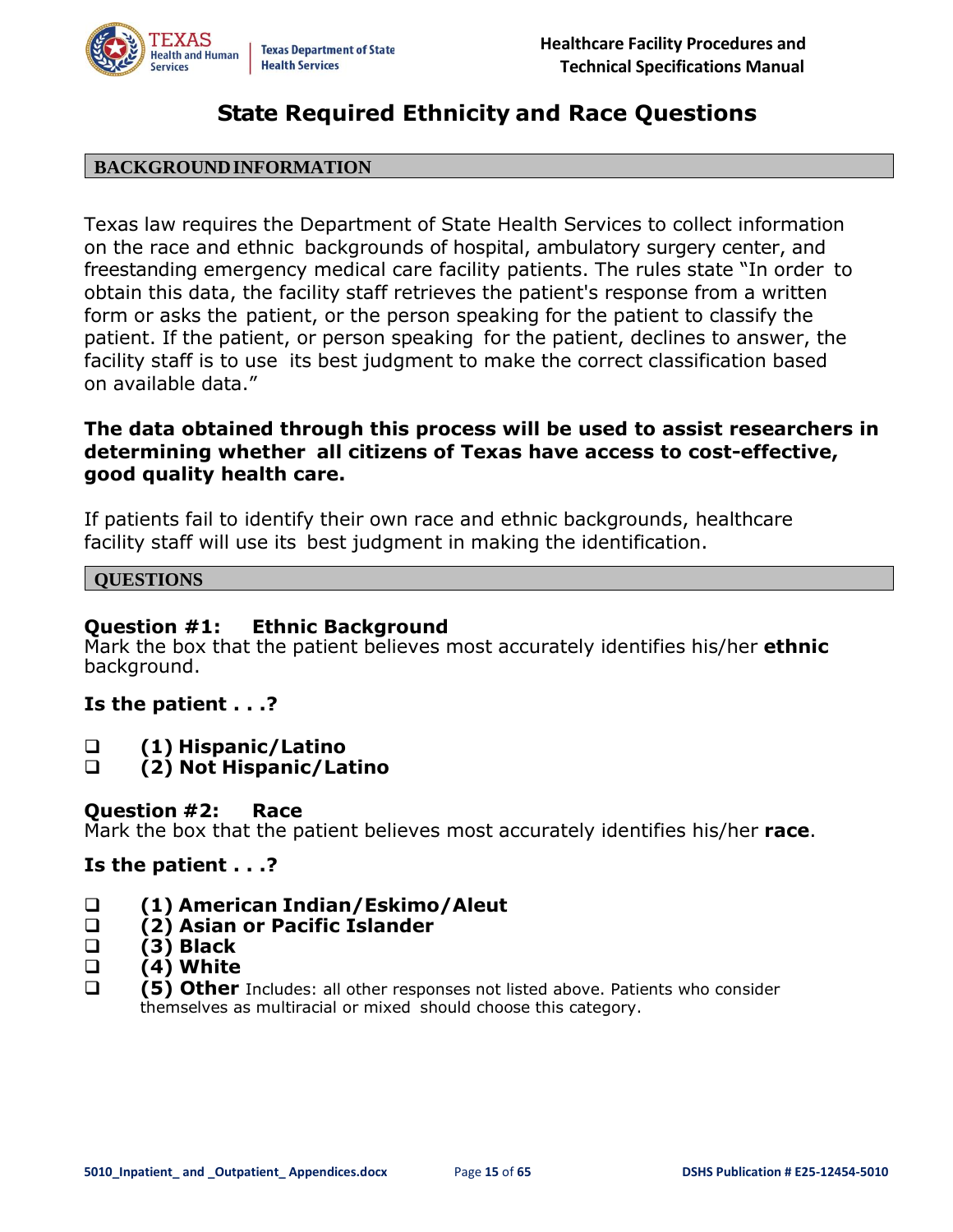

## **Preguntas Sobre El Origen Étnico y La Raza Exigidas Por El Estado**

#### **EL CONTEXTO**

La ley de Texas exige al Departamento Estatal de Servicios de Salud de Texas que reúna información sobre la raza y el origen étnico de los pacientes de hospitales, centros de cirugia ambulatorial, o de centros independientes de atención médica de emergencia. El reglamento establece que "Para obtener dichos datos, el personal del centro recupera la respuesta del paciente de un formulario escrito o le pregunta al paciente o le pide a la persona que habla por el paciente que clasifique al paciente. Si el paciente o la persona que habla por el paciente se rehúsa a contestar, el personal del centro ha de, a su mejor juicio, hacer la clasificación correcta basada en los datos disponibles".

Los datos obtenidos mediante este proceso se usarán para ayudar a que los investigadores determinen si todos los ciudadanos de Texas tienen acceso a atención médica de buena calidad a costo efectivo.

Si los pacientes no identifican su propia raza y origen étnico, el personal del centro de salud hará la identificación, a su mejor juicio.

#### **PREGUNTAS**

#### **Pregunta #1: Origen étnico**

Marque la casilla que el paciente cree que más fielmente identifica su **origen étnico**.

#### **¿Qué es el paciente?**

- ❑ **(1) Hispano/latino**
- ❑ **(2) No es hispano/latino**

#### **Pregunta #2: Raza**

Marque la casilla que el paciente cree que más fielmente identifica su **raza**.

#### **¿Qué es el paciente?**

- ❑ **(1) Indio americano, esquimal o aleutiano**
- ❑ **(2) Asiático o isleño del Pacífico**
- ❑ **(3) Negro**
- ❑ **(4) Blanco**
- ❑ **(5) Otro.** Se incluyen todas las otras respuestas no listadas arriba. Los pacientes que se consideran a sí mismos multirraciales o mixtos deben elegir esta categoría.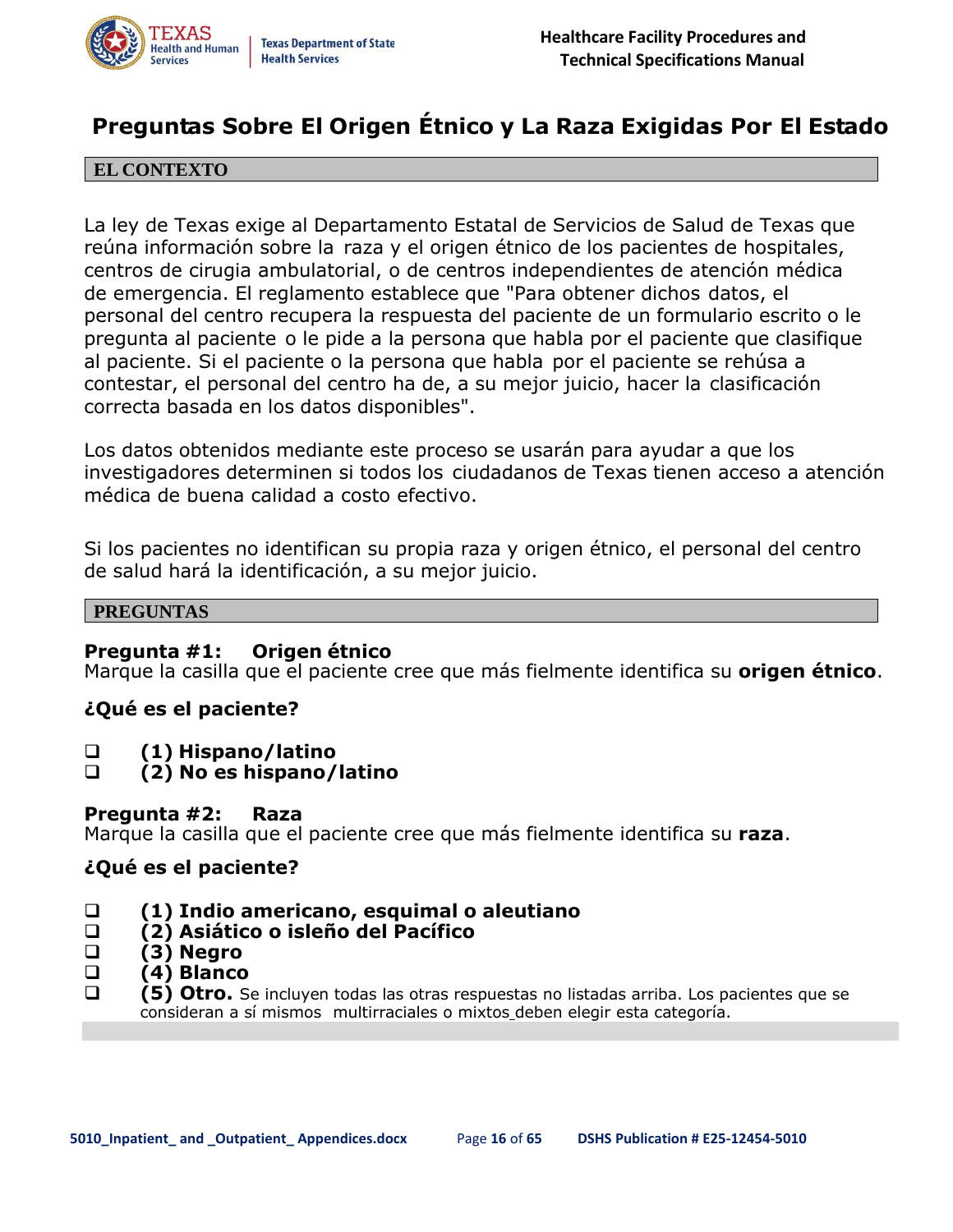# **Appendix A4 REVENUE CODE GROUPINGS FOR PUDF**

<span id="page-16-0"></span>Codes are a subset of the list from the Centers for Medicare and Medicaid's "EXPANDED MODIFIED MEDICARE PROVIDER ANALYSIS AND REVIEW (MEDPAR) RECORD -- FROM CMS DATA DICTIONARY"

|                | <b>Category</b> | <b>Type</b>                                    | <b>Revenue Codes</b>          |
|----------------|-----------------|------------------------------------------------|-------------------------------|
| 1              |                 | Accommodation Private Room Days & Charges      | 011x, 014x                    |
| 2              |                 | Accommodation Semi-private Room Days & Charges | 010x, 012x, 013x, 016x, 017x, |
|                |                 |                                                | 018x, 019x                    |
| З              |                 | Accommodation Ward Days & Charges              | 015x                          |
| $\overline{A}$ |                 | Accommodation Intensive Care Days & Charges    | 020x                          |
| $\overline{5}$ |                 | Accommodation Coronary Care Days & Charges     | 021x                          |
| $\mathbf{1}$   | Ancillary       | Other Charges                                  | 0002-0099, 022x, 023x, 024x,  |
|                |                 |                                                | 052x, 053x, 055x, 056x, 057x, |
|                |                 |                                                | 058x, 059x, 060x, 064x, 065x, |
|                |                 |                                                | 066x, 067x, 068x, 069x, 070x, |
|                |                 |                                                | 076x, 077x, 078x, 090x, 091x, |
|                |                 |                                                | 092x, 093x, 094x, 095x, 099x, |
|                |                 |                                                | 210x, 310x                    |
| 2              | Ancillary       | Pharmacy Charges                               | 025x, 026x, 063x              |
| 3              | Ancillary       | Medical/Surgical Supply Charges                | 027x, 062x                    |
| 4              | Ancillary       | Durable Medical Equipment Charges              | 0290, 0291, 0292, 0294-0299   |
| 5              | Ancillary       | <b>Used Durable Medical Equipment</b>          | 0293                          |
|                |                 | Charges                                        |                               |
| 6              | Ancillary       | Physical Therapy Charges                       | 042x                          |
| 7              | Ancillary       | Occupational Therapy Charges                   | 043x                          |
| 8              | Ancillary       | Speech Pathology Charges                       | 044x, 047x                    |
| 9              | Ancillary       | <b>Inhalation Therapy Charges</b>              | 041x, 046x                    |
| 10             | Ancillary       | <b>Blood Charges</b>                           | 038x                          |
| 11             | Ancillary       | <b>Blood Administration Charges</b>            | 039x                          |
| 12             | Ancillary       | <b>Operating Room Charges</b>                  | 036x, 071x, 072x              |
| 13             | Ancillary       | Lithotripsy Charges                            | 079x                          |
| 14             | Ancillary       | Cardiology Charges                             | 048x, 073x                    |
| 15             | Ancillary       | Anesthesia Charges                             | 037x                          |
| 16             | Ancillary       | Laboratory Charges                             | 030x, 031x, 074x, 075x,       |
| 17             | Ancillary       | Radiology Charges                              | 028x, 032x, 033x, 034x, 035x, |
|                |                 |                                                | 040x                          |
| 18             | Ancillary       | <b>MRI Charges</b>                             | 061x                          |
| 19             | Ancillary       | <b>Outpatient Services Charges</b>             | 049x, 050x                    |
| 20             | Ancillary       | <b>Emergency Room Charges</b>                  | 045x                          |
| 21             | Ancillary       | <b>Ambulance Charges</b>                       | 054x                          |
| 22             | Ancillary       | Professional Fees Charges                      | 096x, 097x, 098x              |
| 23             | Ancillary       | Organ Acquisition Charges                      | 081x, 089x                    |
| 24             | Ancillary       | <b>ESRD Revenue Setting Charges</b>            | 080x, 082x, 083x, 084x, 085x, |
|                |                 |                                                | 086x, 087x, 088x              |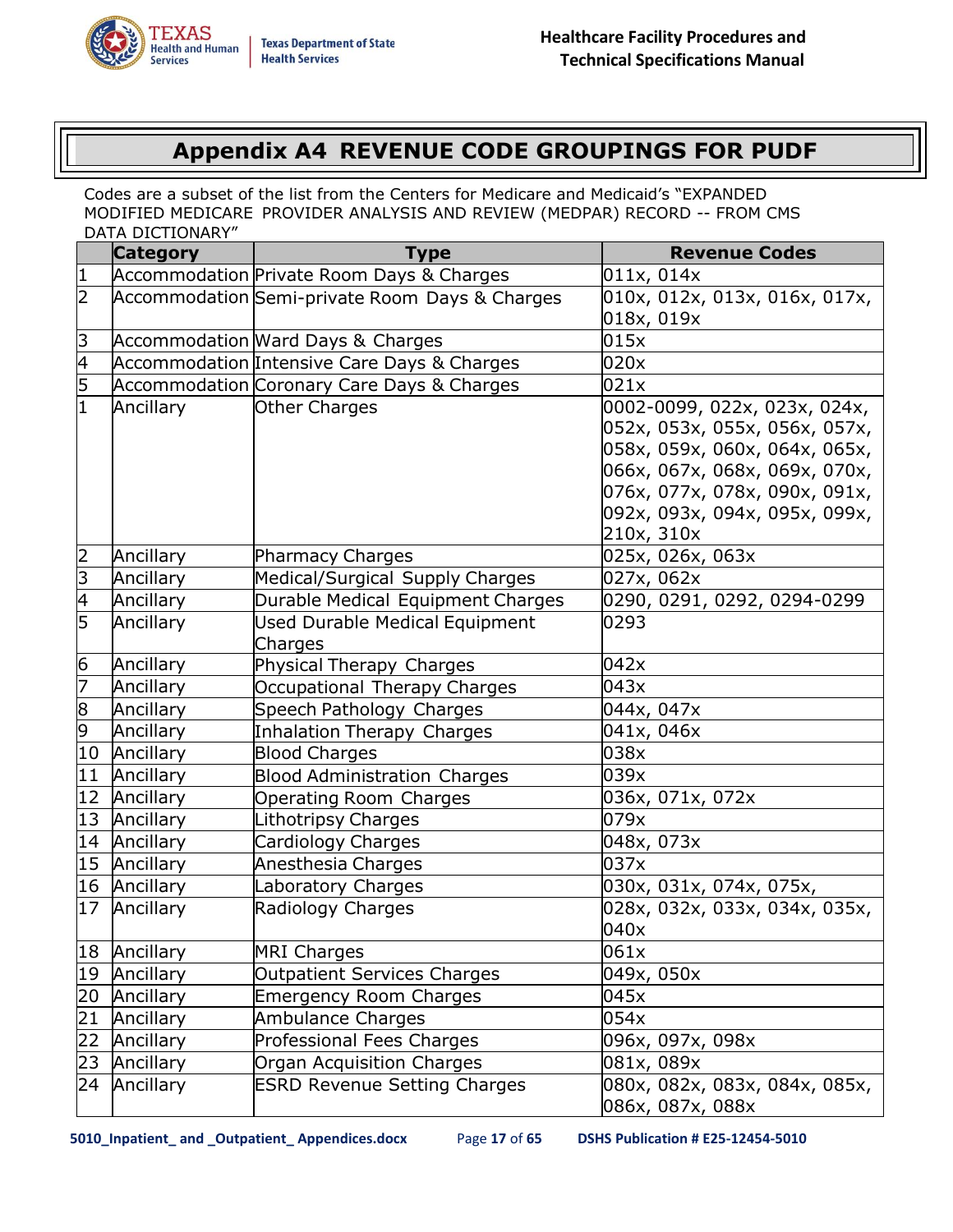

|            | nrv<br><b>Lategr</b> | <b>VDE</b>    | <b>Revenue Codes</b> |
|------------|----------------------|---------------|----------------------|
| $\sim$ $-$ | "IAnci               | Visit Charges | IUJIX                |
| <b>ZJ</b>  | rillarv.             | <b>Clinic</b> |                      |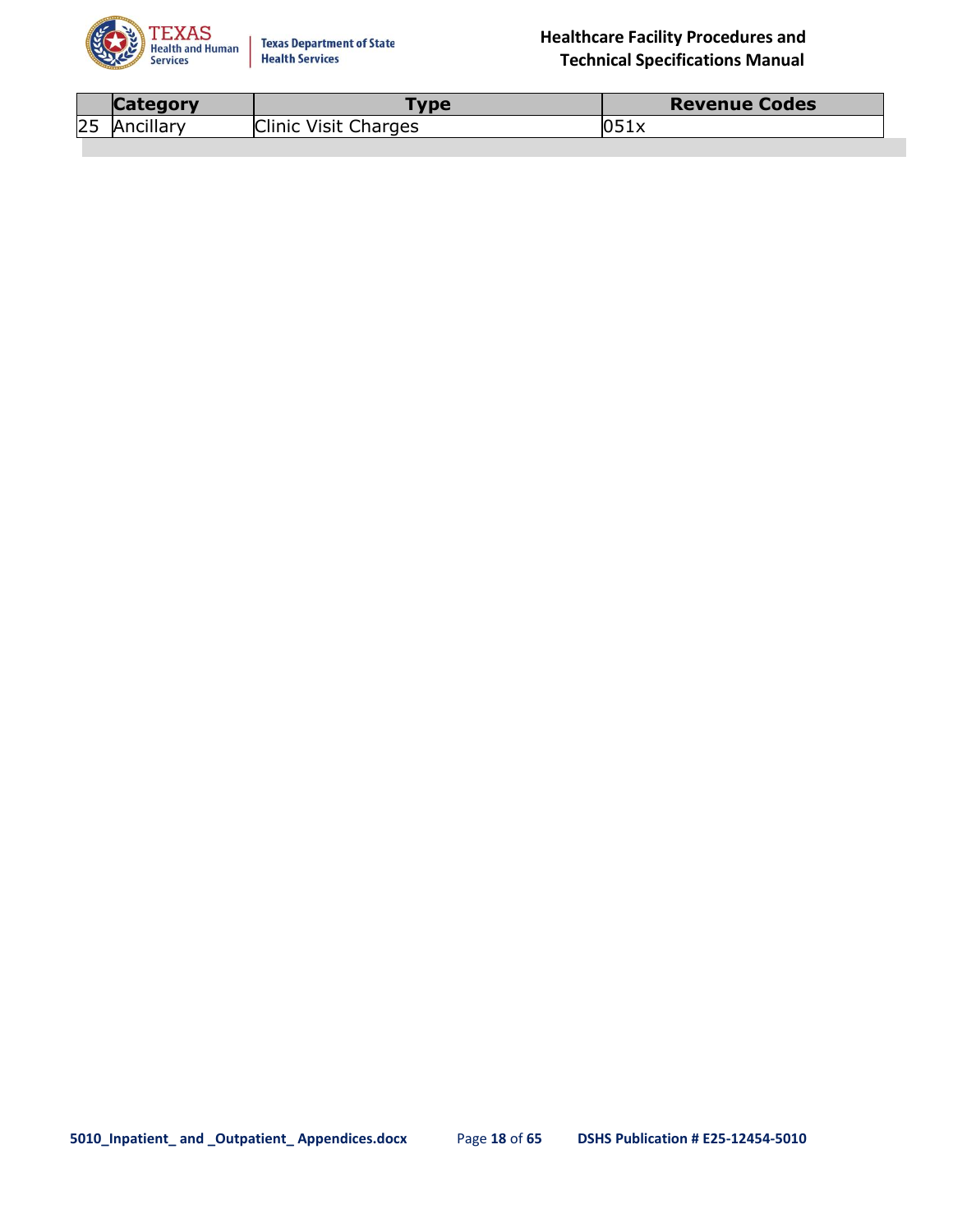<span id="page-18-0"></span>

# **Appendix A5 INPATIENT & OUTPATIENT AUDIT ID'S**

#### <span id="page-18-1"></span>**5.1 Table A Pre-Processing Audits (Format Check)**

| Audit MSG. ID. -<br><b>Message</b>                                                           | <b>Audit Description</b>                                                                                                                                                                                                                                                                                        |
|----------------------------------------------------------------------------------------------|-----------------------------------------------------------------------------------------------------------------------------------------------------------------------------------------------------------------------------------------------------------------------------------------------------------------|
| RJ001 - Missing/Invalid<br><b>ISA Interchange Control</b><br>Header Segment.                 | RJ001 - The first three characters in all 837 files are 'ISA'. This file<br>does not start with 'ISA'. Our system has stopped processing this<br>file.                                                                                                                                                          |
| RJ002 - ISA06<br>(Interchange Sender ID)<br>contains invalid<br>Submitter ID='SUB999'.       | RJ002 - Submitter Id's are six characters long, begin with 'SUB',<br>and are followed by three numbers (e.g. SUB999). Do not put 'TH'<br>in front of your Submitter Id. THSUB999 is a login, SUB999 is a<br>Submitter Id.                                                                                       |
| RJ003 - ISA08<br>(Interchange Receiver<br>ID) must = YTH837 or<br>YTHCIC.                    | RJ003 - The 8th element of the ISA segment (ISA08) holds the<br>receiver id. This must be either 'YTH837' or 'YTHCIC'. It identifies<br>the intended recipient of this transmission.                                                                                                                            |
| RJ004 - ISA13<br>(Interchange Control<br>Number) must be > zero.                             | RJ004 - The 13th element of the ISA segment (ISA13) must contain<br>a non-zero control number. This 'Interchange Control Number' is<br>assigned by the sender and it must match the same number in the<br>IEA02 data element at the end of the data interchange.                                                |
| RJ005 - ISA15 (Usage<br>Indicator) must be a 'P'<br>or 'T'. Your file has '?'.               | RJ005 - The test/Production (T/P) indicator must be in the 103rd<br>position in the ISA segment (first line in the file). The ISA segment<br>must be 106 characters long. This error can occur when the ISA<br>segment is edited directly.                                                                      |
| RJ006 - Data Element<br>Separator is blank or not<br>distinct value. Your file<br>has '?'.   | RJ006 - The 'data element separator' is read from the 4th position<br>of the ISA segment (first line in the file). It separates all pieces of<br>data in every segment for the rest of the file. It must be distinct<br>and non-blank.                                                                          |
| RJ007 - Component<br>Element Separator blank<br>or not distinct value. Your<br>file has '?'. | RJ007 - The 'component element separator' is read from the 105th<br>position of the ISA segment (first line in the file). It is used to parse<br>out fields containing related data. It must be distinct and non-<br>blank.                                                                                     |
| RJ008 - Segment<br>Terminator is blank,<br>missing, or not a distinct<br>value.              | RJ008 - The 'segment terminator' is read from the 106th position of<br>the ISA segment (first line in the file). It indicates the end of a data<br>segment. It must be distinct and non-blank. This error can occur<br>when the ISA segment is edited directly. The ISA segment MUST BE<br>106 characters long. |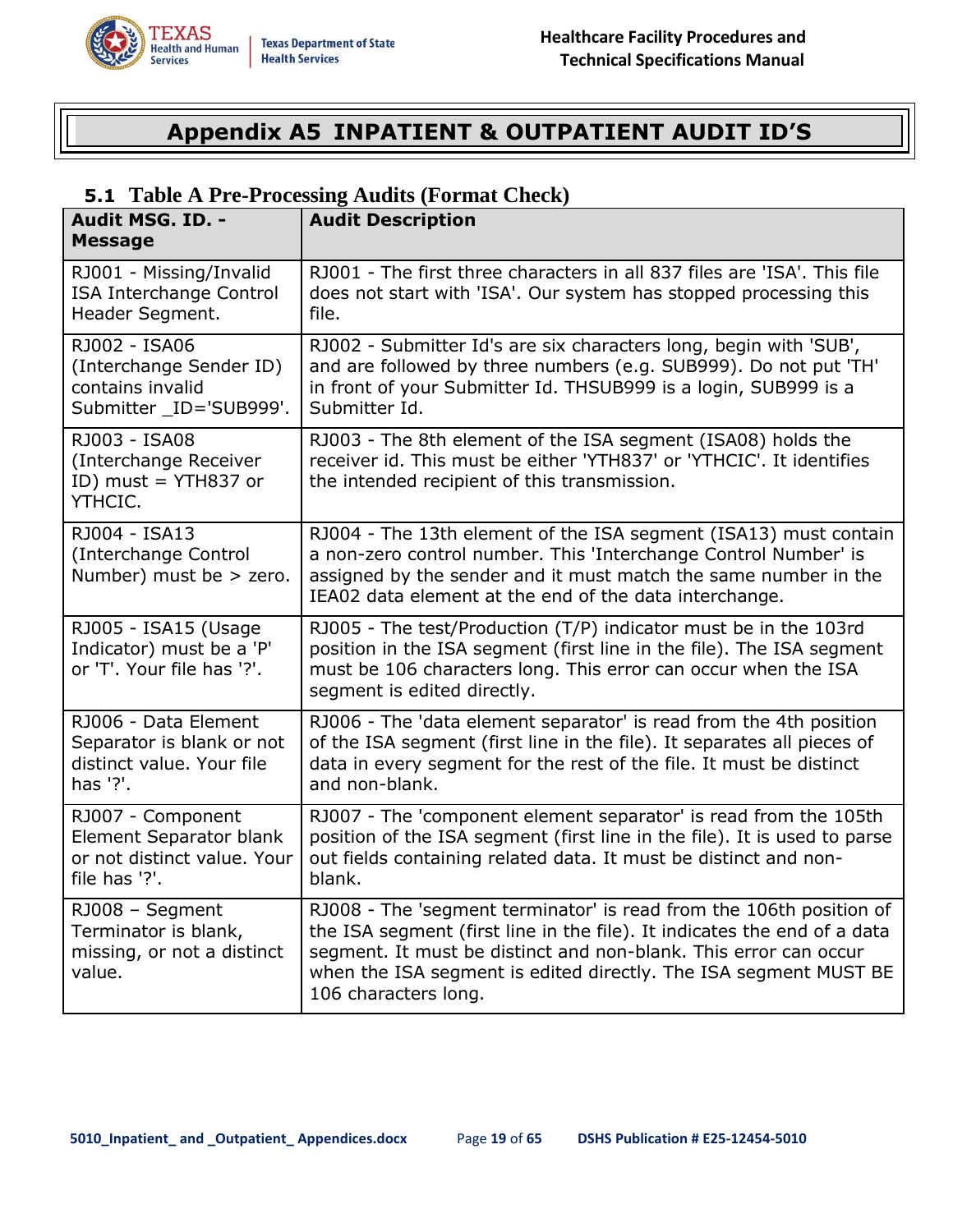

| Audit MSG. ID. -<br><b>Message</b>                                                                                               | <b>Audit Description</b>                                                                                                                                                                                                                                                 |
|----------------------------------------------------------------------------------------------------------------------------------|--------------------------------------------------------------------------------------------------------------------------------------------------------------------------------------------------------------------------------------------------------------------------|
| RJ009 - Data Element<br>Separator, Component<br>Element Separator, and<br>Segment Terminator are<br>not distinct values.         | RJ009 - The 'data element separator', the 'component element<br>separator', and the 'segment terminator' tell our software how to<br>locate and break apart all the remaining information in the rest of<br>the file. They must be distinct values.                      |
| RJ010 - Missing<br><b>Functional Group Header</b><br>(GS Segment).                                                               | RJ010 - The GS (group start) segment is missing. This segment<br>follows an ISA segment in a valid 837 submission file. It signifies<br>the start of a group of claims.                                                                                                  |
| RJ011 - GS06 (Group<br>Control Number) must be<br>$>$ zero.                                                                      | RJ011 - GS06 (group control number) is a number at the start and<br>end of every group of claim data. This number must not be zero.                                                                                                                                      |
| RJ012 - GS08<br>(Ver/Rel/Ind<br>Code=?????) not valid                                                                            | RJ012 - The 8th element of the GS segment (GS08) is supposed to<br>be an 837 format version number. Your file has an invalid value in<br>this data field                                                                                                                 |
| RJ013 - Missing<br><b>Transaction Set Header</b><br>(ST Segment).                                                                | RJ013 - The ST (start of transaction) segment is missing. This<br>segment follows the GS segment and signifies the beginning of a<br>transaction set.                                                                                                                    |
| RJ014 - ST01<br>(Transaction Set<br>Identifier Code) is not<br>'837'.                                                            | RJ014 - The 1st element of the ST segment (ST01) must be '837'.                                                                                                                                                                                                          |
| RJ015 - ST02<br>(Transaction Set Control<br>Number) is blank.                                                                    | RJ015 - The 2nd element in the ST segment (ST02) must contain a<br>control number. It cannot be blank, and it must match the control<br>number later in the file in segment SE02.                                                                                        |
| RJ016 - Missing BHT<br>segment (Beginning of<br>Hierarchical Transaction).                                                       | RJ016 - The BHT segment is the 4th segment in an 837 file. It<br>signifies the beginning of a hierarchical transaction set.                                                                                                                                              |
| RJ017 - BHT03<br>(Reference Identification)<br>is blank.                                                                         | RJ017 - The 3rd element of the BHT segment (BHT03) is designed<br>to contain Reference Identification information assigned by your<br>system. This gives you a way to record transaction sets. This<br>element cannot be blank.                                          |
| RJ018 - BHT04<br><b>Transaction Set Creation</b><br>Date not valid. Your file<br>has '??/??/????'. Format<br>should be YYYYMMDD. | RJ018 - The 4th element of the BHT segment (BHT04) must contain<br>a valid date. This data element is defined as the transaction set<br>creation date.                                                                                                                   |
| RJ019 - Missing/invalid<br>Billing/Pay-To<br><b>Hierarchical Level</b><br>Segment ( $HL03 = '20'$ ).                             | RJ019 - The hierarchical structure (HL segments) of every 837 file<br>is validated. Our system looks for correct relationships between<br>'parent' and 'child' HL segments. Your file has a subscriber HL<br>segment that does not point to a billing parent HL segment. |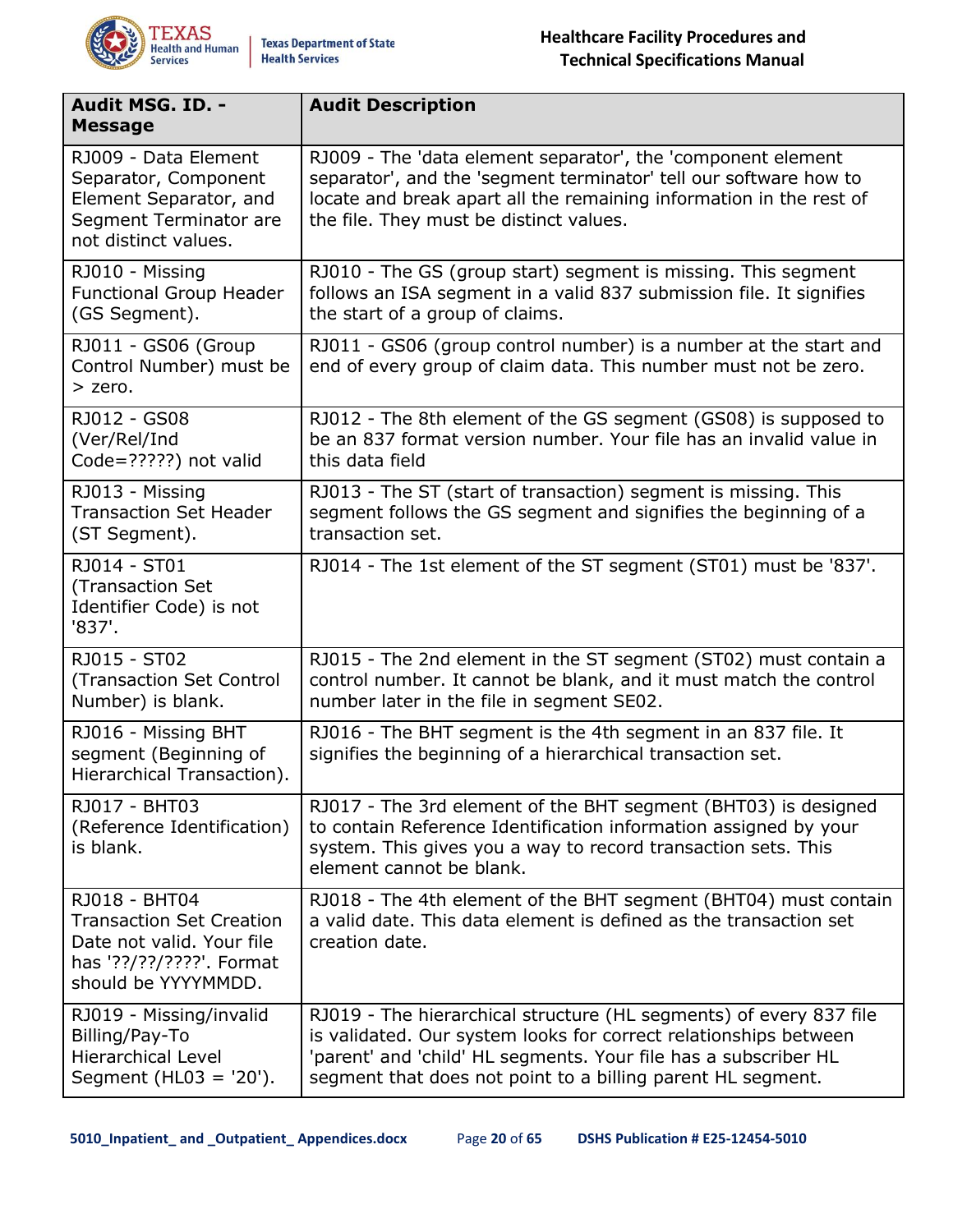

| Audit MSG. ID. -<br><b>Message</b>                                                                                                           | <b>Audit Description</b>                                                                                                                                                                                                                               |
|----------------------------------------------------------------------------------------------------------------------------------------------|--------------------------------------------------------------------------------------------------------------------------------------------------------------------------------------------------------------------------------------------------------|
| RJ020 - Billing/Pay-To<br>Hierarchical ID<br>Number (HL01) not<br>greater than Previous<br>Hierarchical ID<br>Number.                        | RJ020 - The hierarchical structure (HL segments) of every 837<br>file is validated. The id number of every HL billing segment must<br>be greater than the preceding HL segment id number.                                                              |
| RJ021 - Billing/Pay-To<br><b>Hierarchical Child Code</b><br>$(HL04)$ not = 1.                                                                | RJ021 - The hierarchical structure (HL segments) of every 837 file<br>is validated. For HL billing segments the 4th element (HL04) must<br>$= 1.$                                                                                                      |
| RJ022 - Missing<br>Subscriber<br><b>Hierarchical Level</b><br>Segment.                                                                       | RJ022 - The hierarchical structure (HL segments) of every 837<br>file is validated. Our system looks for correct relationships<br>between 'parent' and 'child' HL segments. In this case, a child<br>HL record does not point to its parent HL record. |
| RJ023 - Subscriber<br><b>Hierarchical ID</b><br>Number (HL01) not<br>greater than Previous<br>Hierarchical ID<br>Number.                     | RJ023 - The hierarchical structure (HL segments) of every 837 file<br>is validated. The id number of every HL subscriber segment must<br>be greater than the preceding HL segment id number.                                                           |
| RJ024 - Subscriber<br><b>Hierarchical Parent ID</b><br>Number (HL02) not less<br>than Subscriber<br><b>Hierarchical ID Number</b><br>(HLO1). | RJ024 - The hierarchical structure (HL segments) of every 837 file is<br>validated. The parent id points to a previous HL segment. This<br>parent id therefore must always be less than the current HL segment<br>id.                                  |
| RJ025 - Missing Patient<br><b>Hierarchical Level</b><br>Segment.                                                                             | RJ025 - The subscriber HL segment will indicate if a patient HL<br>segment comes next. This error is triggered when no following<br>patient HL segment is found.                                                                                       |
| RJ026 - Patient<br>Hierarchical ID<br>Number(HL01) not greater<br>than Previous Hierarchical<br>ID                                           | RJ026 - The hierarchical structure (HL segments) of every 837 file is<br>validated. The id number of every HL patient segment must be<br>greater than the preceding HL segment id number.                                                              |
| RJ027 - Patient<br><b>Hierarchical Parent</b><br>ID Number (HL02)<br>not less than Patient<br><b>Hierarchical ID</b><br>Number (HL01).       | RJ027 - The hierarchical structure (HL segments) of every 837 file<br>is validated. The parent id points to a previous HL segment. This<br>parent id therefore must always be less than the current HL<br>segment id.                                  |
| RJ028 - Missing<br><b>Transaction Set Trailer</b><br>(SE Segment).                                                                           | RJ028 - The SE (end of transaction) segment is missing. All<br>transaction sets must begin with an ST segment and end with<br>an SE segment.                                                                                                           |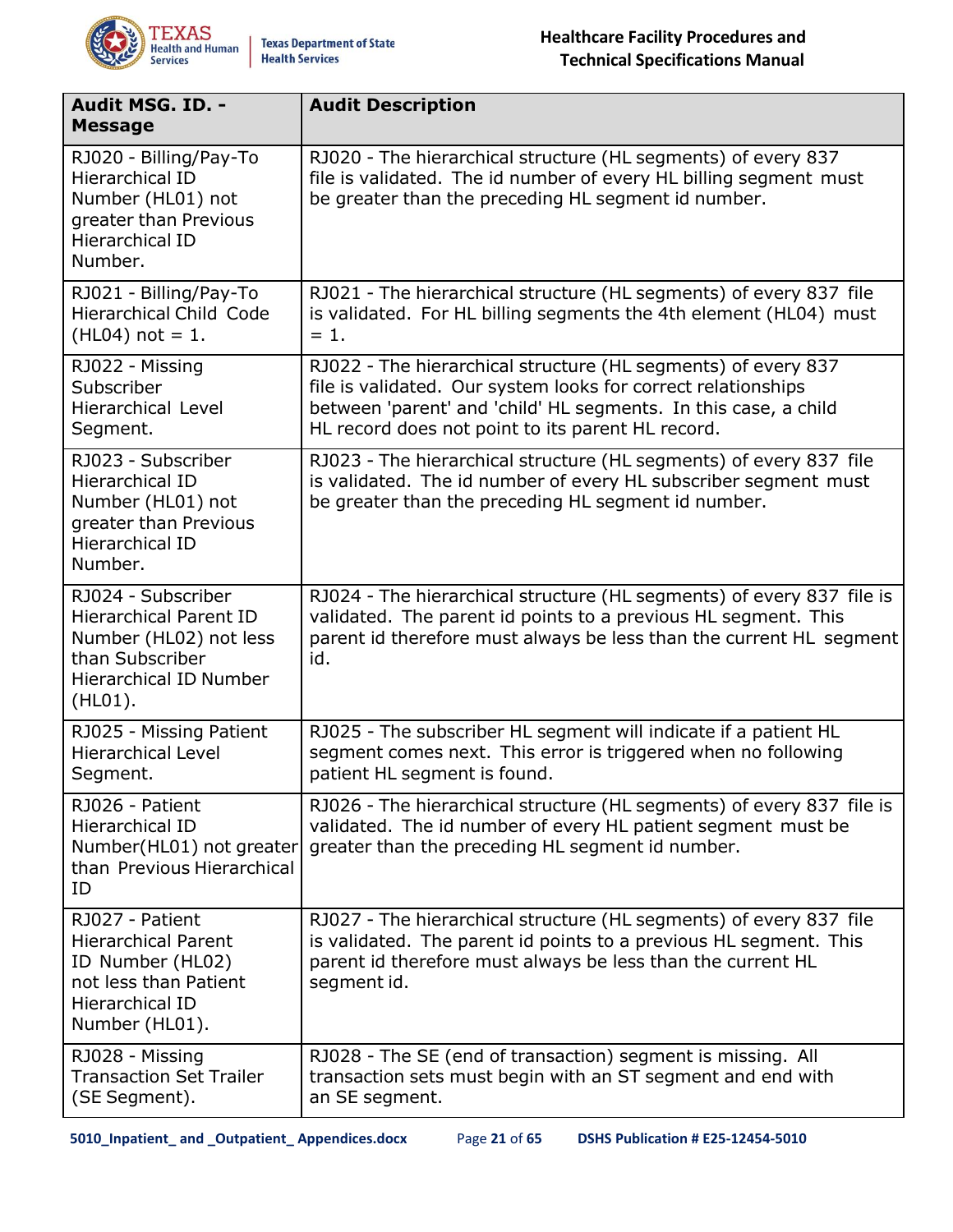

| Audit MSG. ID. -                                                                                                                                   | <b>Audit Description</b>                                                                                                                                                                                                                                                                                                                                                                             |
|----------------------------------------------------------------------------------------------------------------------------------------------------|------------------------------------------------------------------------------------------------------------------------------------------------------------------------------------------------------------------------------------------------------------------------------------------------------------------------------------------------------------------------------------------------------|
| <b>Message</b>                                                                                                                                     |                                                                                                                                                                                                                                                                                                                                                                                                      |
| <b>RJ029 - Value</b><br>$(SE01=???)$ not equal<br>num of segments<br>counted in Transaction<br>Set (actual cnt ST thru<br>$SE = ???$ ).            | RJ029 - 837 submission files keep a count of how many<br>segments (data lines)                                                                                                                                                                                                                                                                                                                       |
|                                                                                                                                                    | are within each transaction set. Transaction sets start with an ST<br>segment and end with an SE segment. The SE segment contains<br>the count of all segments in the group. This count does not match<br>the actual count in your file. This error commonly occurs after<br>manually editing an 837 file because the segment count is no<br>longer accurate after lines have been added or deleted. |
| RJ030 - SE02<br>(Transaction Set<br>Control Number) not<br>equal to segment<br>ST02 (Transaction<br>Set Control Number).                           | RJ030 - The 2nd element of the SE segment (SE02, transaction<br>set end) contains a control number that must match the same<br>number in the 2nd element of the preceding ST segment (ST02,<br>transaction set start).                                                                                                                                                                               |
| RJ031 - Missing<br><b>Functional Group</b><br>Trailer (GE<br>Segment).                                                                             | RJ031 - The GE (group end) segment is missing. GS and GE<br>segments are used to signify the start and end of functional<br>groups in 837 files.                                                                                                                                                                                                                                                     |
| <b>RJ032 - Value</b><br>$(GE01 = ???)$ not<br>equal number of<br>transaction sets<br>included in<br><b>Functional Group</b><br>(actual count=???). | RJ032 - 837 submission files keep a count of how many<br>transaction sets (ST segments) are within each functional group.<br>This count is reported in the 1st element of the GE segment<br>(GE01). This count does not match the actual count of ST<br>segments in your file.                                                                                                                       |
| RJ033 - GS06<br>(Group Control<br>Number=?) value<br>not equal segment<br>GE02 (Group<br>Control Number=?)<br>Value.                               | RJ033 - Claims are grouped inside 'starting' and 'ending'<br>segments. A group control number is assigned to each group of<br>claims. This control number is inserted in the GS (group start)<br>and GE (group end) segments. In your submission file these<br>control numbers do not match each other.                                                                                              |
| RJ034 - Missing<br><b>Interchange Control</b><br>Trailer (IEA<br>Segment).                                                                         | RJ034 - The IEA segment is the last data segment found in an<br>interchange of 837 claim data. It is missing in your file. Check<br>to ensure your transmission was not truncated or terminated<br>incorrectly.                                                                                                                                                                                      |
| <b>RJ035 - Value</b><br>$(IEAO1=?)$ not equal<br>number of Functional<br>Groups included in<br>Interchange (actual<br>$count=?$ ).                 | RJ035 - The IEA segment (interchange control trailer) signifies<br>the end of an interchange of data. The 1st element (IEA01)<br>contains a count of the number of functional groups (GS<br>segments) within the interchange. This count is incorrect in your<br>file.                                                                                                                               |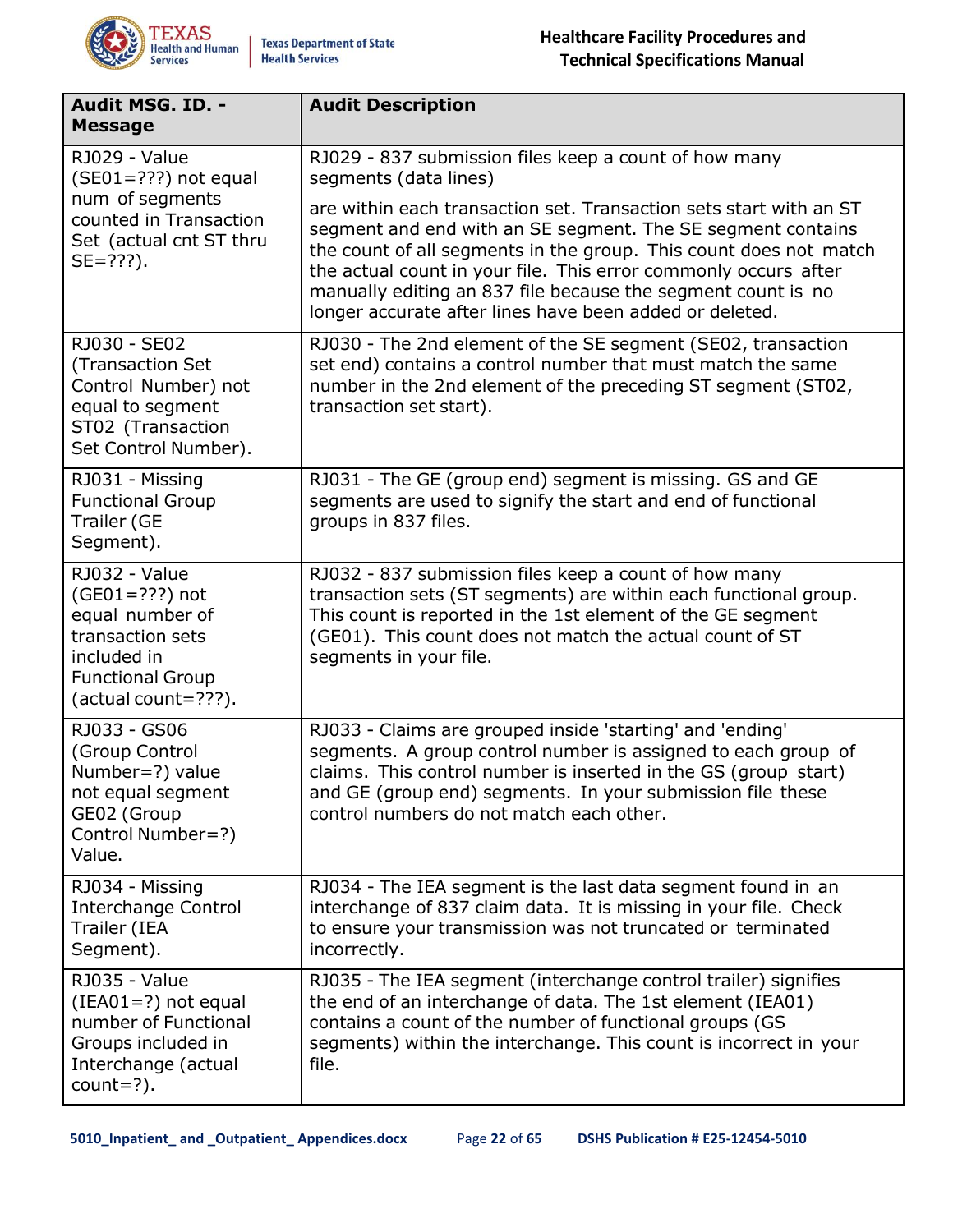

| Audit MSG. ID. -<br><b>Message</b>                                                                                      | <b>Audit Description</b>                                                                                                                                                                                                                                                                                                                                                                                                                   |
|-------------------------------------------------------------------------------------------------------------------------|--------------------------------------------------------------------------------------------------------------------------------------------------------------------------------------------------------------------------------------------------------------------------------------------------------------------------------------------------------------------------------------------------------------------------------------------|
| RJ036 - IEA02<br>(Interchange Ctrl<br>Number=?) value not<br>equal ISA13<br>(Interchange Control<br>Number=?) value.    | RJ036 - 837 files contain a control number for validation of<br>interchange transmissions. This control number appears at the<br>start (ISA segment) and end (IEA segment) of each interchange<br>transmission. In your submission file these control numbers do<br>not match each other.                                                                                                                                                  |
| RJ037 - Primary<br>Subscriber is self-pay,<br>but no claim present.                                                     | RJ037 - We did not find a CLM (claim) segment after an SBR<br>(subscriber) segment that indicated the claim was self-pay.                                                                                                                                                                                                                                                                                                                  |
| RJ038 - Subscriber<br>Claim is present, but<br>Subscriber is NOT the<br><b>Primary Subscriber</b>                       | RJ038 - Your file contains a claim where the first insurance payer is<br>not flagged as the primary subscriber to insurance. This audit is<br>designed to ensure that THCIC receives primary (not secondary or<br>tertiary) claims. The PCN (patient control number) is located in the<br>CLM segment that can be found in the current HL block referenced<br>above.                                                                       |
| RJ039 - Invalid<br>Relationship code<br>in Subscriber<br>Segment.                                                       | RJ039 - The 2nd element of the SBR (subscriber) segment is<br>invalid. This element holds the 'Patient Relationship to Insured'<br>value. If the patient is the subscriber, then SBR02 must = $18'$ .<br>Otherwise it must be blank.                                                                                                                                                                                                       |
| RJ040 - Subscriber is<br>not the Patient, but<br>the Subscriber<br><b>Hierarchical Child</b><br>Code (HL04) $NOT = 1$ . | RJ040 - The 'Patient Relationship to Insured' value from segment<br>SBR02 is blank, meaning that the subscriber is not the patient.<br>In this case, a separate patient HL (hierarchical level) section is<br>anticipated. This patient HL section has not been found. If the<br>patient is the insured, then the SBR02 must $=$ '18'. If the patient<br>is not the insured, then you must insert the missing patient claim<br>HL section. |
| RJ041 - Element REF*1J<br>(THCIC_ID=999999)<br>lookup validation on<br>this Provider Id failed.                         | RJ041 - The THCIC provider id is located in segment REF*1J. This<br>error is triggered when a REF*1J has an invalid provider id, or has<br>no provider id, or when there are no REF*1J segments found in an<br>ST-SE block. The provider id is a six-digit number assigned by<br>THCIC.                                                                                                                                                    |
| RJ042 - Element<br>NM109, provider NPI<br>num validation failed.<br>Your #: ??????????<br>Our #: ??????????             | RJ042 - The 9th element of the NM1 segment (NM109) contains<br>the NPI number. The NPI number in your submission file does not<br>match our internal records.                                                                                                                                                                                                                                                                              |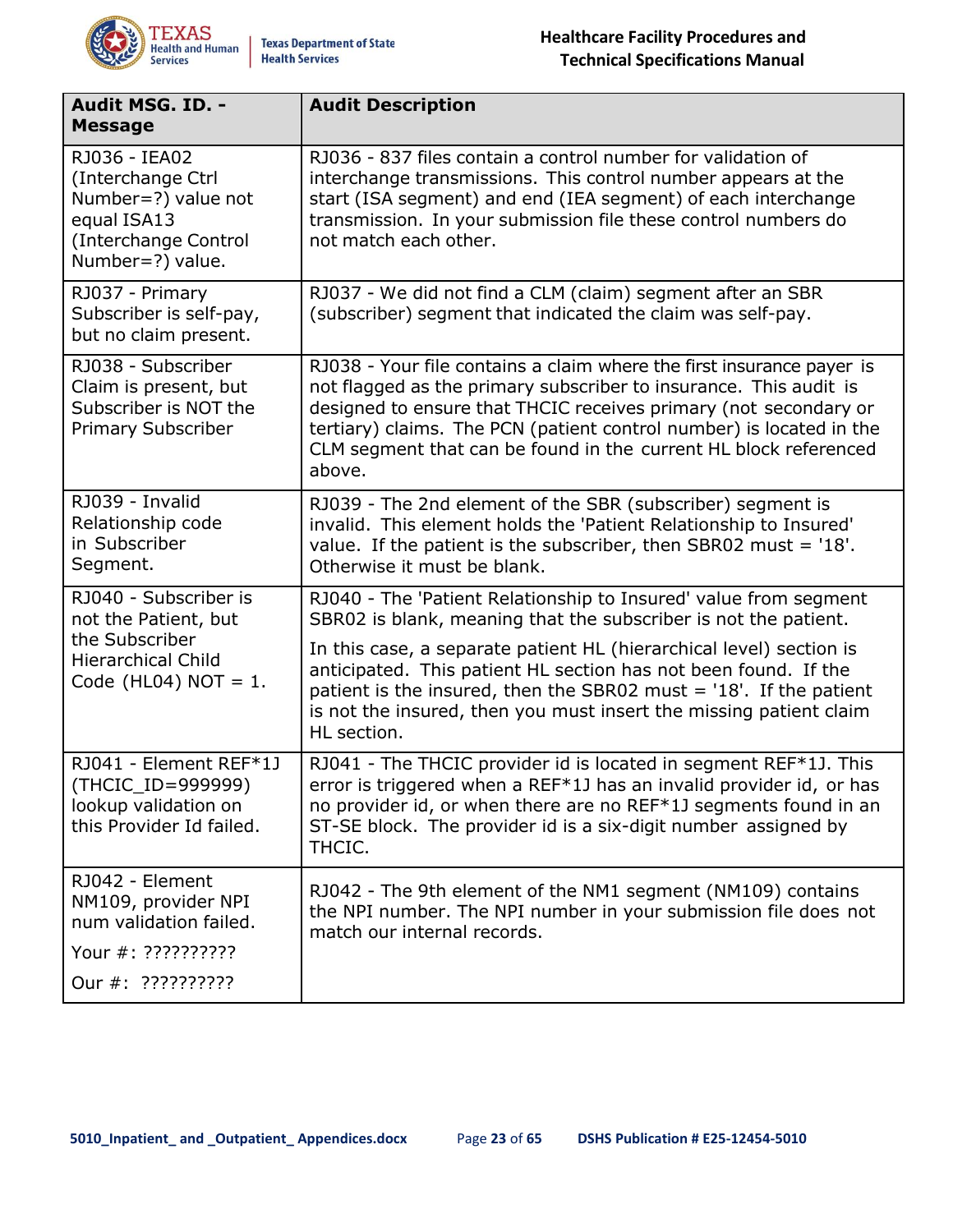

| Audit MSG. ID. -<br><b>Message</b>                                                                                               | <b>Audit Description</b>                                                                                                                                                                                                                                                                                                                        |
|----------------------------------------------------------------------------------------------------------------------------------|-------------------------------------------------------------------------------------------------------------------------------------------------------------------------------------------------------------------------------------------------------------------------------------------------------------------------------------------------|
| RJ043 - Element<br>N3 (street addr)<br>validation on<br>provider failed.                                                         | RJ043 - The street address is found in the N3 segment. The first<br>fifteen characters of the provider street address in your file do not<br>match the first 15 characters (see above) in our internal records.                                                                                                                                 |
| Your addr: ???                                                                                                                   |                                                                                                                                                                                                                                                                                                                                                 |
| Our addr: ???                                                                                                                    |                                                                                                                                                                                                                                                                                                                                                 |
| (1st 15 characters only)                                                                                                         |                                                                                                                                                                                                                                                                                                                                                 |
| RJ044 - More than<br>one Payer Name<br>Segment for<br>Primary<br>Subscriber.                                                     | RJ044 - There is more than one NM1 (payer name) segment<br>associated with a primary subscriber (SBR) segment.                                                                                                                                                                                                                                  |
| RJ045 - More than<br>one Payer Name<br>Segment for<br>Secondary<br>Subscriber.                                                   | RJ045 - There is more than one NM1 (payer name) segment<br>associated with a secondary subscriber (SBR) segment.                                                                                                                                                                                                                                |
| RJ046 -<br>Submitter ID                                                                                                          | RJ046 - The submitter id is repeated in three places in your file:                                                                                                                                                                                                                                                                              |
| mismatch in                                                                                                                      | 1. ISA06 (6th element of the ISA segment)                                                                                                                                                                                                                                                                                                       |
| ISA06and NM109<br>Segments.                                                                                                      | 2. GS02 (2nd element of the GS segment)                                                                                                                                                                                                                                                                                                         |
|                                                                                                                                  | 3. NM109 (9th element of the NM1*41 segment) The submitter<br>id is either missing from the NM1, or it is not the 9th field.                                                                                                                                                                                                                    |
| RJ047 - Number of LX<br>Service Line Segments<br>exceed the maximum<br>999 threshold.                                            | RJ047 - Institutional claims cannot include more than 999 service<br>lines (charges) in a claim, and professional claims cannot include<br>more than 50 service lines. The PCN (patient control number) is<br>located in the CLM segment. To find the PCN, locate the segment<br>causing the error and search backward to find the CLM segment. |
| RJ049 - First character<br>in segment must be<br>alphanumeric.                                                                   | RJ049 - All data segments start with a 2-3 letter acronym<br>indicating what type of data follows, and end with the 'segment<br>terminator' located and read from position 106 of the ISA line<br>(first line). All data segments must start with an alpha character.                                                                           |
| RJ050 - The first five<br>characters of all<br>GS08 elements must<br>match the first five<br>characters in the<br>ISA12 element. | RJ050 - The 8th element of the GS segment (GS08) and 12th<br>element of the ISA segment (ISA12) hold the interchange<br>version number. The first five characters of these two locations<br>must match.                                                                                                                                         |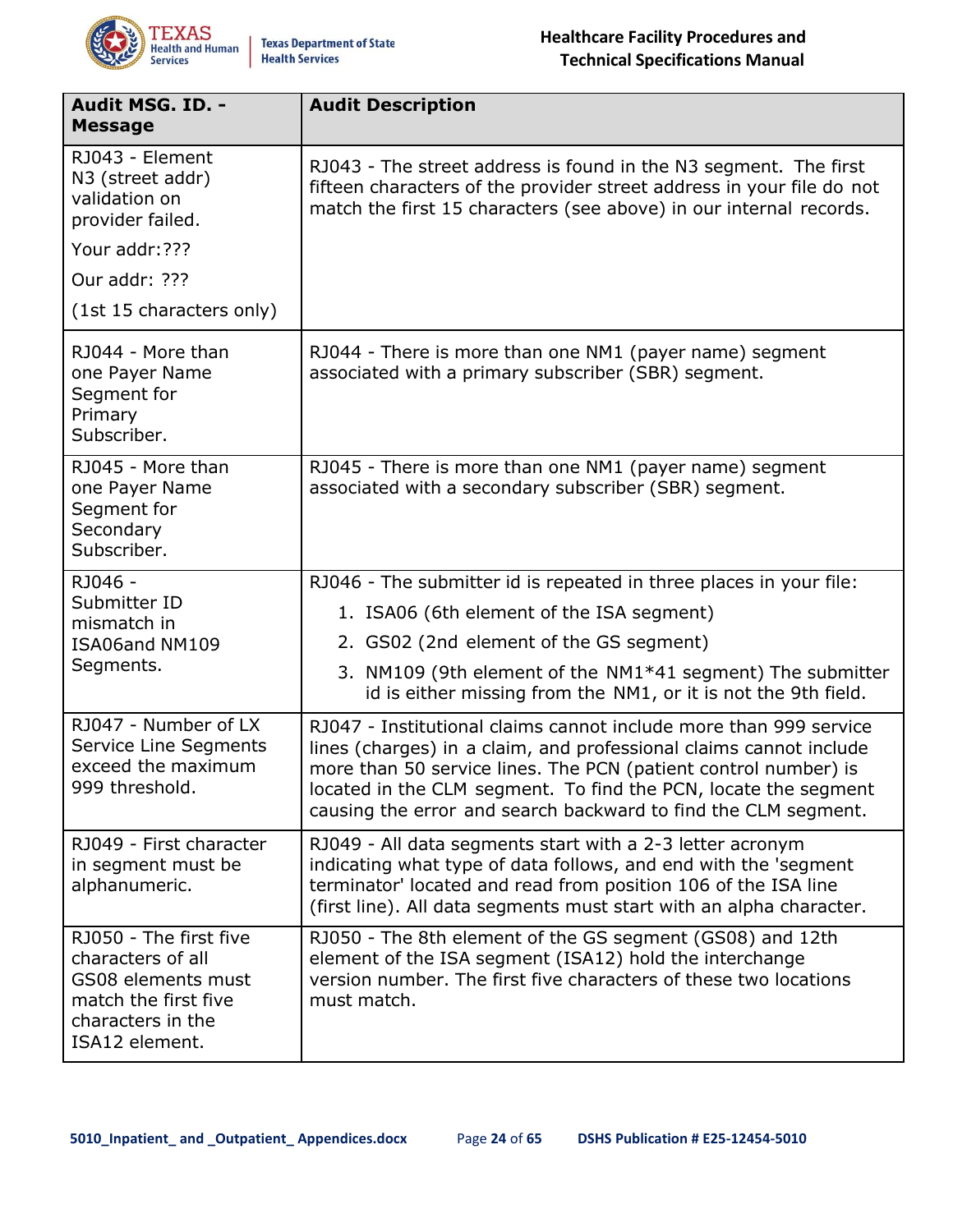

| Audit MSG. ID. -<br><b>Message</b>                                                                               | <b>Audit Description</b>                                                                                                                                                                                                                                                                         |
|------------------------------------------------------------------------------------------------------------------|--------------------------------------------------------------------------------------------------------------------------------------------------------------------------------------------------------------------------------------------------------------------------------------------------|
| RJ051 - The 837 file<br>format Version 4010 is<br>not allowed after June<br>30, 2012. This file is<br>rejected   | RJ051 - 4010 is an older version of the 837 electronic formats. It<br>is no longer allowed. You must contact your software vendor to<br>discuss how to get your system to create 837 files in the 5010<br>format version.                                                                        |
| RJ052 - Element<br>REF*EI, provider EIN<br>num. validation<br>failed.                                            | RJ052 - The 2nd element of the REF*EI segment contains the<br>EIN number. The provider EIN number in your submission file<br>does not match our internal records.                                                                                                                                |
| Your #: ?????????                                                                                                |                                                                                                                                                                                                                                                                                                  |
| Our #: ?????????                                                                                                 |                                                                                                                                                                                                                                                                                                  |
| RJ053 - Too many claims<br>for test submission. You<br>must limit test<br>submissions to 1000<br>claims or less. | RJ053 - THCIC/System13 requires test submissions to be no<br>greater than 1000 claims. This limit does not apply to production<br>data.                                                                                                                                                          |
| RJ054 - Provider<br>999999 is listed as<br>'Inactive' by<br>THCIC.                                               | RJ054 - THCIC's records for this facility show it is listed as<br>inactive. Contact THCIC directly to discuss this issue:<br>$(512) - 776 - 7261$                                                                                                                                                |
| RJ055 - Logged in<br>Submitter Id=SUB999<br>does not match the<br><b>ISA06 Submitter</b><br>$Id = SUB??$         | RJ055 - The 6th element of the ISA segment (ISA06) is the<br>submitter id. The submitter id for your login account does not<br>match the submitter id indicated by your upload file in location<br>ISA06.                                                                                        |
| RJ056 - Bad character<br>found in segment,<br>position number nnn.                                               | RJ056 - Non-ASCII characters are not allowed in 837 transmission<br>files. This may be a binary file, or a bad character may be in your<br>claim data. You can find the PCN (patient control number) by<br>looking in your submission file for the 'CLM' segment preceding the<br>bad character. |
| RJ057 - Un-Zip failed.<br>Zip file corrupted or<br>password protected.                                           | RJ057 - System13 only accepts compressed files in '.zip' or '.gz'<br>format, without a password.                                                                                                                                                                                                 |
| RJ058 - Line item<br>error. A line item<br>number (charge)<br>was skipped.                                       | RJ058 - The service lines (charges) must begin with line number 1<br>and must be sequential throughout the claim. Charge line<br>numbers are stored in the 1st field of the LX segment (LX01).                                                                                                   |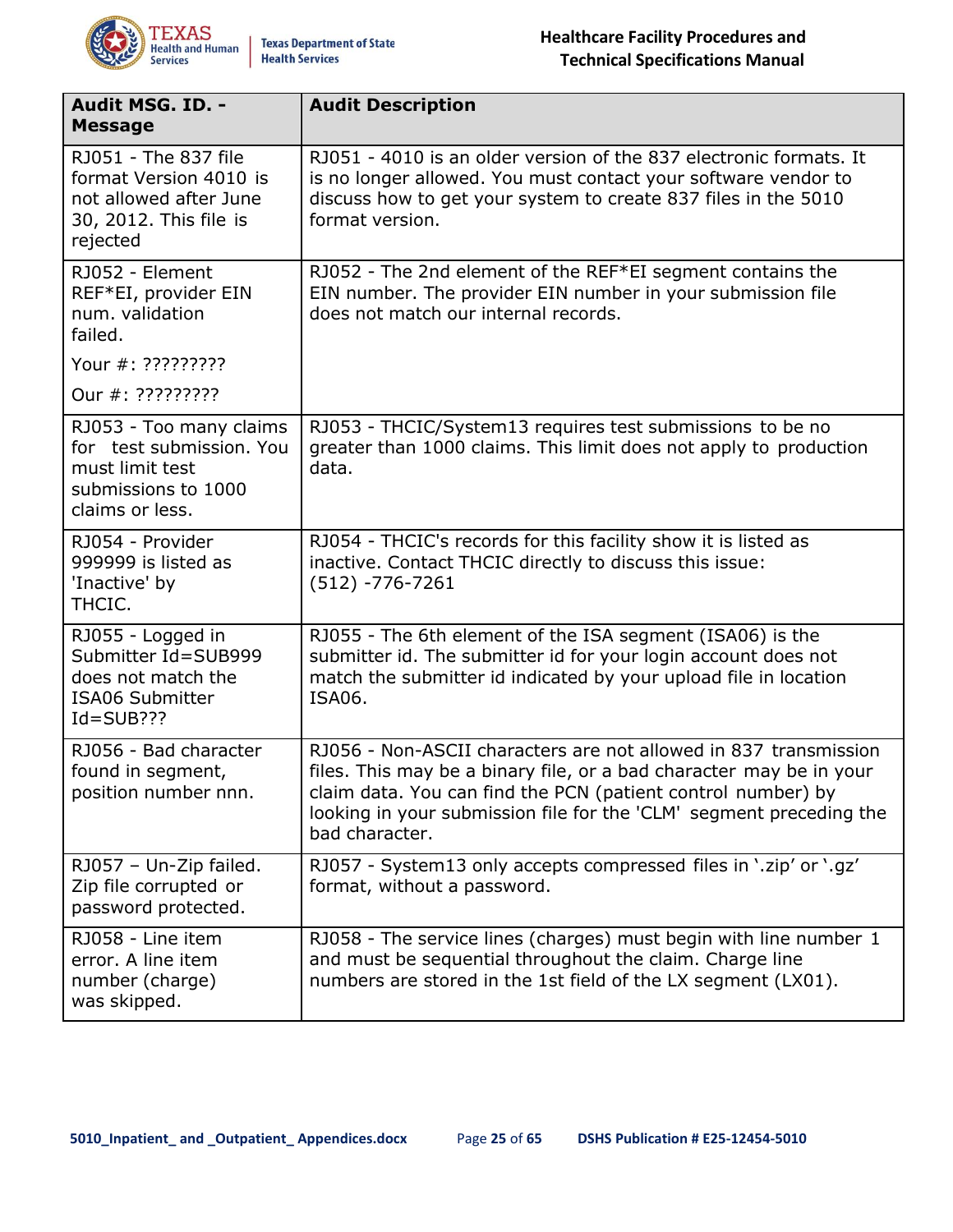

| Audit MSG. ID. -<br><b>Message</b>                                                                                                                | <b>Audit Description</b>                                                                                                                                                                                                                                                                                                                                                                                                                                                         |  |  |
|---------------------------------------------------------------------------------------------------------------------------------------------------|----------------------------------------------------------------------------------------------------------------------------------------------------------------------------------------------------------------------------------------------------------------------------------------------------------------------------------------------------------------------------------------------------------------------------------------------------------------------------------|--|--|
| RJ059 - [SV2/SV1]<br>service line<br>incompatible with<br>version number for<br>[inst./prof] claims<br>(your claims (your<br>ver. $# = ?????????$ | RJ059 - Institutional version claims transmit service lines using<br>'SV2' segments. Professional version claims transmit services<br>lines using 'SV1' segments. The service lines in your file are not<br>formatted in accordance with the 'Inst/Prof' version number<br>indicated in the GS segment. The version number is in the 8th<br>field of the GS segment (GS08).                                                                                                      |  |  |
| RJ060 - Facility not<br>ASC, Institutional                                                                                                        | The facility is not an ASC. The institutional format<br>(005010X223A2) is required.                                                                                                                                                                                                                                                                                                                                                                                              |  |  |
| 5010 version format<br>required                                                                                                                   | If Provider table: Facility Type <> "ASC" and <> "Dental ASC"<br>then GS08 must = $005010X223A2$                                                                                                                                                                                                                                                                                                                                                                                 |  |  |
| RJ061 - SBR<br>(subscriber) segment<br>missing in HL<br>(hierarchical level).                                                                     | RJ061 - The Subscriber SBR segment is required in order to<br>properly identify the patient. The SBR segment (along with its<br>associated fields) normally appears immediately after an HL<br>(hierarchical level) segment.                                                                                                                                                                                                                                                     |  |  |
| RJ062 - Wrong ICD<br>qualifier detected within                                                                                                    | RJ062 - Wrong ICD qualifier detected within DX, PX, or E-codes.<br>The claim contains ICD [9/10] version qualifiers.                                                                                                                                                                                                                                                                                                                                                             |  |  |
| DX, PX, or E-codes.                                                                                                                               | Claims with statement thru date of 10/1/2015 and later MUST<br>REPORT all Diagnosis (DX), Procedure (PX), and E-codes using the<br>ICD-10 version of codes AND QUALIFIERS.                                                                                                                                                                                                                                                                                                       |  |  |
|                                                                                                                                                   | ICD-10 DX qualifiers: ABK, ABJ, ABF, APR<br>ICD-10 PX qualifiers: BBR, BBQ<br>ICD-10 Ecode qualifier: ABN                                                                                                                                                                                                                                                                                                                                                                        |  |  |
| RJ063 - The required K3                                                                                                                           | RJ063 - Effective January 1st, 2020, the K3 data segment is                                                                                                                                                                                                                                                                                                                                                                                                                      |  |  |
| data segment is missing.                                                                                                                          | required on every claim and used to report patient race and                                                                                                                                                                                                                                                                                                                                                                                                                      |  |  |
|                                                                                                                                                   | ethnicity. It is conditionally used to report social security number<br>for claims where the patient is not the subscriber. Your submission                                                                                                                                                                                                                                                                                                                                      |  |  |
|                                                                                                                                                   | file generation software needs to be modified to reflect this change                                                                                                                                                                                                                                                                                                                                                                                                             |  |  |
|                                                                                                                                                   | in requirements.                                                                                                                                                                                                                                                                                                                                                                                                                                                                 |  |  |
| RJ064 - The K301 data                                                                                                                             | RJ064 - Effective January 1st, 2020, the K3 data segment should                                                                                                                                                                                                                                                                                                                                                                                                                  |  |  |
| element is an invalid                                                                                                                             | conditionally contain race, ethnicity, and social security number. If                                                                                                                                                                                                                                                                                                                                                                                                            |  |  |
| length.                                                                                                                                           | the patient is the subscriber, the K301 data element must be 2<br>characters long to contain race and ethnicity. In that scenario,<br>social security number is required on the REF*SY data segment.<br>Otherwise, if the patient is not the subscriber, the K301 data<br>element must be 11 characters long to contain race, ethnicity, and<br>social security number. Your submission file generation software<br>needs to be modified to reflect this change in requirements. |  |  |
|                                                                                                                                                   |                                                                                                                                                                                                                                                                                                                                                                                                                                                                                  |  |  |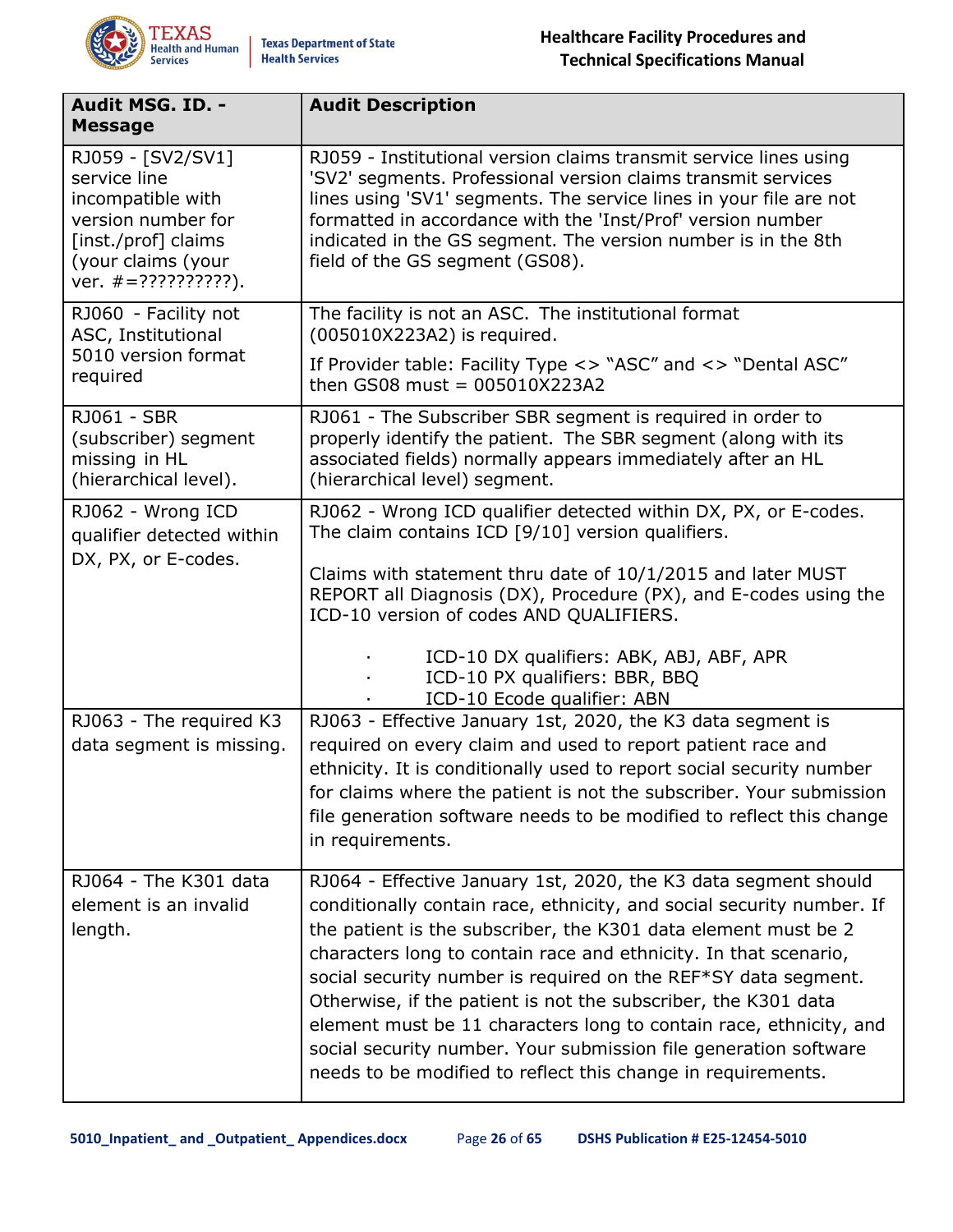

#### <span id="page-26-0"></span>**5.2 Table B Claim Level Audits**

| <b>Audit ID</b> | <b>Status</b>      | <b>Audit Message</b>                                                       | <b>Audit Description</b>                                                                                                                                                                        | <b>Audit</b><br><b>Severity</b> |
|-----------------|--------------------|----------------------------------------------------------------------------|-------------------------------------------------------------------------------------------------------------------------------------------------------------------------------------------------|---------------------------------|
| 600             | $\mathbf I$        | <b>Missing Principal</b><br><b>Procedure Date</b>                          | If the Principal Procedure<br>exists, the Principal<br>Procedure Date must exist<br>and contain a valid date of<br>the format ccyymmdd.                                                         | Error                           |
| 601             | $\mathbf{I}$       | Principal Procedure<br>not reported when<br>Other Procedure(s)<br>reported | The Principal Procedure is<br>not reported, is blank or<br>contains zeroes and Other<br>Procedure(s) are reported.                                                                              | Error                           |
| 602             | $\mathbf{I}$       | <b>Invalid Principal</b><br>Procedure                                      | The Principal Procedure<br>field does not contain a<br>valid ICD, CPT or HCPCS<br>code. The Principal<br>Procedure code must be<br>valid for the time period<br>covering the discharge<br>date. | Error                           |
| 603             | I, Out/I,<br>Out/P | Duplicate Diagnosis<br>Codes                                               | The same ICD diagnosis<br>code is reported more than<br>once on the same claim.                                                                                                                 | Error                           |
| 604             | I, Out/I,<br>Out/P | Patient Gender not<br>consistent with Other<br>Diagnosis                   | The Gender of the patient<br>does not agree with a<br>gender specific Other<br>Diagnosis.                                                                                                       | Error                           |
| 605             | I, Out/I,<br>Out/P | Invalid Other<br>Diagnosis                                                 | If reported, the Other<br>Diagnosis Code field must<br>contain a valid ICD code.                                                                                                                | Error                           |
| 606             | I, Out/I,<br>Out/P | <b>Invalid E-Code</b>                                                      | If an E-Code field is<br>reported, it must contain a<br>valid value.                                                                                                                            | Error                           |
| 607             | I, Out/I,<br>Out/P | <b>Invalid Principal</b><br>Diagnosis                                      | Principal Diagnosis is a<br>required field and must<br>contain a valid ICD code.                                                                                                                | Error                           |
| 608             | I, Out/I,<br>Out/P | <b>Missing Principal</b><br>Diagnosis                                      | Principal Diagnosis is a<br>required field.                                                                                                                                                     | Error                           |
| 609             | I                  | <b>Invalid Principal</b><br>Procedure Date                                 | If the Principal Procedure<br>exists, the Principal<br>Procedure Date must<br>contain a valid date of the<br>format ccyymmdd.                                                                   | Error                           |
| 610             | I, Out/I,<br>Out/P | <b>Duplicate E-Codes</b>                                                   | The same ICD E-code<br>value is reported more<br>than once in the same<br>record.                                                                                                               | Error                           |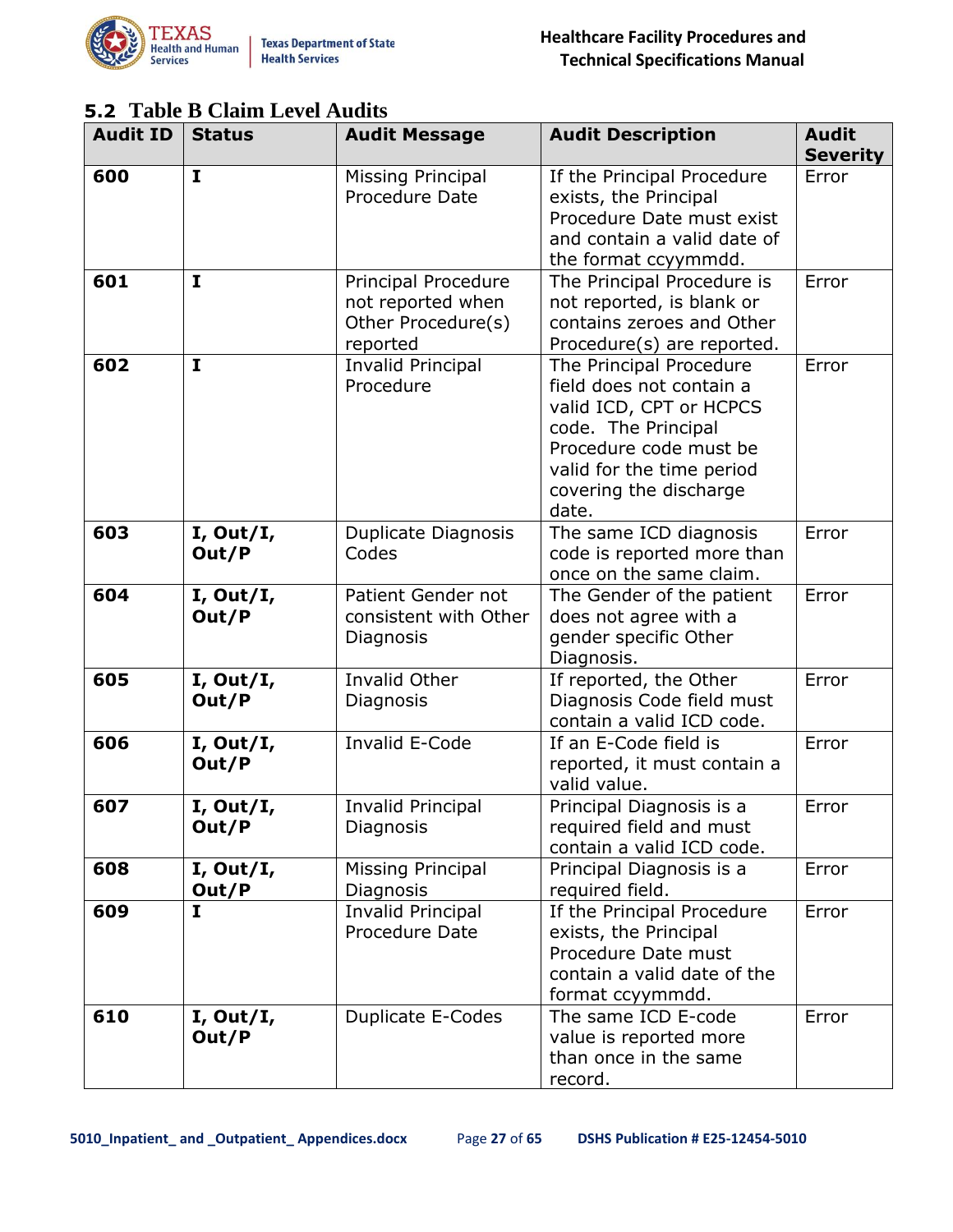

| <b>Audit ID</b> | <b>Status</b> | <b>Audit Message</b>                                                                                                         | <b>Audit Description</b>                                                                                                                          | <b>Audit</b><br><b>Severity</b> |
|-----------------|---------------|------------------------------------------------------------------------------------------------------------------------------|---------------------------------------------------------------------------------------------------------------------------------------------------|---------------------------------|
| 612             | $\mathbf{I}$  | <b>Principal Procedure</b><br>Date before 1971                                                                               | The Principal Procedure<br>Date field must contain a<br>date after 1970.                                                                          | Error                           |
| 613             | I, Out/I      | <b>Invalid Value Code</b>                                                                                                    | The Value Code field does<br>not contain a valid NUBC<br>code value.                                                                              | Error                           |
| 614             | I, Out/I      | <b>Invalid Occurrence</b><br>Span Code                                                                                       | If reported, the Occurrence<br>Span Code field must<br>contain a valid NUBC code<br>value.                                                        | Error                           |
| 615             | $\mathbf{I}$  | Invalid Admitting<br>Diagnosis                                                                                               | Admitting Diagnosis is a<br>required field and must<br>contain a valid ICD code.                                                                  | Error                           |
| 616             | $\mathbf{I}$  | Age $> 1$ day and<br>Principal Diagnosis =<br>newborn before<br>admission                                                    | The age, at admission, of<br>an infant not born in the<br>hospital, is greater than 1<br>day.                                                     | Warning                         |
| 617             | $\mathbf{I}$  | <b>Other Procedure Date</b><br>earlier than three<br>days before<br><b>Admission Date or</b><br>after Statement Thru<br>Date | The Other Procedure Date<br>must be on or after the<br>third day before Admission<br>Date and on or before the<br>Statement Thru Date.            | Error                           |
| 618             | I             | <b>Principal Procedure</b><br>Date earlier than 3<br>days before Admit<br>Date or after<br><b>Statement Thru</b><br>Date.    | The Principal Procedure<br>Date must be on or after<br>the third day before the<br>Admission Date and on or<br>before the Statement Thru<br>Date. | Error                           |
| 619             | I             | <b>Other Procedure Date</b><br>before 1971                                                                                   | The Other Procedure Date<br>field must contain a date<br>after 1970.                                                                              | Error                           |
| 620             | $\mathbf{I}$  | Invalid Other<br>Procedure Date                                                                                              | The Other Procedure Date<br>field must contain a valid<br>date of the format<br>ccyymmdd.                                                         | Error                           |
| 621             | $\mathbf{I}$  | Procedure Date<br>missing for Other<br>Procedure                                                                             | An Other Procedure Date is<br>required when a<br>corresponding Other<br>Procedure is present.                                                     | Error                           |
| 622             | I             | Patient Gender not<br>consistent with Other<br>Procedure                                                                     | Patient Gender is not<br>consistent with a gender<br>related Other Procedure.                                                                     | Error                           |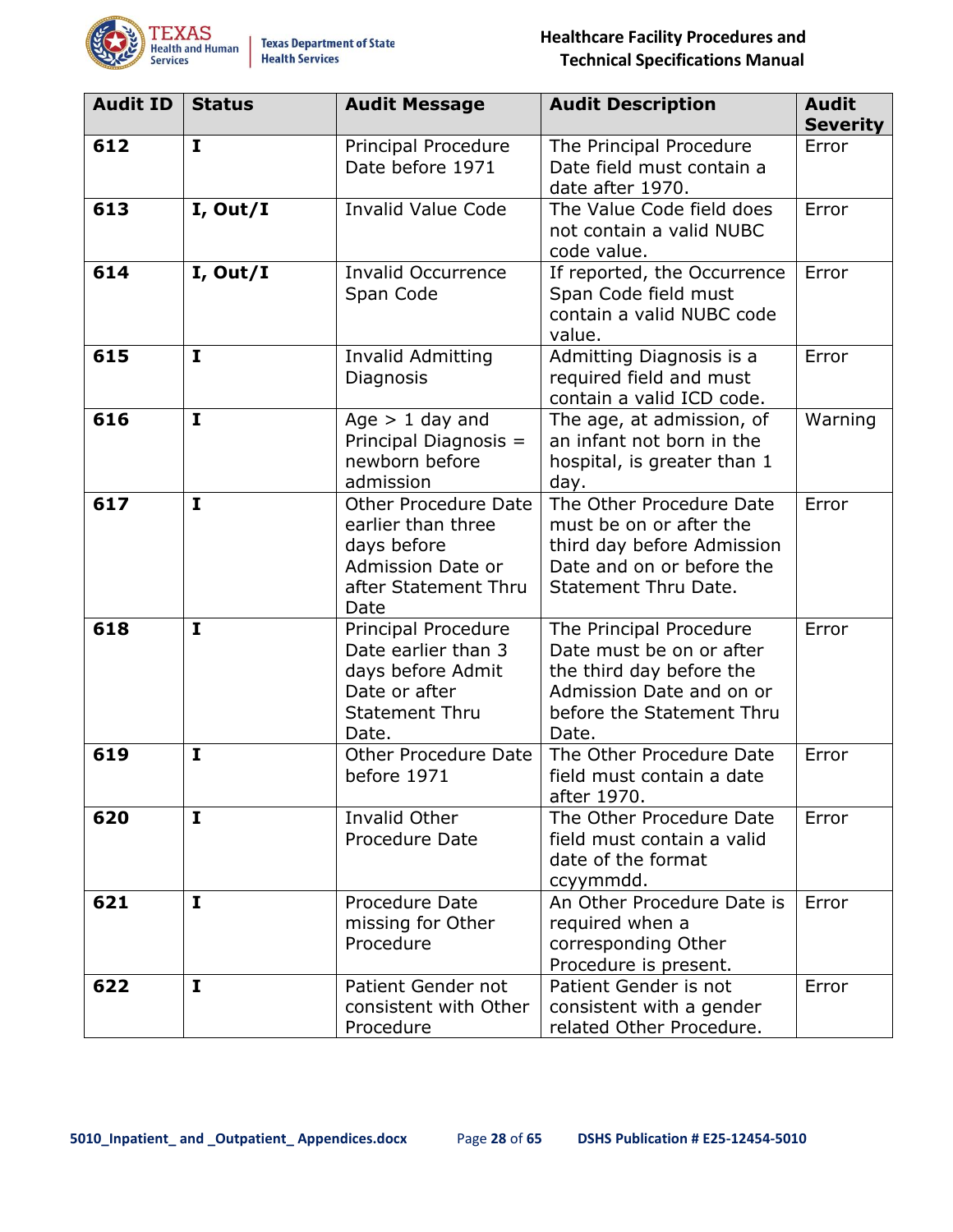

| <b>Audit ID</b> | <b>Status</b>      | <b>Audit Message</b>                                                        | <b>Audit Description</b>                                                                                                                                                                                                         | <b>Audit</b><br><b>Severity</b> |
|-----------------|--------------------|-----------------------------------------------------------------------------|----------------------------------------------------------------------------------------------------------------------------------------------------------------------------------------------------------------------------------|---------------------------------|
| 623             | $\mathbf{I}$       | Invalid Other<br>Procedure                                                  | If reported, an Other<br>Procedure field must<br>contain valid ICD, CPT or<br>HCPCS code. The Other<br>Procedure code also must<br>be valid for the discharge<br>date of the claim.                                              | Error                           |
| 624             | I, Out/I           | <b>Invalid Condition</b><br>Code                                            | The Condition Code field<br>must contain a valid NUBC<br>code value.                                                                                                                                                             | Error                           |
| 625             | I, Out/I,<br>Out/P | Patient Gender not<br>consistent with the<br>Principal Diagnosis            | The patient Gender does<br>not agree with a gender<br>specific Principal Diagnosis.                                                                                                                                              | Error                           |
| 626             | I, Out/I,<br>Out/P | <b>Missing Patient State</b>                                                | The Patient State field is<br>required.                                                                                                                                                                                          | Error                           |
| 627             | I, Out/I,<br>Out/P | <b>Missing Patient ZIP</b>                                                  | The ZIP code of the patient<br>address is a required field.                                                                                                                                                                      | Error                           |
| 628             | I, Out/I,<br>Out/P | <b>Invalid Patient</b><br>Country                                           | The Patient Country field of<br>the patient address<br>contains an invalid value.                                                                                                                                                | Error                           |
| 629             | I, Out/I,<br>Out/P | <b>Missing Patient</b><br>Country                                           | The Patient State indicates<br>a foreign country but the<br>Country field of the patient<br>address is invalid or<br>missing. The Country is<br>required when a patient's<br>address is not in the US or<br>a US territory.      | Error                           |
| 630             | I, Out/I,<br>Out/P | <b>Missing Patient Birth</b><br>Date                                        | Patient Birth Date is a<br>required field and must<br>contain a valid date of<br>format ccyymmdd.                                                                                                                                | Error                           |
| 631             | I, Out/I,<br>Out/P | Patient age $> 115$<br>years or < zero years                                | The value in the Patient<br>Birth Date field indicates<br>that the patient is older<br>than 115 years or has not<br>yet been born.                                                                                               | Error                           |
| 632             | $\mathbf{I}$       | Patient Birth Date ><br>Admission Date and<br>Admission Type not<br>newborn | The patient's Birth Date is<br>after the Admission Date<br>but the Admission Type is<br>not for a newborn (4). The<br>patient Birth Date cannot<br>be later than the Admission<br>Date, unless the Admission<br>Type is newborn. | Error                           |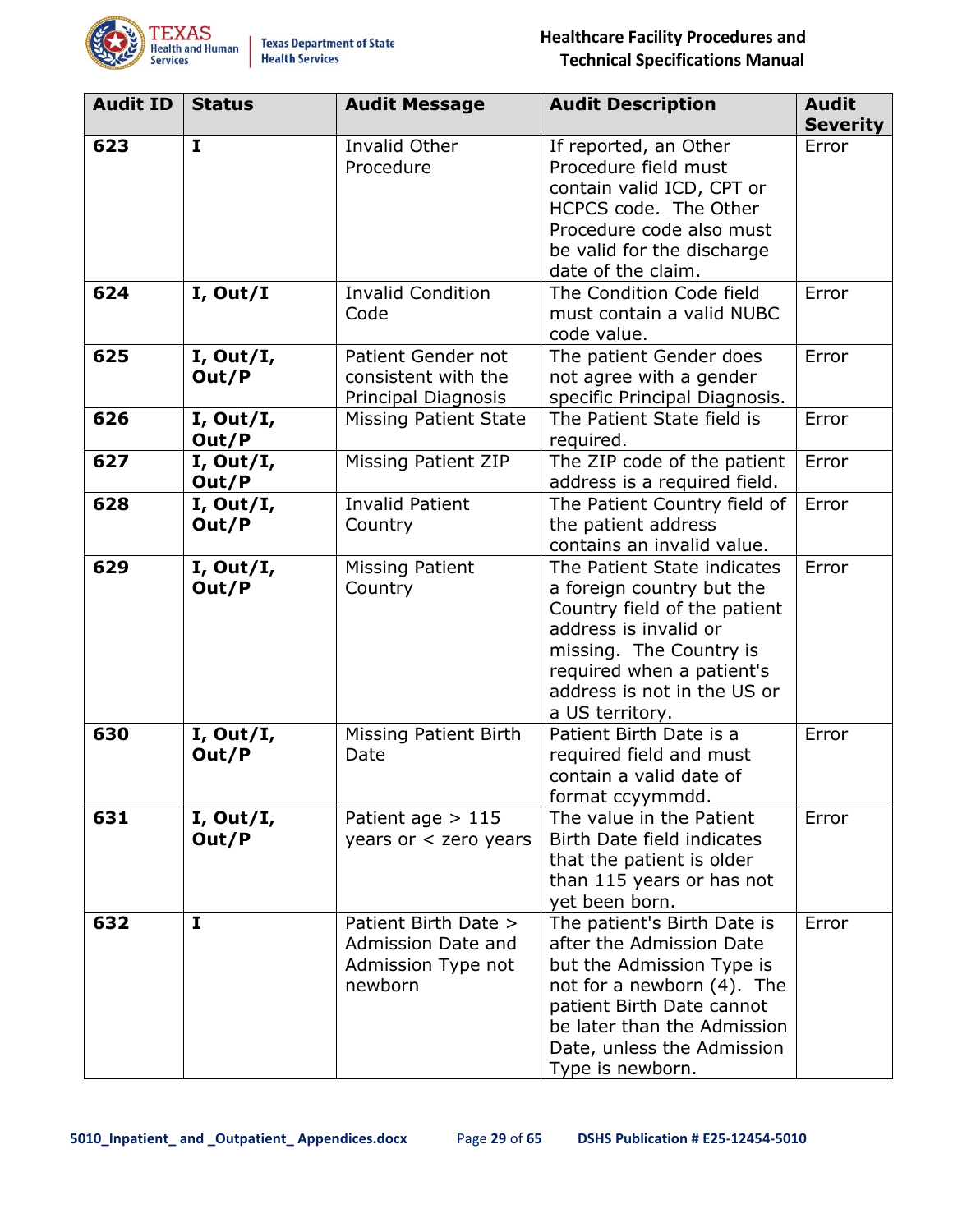

| <b>Audit ID</b> | <b>Status</b>      | <b>Audit Message</b>                                       | <b>Audit Description</b>                                                                                                                                                                                       | <b>Audit</b><br><b>Severity</b> |
|-----------------|--------------------|------------------------------------------------------------|----------------------------------------------------------------------------------------------------------------------------------------------------------------------------------------------------------------|---------------------------------|
| 633             | I, Out/I,<br>Out/P | <b>Missing Patient</b><br>Gender                           | Patient Gender is a<br>required field and must<br>contain M, F or U.                                                                                                                                           | Error                           |
| 634             | I, Out/I,<br>Out/P | <b>Missing Patient Race</b>                                | Patient Race is a required<br>field.                                                                                                                                                                           | Error                           |
| 635             | I, Out/I,<br>Out/P | <b>Missing Patient</b><br>Ethnicity                        | Patient Ethnicity is a<br>required field and must<br>contain 1 or 2.                                                                                                                                           | Error                           |
| 636             | I, Out/I,<br>Out/P | Patient SSN not 9<br>numeric characters                    | <b>Patient Social Security</b><br>Number is a required field<br>and must contain 9<br>numeric characters.                                                                                                      | Error                           |
| 637             | I, Out/I,<br>Out/P | <b>Invalid Patient SSN</b>                                 | The Patient Social Security<br>Number field contains a<br>number that is not the<br>confidentiality default<br>(99999999) and is not a<br>valid number recognized<br>by the Social Security<br>Administration. | Error                           |
| 638             | I, Out/I,<br>Out/P | <b>Missing Patient</b><br><b>Medical Record</b><br>Number  | The Medical Record<br>Number field is required<br>and cannot contain spaces<br>or all zeroes.                                                                                                                  | Error                           |
| 639             | I, Out/I,<br>Out/P | Missing Facility Type<br>Code                              | Facility Type Code field is<br>required field. The Facility<br>Type Code is the first two<br>characters of the claim's<br>bill type.                                                                           | Error                           |
| 640             | I, Out/I,<br>Out/P | Missing Claim<br>Frequency Type Code                       | Claim Frequency Type<br>Code is a required field.<br>The Claim Frequency Type<br>Code is the third character<br>of the claim's bill type.                                                                      | Error                           |
| 641             | I                  | <b>Statement From Date</b><br>after Statement Thru<br>Date | The Statement From Date<br>must be on or before the<br>Statement Thru Date.                                                                                                                                    | Error                           |
| 641             | Out/I              | <b>Statement From Date</b><br>after Statement Thru<br>Date | If Statement Date Range<br>submitted the Statement<br>From Date must be on or<br>before the Statement Thru<br>Date.                                                                                            | Error                           |
| 642             | $\mathbf{I}$       | <b>Statement From Date</b><br>before Patient Birth<br>Date | The Statement From Date<br>must be on or after the<br>Patient Birth Date.                                                                                                                                      | Error                           |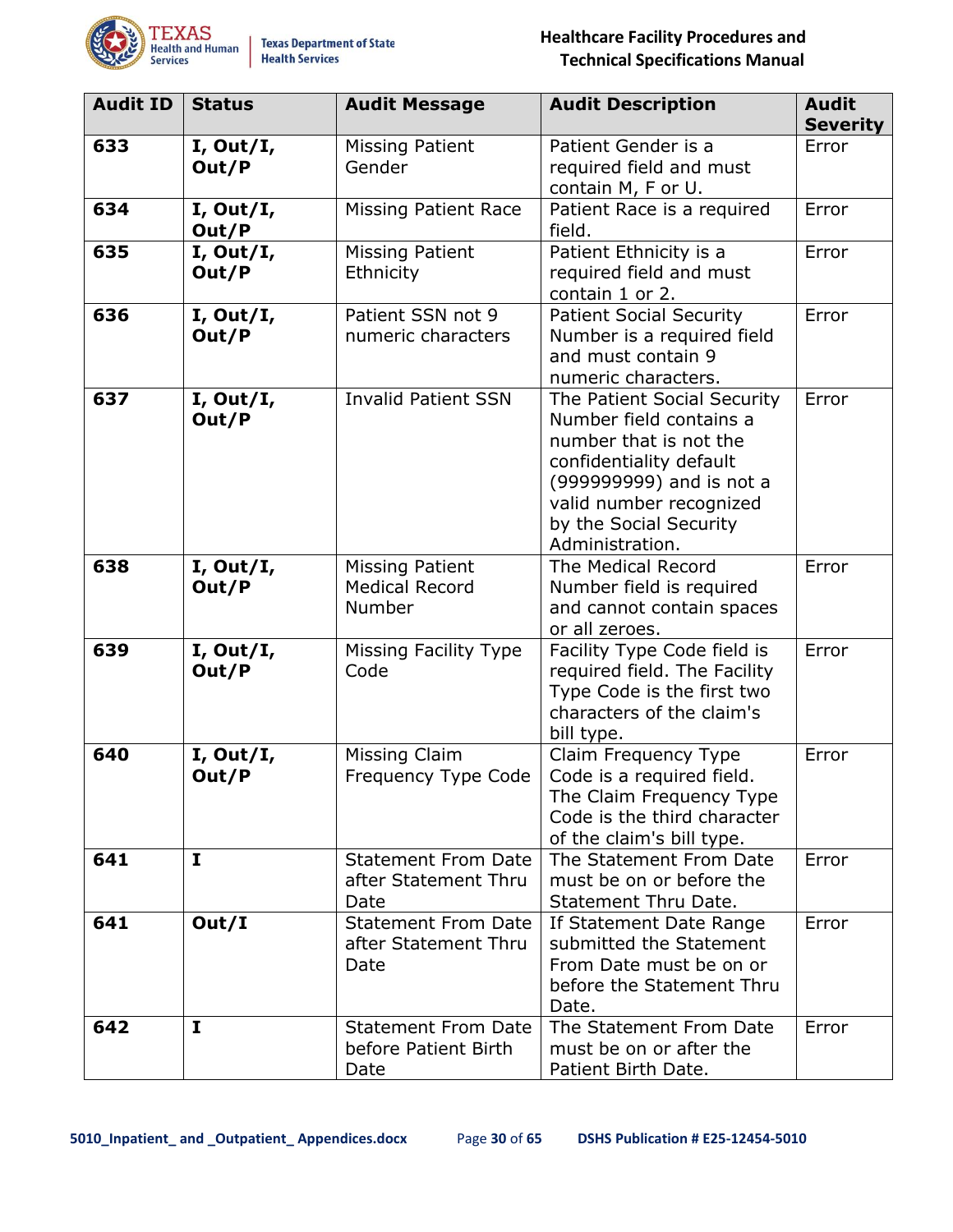

| <b>Audit ID</b> | <b>Status</b> | <b>Audit Message</b>                                                                                                 | <b>Audit Description</b>                                                                                                                                                 | <b>Audit</b><br><b>Severity</b> |
|-----------------|---------------|----------------------------------------------------------------------------------------------------------------------|--------------------------------------------------------------------------------------------------------------------------------------------------------------------------|---------------------------------|
| 642             | Out/I         | <b>Statement From Date</b><br>before Patient Birth<br>Date                                                           | If Statement Date Range<br>submitted the Statement<br>From Date must be on or<br>after the Patient Birth<br>Date.                                                        | Error                           |
| 643             | $\mathbf{I}$  | <b>Admission Date</b><br>before 1971                                                                                 | The patient Admission Date<br>must be after 1970.                                                                                                                        | Error                           |
| 644             | I             | <b>Admission Date after</b><br><b>Statement Thru Date</b>                                                            | The patient Admission Date<br>must be on or before the<br>Statement Thru Date.                                                                                           | Error                           |
| 645             | $\mathbf{I}$  | Missing Admission<br><b>Type</b>                                                                                     | Admission Type field is<br>required.                                                                                                                                     | Error                           |
| 646             | $\mathbf{I}$  | Missing Point of<br>Origin (Admission<br>Source)                                                                     | Point of Origin (Admission<br>Source) is a required field.                                                                                                               | Error                           |
| 646             | Out/ED        | Missing Point of<br>Origin (Admission<br>Source)                                                                     | Point of Origin (Admission<br>Source) is a required field<br>for ED claims.                                                                                              | Error                           |
| 647             | $\mathbf{I}$  | <b>Missing Patient</b><br>Discharge Status                                                                           | Patient Discharge Status is<br>a required field.                                                                                                                         | Error                           |
| 647             | Out/ED        | <b>Missing Patient</b><br>Discharge Status                                                                           | Patient Discharge Status is<br>a required field for ED<br>claims.                                                                                                        | Error                           |
| 648             | $\mathbf{I}$  | <b>Missing Admitting</b><br>Diagnosis                                                                                | Admitting Diagnosis is a<br>required field.                                                                                                                              | Error                           |
| 649             | I, Out/I      | <b>Invalid Occurrence</b><br>Code                                                                                    | If an Occurrence Code field<br>exists, the field must<br>contain a valid NUBC<br>value.                                                                                  | Error                           |
| 650             | $\mathbf I$   | Date of Birth not $=$<br>Admission Date and<br>Admission Type $=$<br>Newborn                                         | The Patient Birth Date is<br>not equal to the Admission<br>Date yet the Admission<br>Type is newborn.                                                                    | Warning                         |
| 651             | $\mathbf I$   | Newborn with birth<br>date not within 3<br>days $(+/-)$ of the<br>Admission Date and<br>newborn diagnosis<br>present | If the Admission Type<br>indicates a newborn, then<br>the Date of Birth must be<br>within 3 days of the<br>Admission Date and a<br>newborn Diagnosis must<br>be present. | Error                           |
| 652             | I             | Admission Type $=$<br>Newborn and<br>Principal Diagnosis<br>Not = Newborn                                            | The Admission Type code<br>indicates newborn, but the<br>Principal Diagnosis is not<br>for a newborn.                                                                    | Error                           |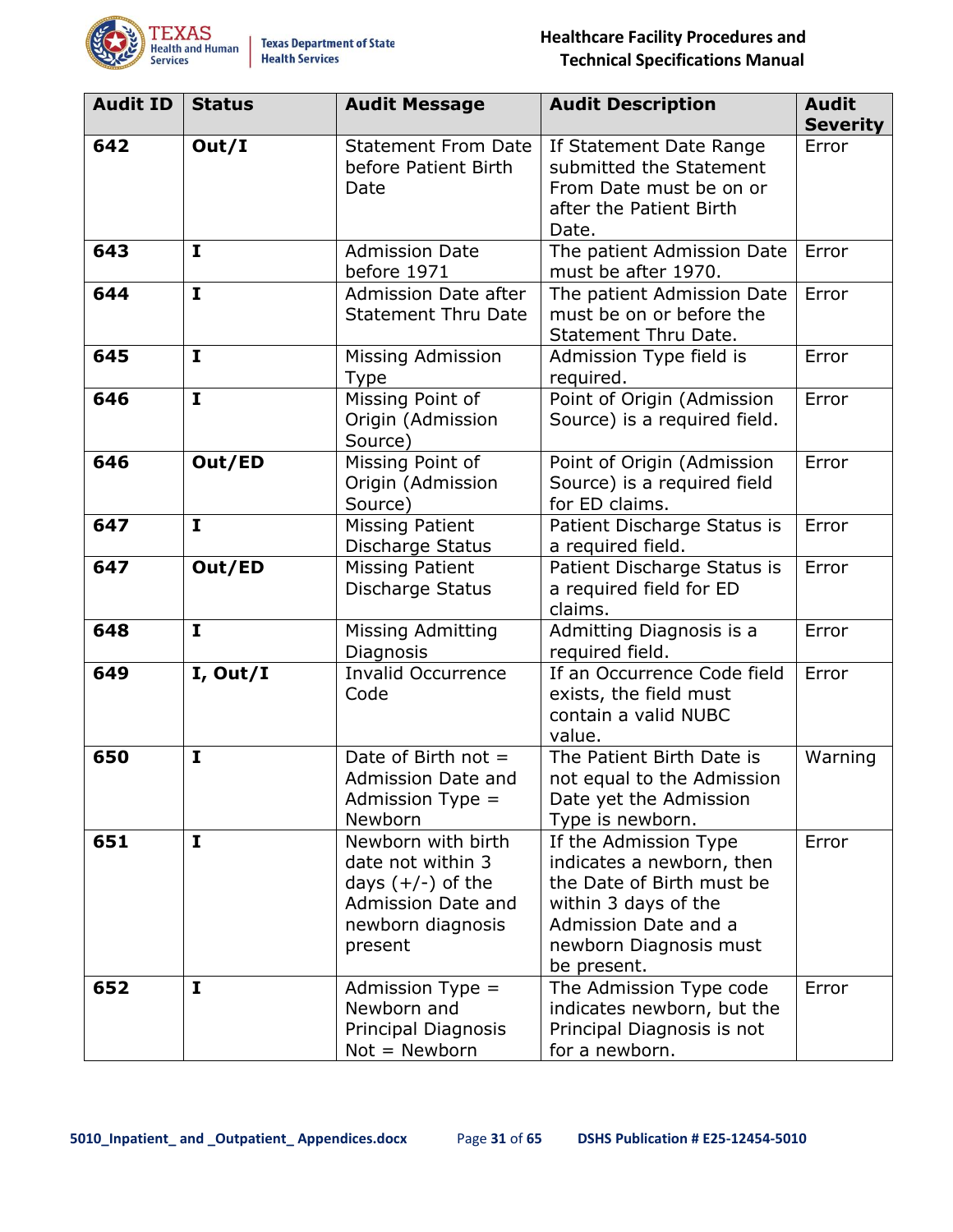

| <b>Audit ID</b> | <b>Status</b> | <b>Audit Message</b>                                                                                                        | <b>Audit Description</b>                                                                                                                                                             | <b>Audit</b><br><b>Severity</b> |
|-----------------|---------------|-----------------------------------------------------------------------------------------------------------------------------|--------------------------------------------------------------------------------------------------------------------------------------------------------------------------------------|---------------------------------|
| 653             | $\mathbf{I}$  | Patient Birth Date<br>$Not =$ Admission<br>Date and (Principal<br>Diagnosis = $Newton$<br>or Admission Type $=$<br>Newborn) | The Principal Diagnosis or<br>the Admission Type<br>indicates newborn in this<br>hospital, but the Patient<br><b>Birth Date and Admission</b><br>Date are not the same.              | Warning                         |
| 654             | I             | Missing 019x<br>Revenue Code for Bill<br>Type 17x. Will<br>expire 10/1/05.                                                  | If Bill Type 17x is reported,<br>then one Revenue Code<br>field must contain 019x.                                                                                                   | Error                           |
| 655             | I, Out/I      | Invalid Point of Origin<br>(Admission Source)                                                                               | The Point of Origin<br>(Admission Source) Code<br>must contain one of the<br>following values: 1, 2, 4,<br>5, 6, 8, 9, D, E, F.                                                      | Error                           |
| 656             | I, Out/I      | <b>Invalid Admission</b><br><b>Type</b>                                                                                     | The Admission Type field<br>must contain one of the<br>following values: $1, 2, 3, 4,$<br>5, 9.                                                                                      | Error                           |
| 657             | $\mathbf I$   | <b>Invalid Facility Type</b><br>Code                                                                                        | The Facility Type Code field<br>contains an invalid value.<br>The Facility Type Code is<br>the first two characters of<br>the claim's bill type.                                     | Error                           |
| 657             | Out/I         | Invalid Facility Type<br>Code                                                                                               | The Facility Type Code field<br>contains an invalid<br>Outpatient-I unique<br>allowable value. The<br>Facility Type Code is the<br>first two characters of the<br>claim's bill type. | Error                           |
| 657             | Out/P         | Invalid Facility Type<br>Code                                                                                               | The Facility Type Code field<br>contains an invalid<br>Outpatient-P unique<br>allowable value. The<br>Facility Type Code is the<br>first two characters of the<br>claim's bill type. | Error                           |
| 658             | I             | <b>Invalid Claim</b><br>Frequency Type Code                                                                                 | The Claim Frequency Type<br>Code contains an invalid<br>value. The Claim<br>Frequency Type Code is<br>the third character of the<br>claim's bill type.                               | Error                           |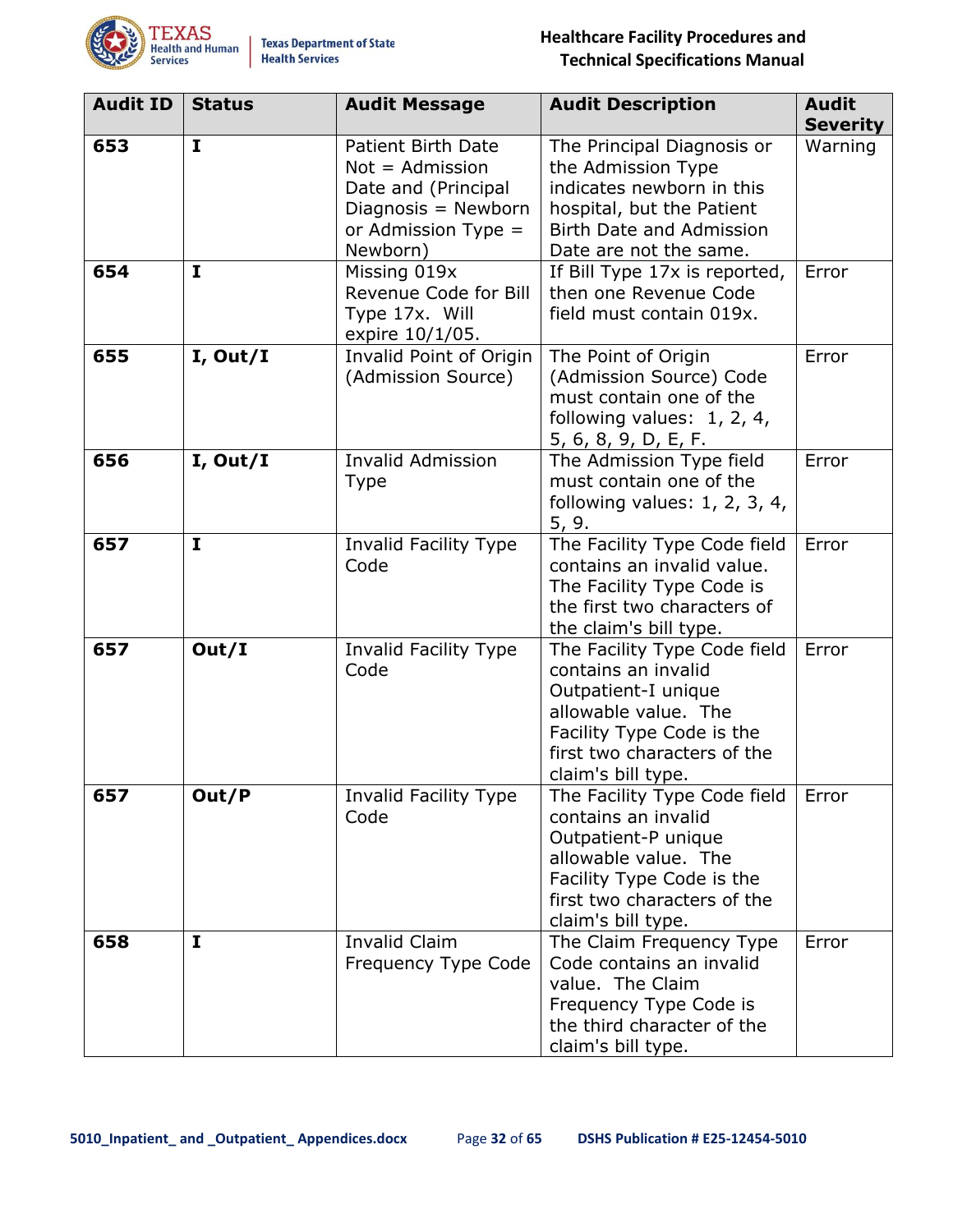

| <b>Audit ID</b> | <b>Status</b>      | <b>Audit Message</b>                                    | <b>Audit Description</b>                                                                                                                                                             | <b>Audit</b><br><b>Severity</b> |
|-----------------|--------------------|---------------------------------------------------------|--------------------------------------------------------------------------------------------------------------------------------------------------------------------------------------|---------------------------------|
| 658             | Out/I              | <b>Invalid Claim</b><br>Frequency Type Code             | The Claim Frequency Type<br>Code contains an invalid<br>value. The Claim<br>Frequency Type Code is<br>the third character of the<br>claim's bill type.                               | Error                           |
| 658             | Out/P              | <b>Invalid Claim</b><br>Frequency Type Code             | The Claim Frequency Type<br>Code contains an invalid<br>value. The Claim<br>Frequency Type Code is<br>the third character of the<br>claim's bill type.                               | Error                           |
| 659             | I,Out/I,Out/P      | <b>Invalid Patient Birth</b><br>Date                    | Patient Birth Date is a<br>required field and must<br>contain a valid date of<br>format ccyymmdd.                                                                                    | Error                           |
| 660             | I, Out/I,<br>Out/P | <b>Invalid Patient</b><br>Ethnicity                     | The Patient Ethnicity field<br>contains an invalid value.<br>Patient Ethnicity is a<br>required field and must<br>contain 1 or 2.                                                    | Error                           |
| 661             | I, Out/I,<br>Out/P | <b>Invalid Patient</b><br>Gender                        | Patient Gender is a<br>required field and must<br>contain M, F or U.                                                                                                                 | Error                           |
| 662             | I, Out/I,<br>Out/P | <b>Invalid Patient State</b>                            | The value in the Patient<br>State field of the patient<br>address is not valid.                                                                                                      | Error                           |
| 663             | I, Out/I,<br>Out/P | <b>Invalid Patient ZIP</b>                              | The ZIP Code of the patient<br>address must be at least 5<br>numeric characters in<br>length and must contain<br>XXXXX's or 00000's or a<br>valid ZIP Code (USPS ZIP<br>Code table). | Error                           |
| 664             | I, Out/I,<br>Out/P | <b>Invalid Patient Race</b>                             | Patient Race is a required<br>field and must contain a<br>valid code value.                                                                                                          | Error                           |
| 665             | I, Out/I,<br>Out/P | <b>Missing Patient Social</b><br><b>Security Number</b> | <b>Patient Social Security</b><br>Number is a required field<br>and must contain 9<br>numeric characters.                                                                            | Error                           |
| 666             | I, Out/I           | <b>Invalid Patient</b><br>Discharge Status              | The Patient Discharge<br>Status must contain a valid<br>NUBC code value.                                                                                                             | Error                           |
| 667             | I, Out/I,<br>Out/P | <b>Missing Total Claim</b><br>Charges                   | Total Claim Charges field is<br>a required field and must<br>contain a numeric value.                                                                                                | Error                           |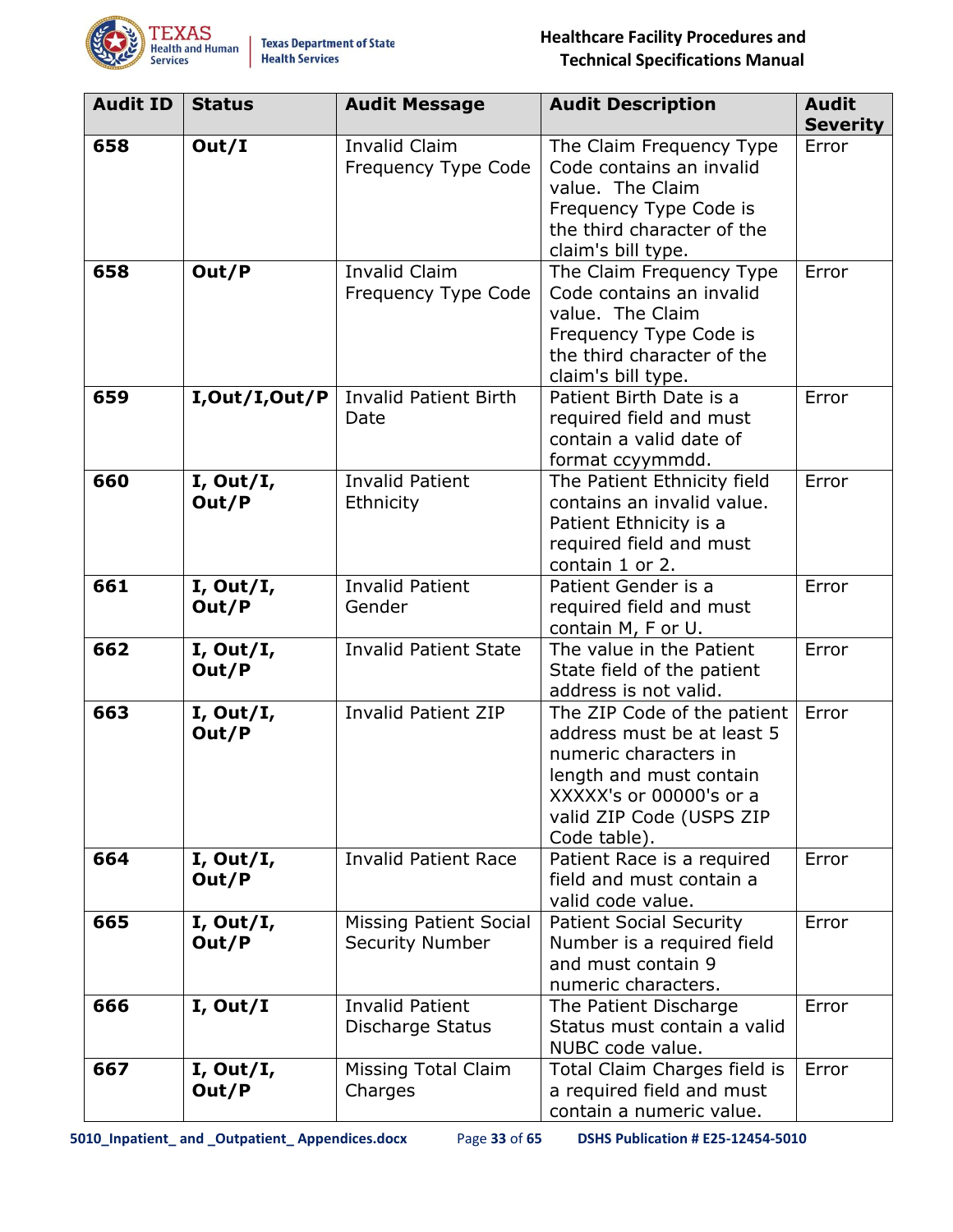

| <b>Audit ID</b> | <b>Status</b>      | <b>Audit Message</b>                                                  | <b>Audit Description</b>                                                                                                     | <b>Audit</b><br><b>Severity</b> |
|-----------------|--------------------|-----------------------------------------------------------------------|------------------------------------------------------------------------------------------------------------------------------|---------------------------------|
| 668             | I, Out/I,<br>Out/P | <b>Total Claim Charges</b><br>$not = sum of Service$<br>Lines Charges | The Total Claim Charges<br>must equal the sum of all<br>Service Line Charges.                                                | Error                           |
| 669             | I, Out/I           | Non-numeric Value<br>Code Associated<br>Amount                        | If the Value Code exists,<br>the Value Code Associated<br>Amount must exist and<br>contain a numeric value.                  | Error                           |
| 670             | I, Out/I           | Revenue Code in first<br>service line detail is<br>missing            | At least one revenue code<br>is required.                                                                                    | Error                           |
| 671             | I, Out/I           | <b>Invalid Revenue</b><br>Code                                        | The Revenue Code field<br>must contain a valid<br>revenue code (per Texas<br>UB04 Manual).                                   | Error                           |
| 672             | I                  | <b>Invalid Revenue</b><br>Procedure Code                              | If it exists, the Revenue<br>Procedure Code field must<br>contain a valid CPT or<br>HCPCS code.                              | Error                           |
| 672             | Out/I              | <b>Invalid Revenue</b><br>Procedure Code                              | If it exists, the<br>Product/Service Procedure<br>Code field must contain a<br>valid CPT or HCPCS code.                      | Error                           |
| 672             | Out/P              | Invalid<br>Product/Service<br>Procedure Code                          | If it exists, the<br>Product/Service Procedure<br>Code field must contain a<br>valid CPT or HCPCS code.                      | Error                           |
| 673             | I, Out/I           | Charges not present<br>for Revenue Code                               | The Charge Amount field is<br>required when a<br>corresponding service line<br>Revenue Code is present.                      | Error                           |
| 673             | Out/P              | Charges not present<br>for Product/Service<br>Procedure Code          | The Charge Amount field is<br>required when a<br>corresponding service line<br>Product/Service Procedure<br>Code is present. | Error                           |
| 674             | I, Out/I           | Service Line Charge<br>not numeric                                    | The Service Line Charge<br>Amount must be numeric if<br>a corresponding Revenue<br>Code is present.                          | Error                           |
| 674             | Out/P              | Service Line Charge<br>not numeric                                    | The Service Line Charge<br>Amount must be numeric if<br>a corresponding<br>Product/Service Procedure<br>Code is present.     | Error                           |
| 675             | I, Out/I           | <b>Invalid Unit Code</b>                                              | Unit Code field must<br>contain "DA" or "UN" or<br>"F2".                                                                     | Error                           |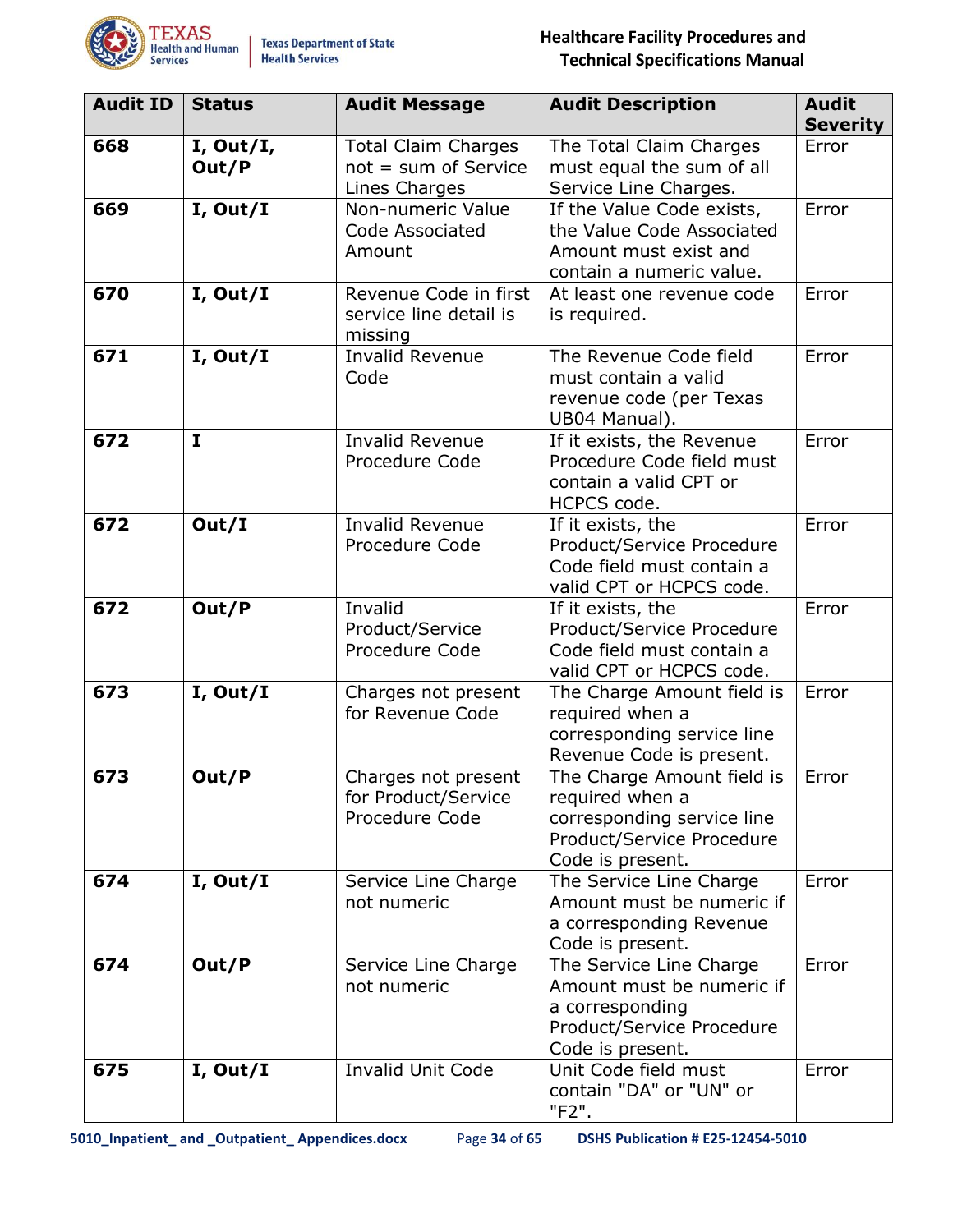

| <b>Audit ID</b> | <b>Status</b>      | <b>Audit Message</b>                                                         | <b>Audit Description</b>                                                                                                                    | <b>Audit</b><br><b>Severity</b> |
|-----------------|--------------------|------------------------------------------------------------------------------|---------------------------------------------------------------------------------------------------------------------------------------------|---------------------------------|
| 675             | Out/P              | <b>Invalid Unit Code</b>                                                     | Unit Code field must<br>contain "DA" or "UN" or<br>"MJ".                                                                                    | Error                           |
| 676             | I, Out/I           | Missing or Invalid<br>Unit Quantity                                          | A Unit Quantity field is<br>required when a<br>corresponding revenue<br>code is present and the<br>field must contain a<br>numeric value.   | Error                           |
| 676             | Out/P              | Missing or Invalid<br>Unit Quantity                                          | A Unit Quantity field is<br>required when a<br>corresponding procedure<br>code is present and the<br>field must contain a<br>numeric value. | Error                           |
| 677             | I, Out/I,<br>Out/P | <b>Invalid Unit Rate</b>                                                     | The Unit Rate field must<br>contain a numeric value.                                                                                        | Error                           |
| 678             | I, Out/I           | Non-numeric Non-<br>Covered Charge<br>Amount                                 | When present, a service<br>line Non-Covered Charge<br>Amount field must contain<br>a numeric value.                                         | Error                           |
| 679             | I, Out/I           | Charges present but<br>no corresponding<br>Revenue Code                      | Service Line Charges exists<br>but there is no<br>corresponding Revenue<br>Code.                                                            | Error                           |
| 679             | Out/P              | Charges present but<br>no corresponding<br>Product/Service<br>Procedure Code | Service Line Charges exists<br>but there is no<br>corresponding<br>Product/Service Procedure<br>Code.                                       | Error                           |
| 680             | I                  | Questionable<br>Revenue Procedure<br>Modifier 1                              | The HCPCS/CPT Revenue<br>Procedure Modifier Code 1<br>field contains a value not<br>recognized by Medicare.                                 | Warning                         |
| 680             | Out/I, Out/P       | Questionable<br>Revenue Procedure<br>Modifier 1                              | The HCPCS/CPT<br>Product/Service Procedure<br>Modifier Code 1 field<br>contains a value not<br>recognized by Medicare.                      | Warning                         |
| 681             | I.                 | Questionable<br>Revenue Procedure<br>Modifier 2                              | The HCPCS/CPT Revenue<br>Procedure Modifier Code 2<br>field contains a value not<br>recognized by Medicare.                                 | Warning                         |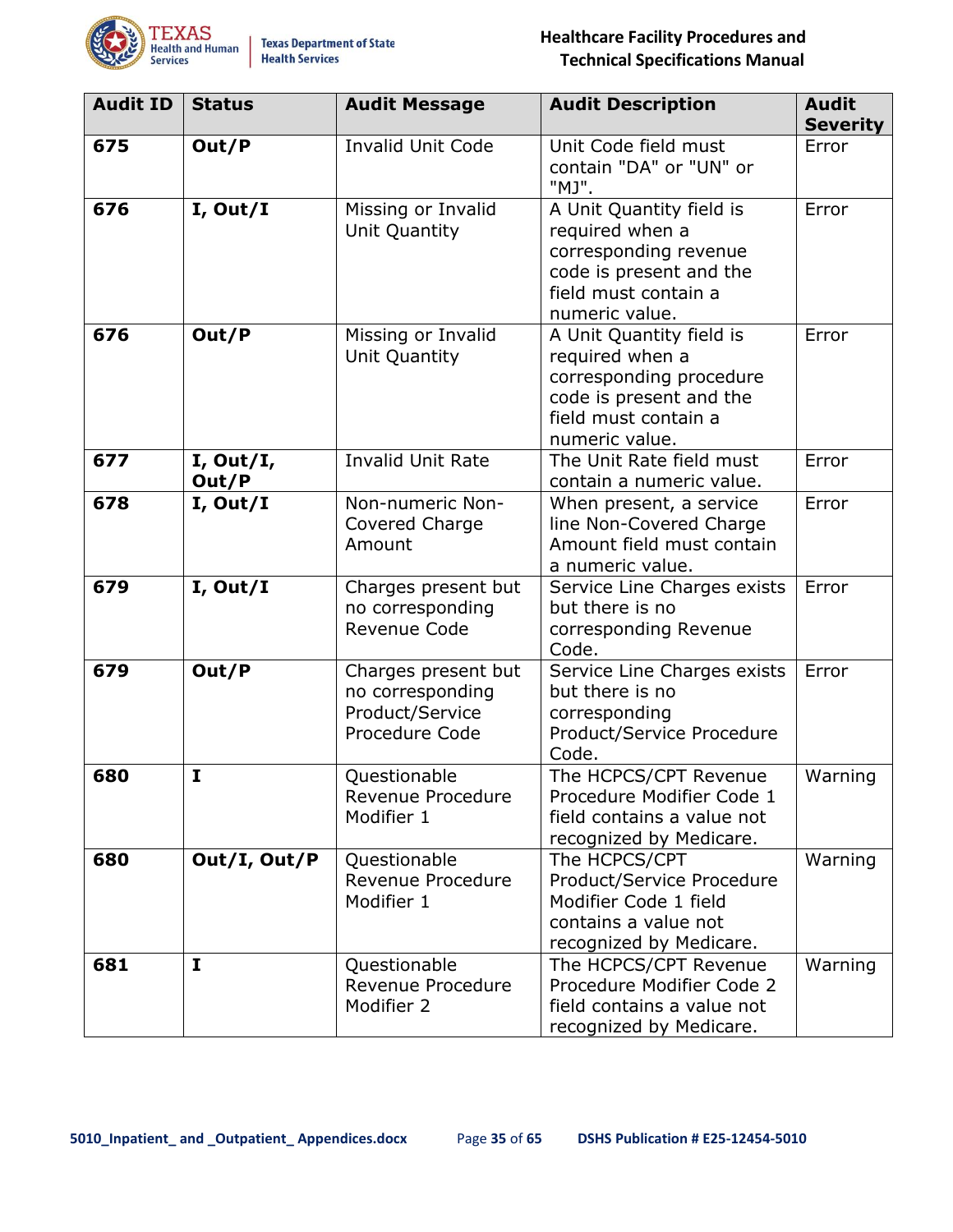

| <b>Audit ID</b> | <b>Status</b>      | <b>Audit Message</b>                            | <b>Audit Description</b>                                                                                                                                                         | <b>Audit</b><br><b>Severity</b> |
|-----------------|--------------------|-------------------------------------------------|----------------------------------------------------------------------------------------------------------------------------------------------------------------------------------|---------------------------------|
| 681             | Out/I, Out/P       | Questionable<br>Revenue Procedure<br>Modifier 2 | The HCPCS/CPT<br>Product/Service Procedure<br>Modifier Code 2 field<br>contains a value not<br>recognized by Medicare.                                                           | Warning                         |
| 682             | $\mathbf{I}$       | Questionable<br>Revenue Procedure<br>Modifier 3 | The HCPCS/CPT Revenue<br>Procedure Modifier Code 3<br>field contains a value not<br>recognized by Medicare.                                                                      | Warning                         |
| 682             | Out/I, Out/P       | Questionable<br>Revenue Procedure<br>Modifier 3 | The<br>HCPCS/CPTProduct/Service<br>Procedure Modifier Code 3<br>field contains a value not<br>recognized by Medicare.                                                            | Warning                         |
| 683             | $\mathbf{I}$       | Questionable<br>Revenue Procedure<br>Modifier 4 | The HCPCS/CPT Revenue<br>Procedure Modifier Code 4<br>field contains a value not<br>recognized by Medicare.                                                                      | Warning                         |
| 683             | Out/I, Out/P       | Questionable<br>Revenue Procedure<br>Modifier 4 | The HCPCS/CPT<br>Product/Service Procedure<br>Modifier Code 4 field<br>contains a value not<br>recognized by Medicare.                                                           | Warning                         |
| 684             | I, Out/I,<br>Out/P | <b>Invalid Total Claim</b><br>Charges           | Total Claim Charges field is<br>a required field and must<br>contain a numeric value<br>not less than zero.                                                                      | Error                           |
| 685             | I, Out/I           | <b>Missing Unit</b><br>Measurement Code.        | A Revenue Code field<br>exists but there is not a<br>corresponding Unit<br>Measurement Code field.                                                                               | Error                           |
| 685             | Out/P              | Missing Unit<br>Measurement Code.               | A Procedure Code field<br>exists but there is not a<br>corresponding Unit<br>Measurement Code field.                                                                             | Error                           |
| 686             | I, Out/I,<br>Out/P | <b>Invalid Product</b><br>Service ID qualifier  | The qualifier for the<br>Product Service ID must<br>contain a valid code. The<br><b>Product Service ID</b><br>Qualifier qualifies the<br>Revenue Procedure Code<br>that follows. | Error                           |
| 687             | I, Out/I           | Missing Value Code<br><b>Associated Amount</b>  | If the Value Code is<br>reported, the Value Code<br><b>Associated Amount must</b><br>exist and be numeric.                                                                       | Error                           |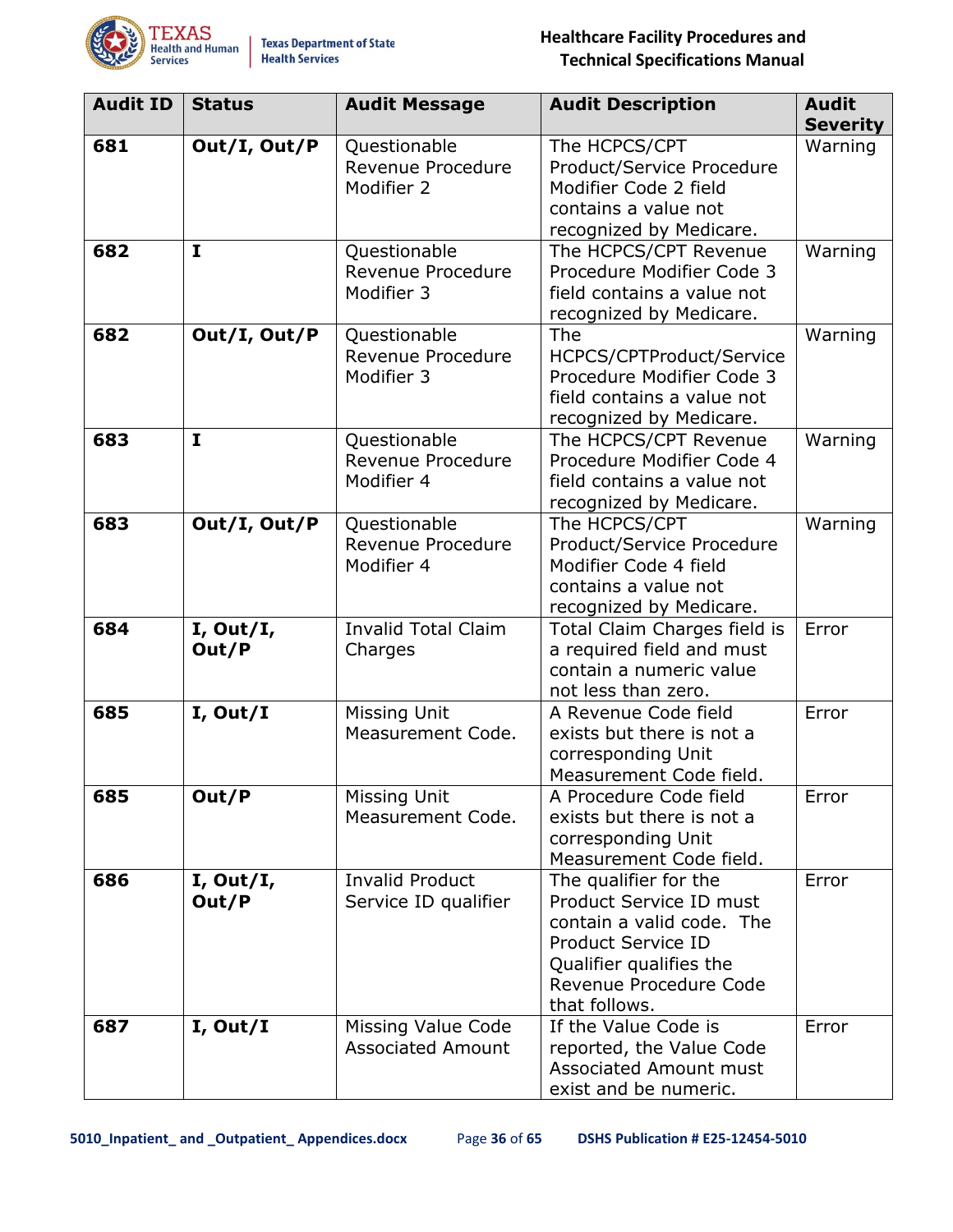

| <b>Audit ID</b> | <b>Status</b> | <b>Audit Message</b>                                                       | <b>Audit Description</b>                                                                                                                                                                                                                                                                | <b>Audit</b><br><b>Severity</b> |
|-----------------|---------------|----------------------------------------------------------------------------|-----------------------------------------------------------------------------------------------------------------------------------------------------------------------------------------------------------------------------------------------------------------------------------------|---------------------------------|
| 688             | $\mathbf I$   | <b>Invalid Attending</b><br><b>Practitioner Qualifier</b>                  | The Attending Practitioner<br>Qualifier field identifies the<br>type of license contained in<br>the Attending Practitioner<br>Identifier field and the field<br>must contain "XX" or "0B".                                                                                              | Error                           |
| 688             | Out/ED        | Invalid Physician 2<br>(ED Attending)<br>Qualifier for ED claim            | The Physician 2 (ED<br>Attending) Qualifier field<br>for ED claims identifies the<br>type of license contained in<br>the Physician 2 Identifier<br>field on ED claims and the<br>field must contain "XX" or<br>"0B".                                                                    | Error                           |
| 689             | I             | Missing Attending<br>Practitioner Identifier                               | The Attending Practitioner<br>Identifier field is required.<br>The Attending Practitioner<br>Identifier field must<br>contain the practitioner's<br>NPI, state license number,<br>or a recognized temporary<br>license number.                                                          | Error                           |
| 689             | Out/ED        | Missing Physician 2<br>(ED Attending)<br><b>Identifier for ED</b><br>claim | The Physician 2 (ED<br>Attending) Identifier field<br>for ED claims is required.<br>The Physician 2 Identifier<br>field for ED claims must<br>contain the practitioner's<br>NPI, state license number,<br>or a recognized temporary<br>license number.                                  | Error                           |
| 690             | I             | <b>Invalid Attending</b><br>Practitioner Identifier                        | The Attending Practitioner<br>Identifier field does not<br>contain a valid NPI, a valid<br>state license number<br>(number does not match<br><b>THCIC Practitioner</b><br>Reference File), or is not a<br>recognized temporary<br>number<br>("TXTnnn","OTHnnn",<br>"RESnnn", "TEMnnn"). | Error                           |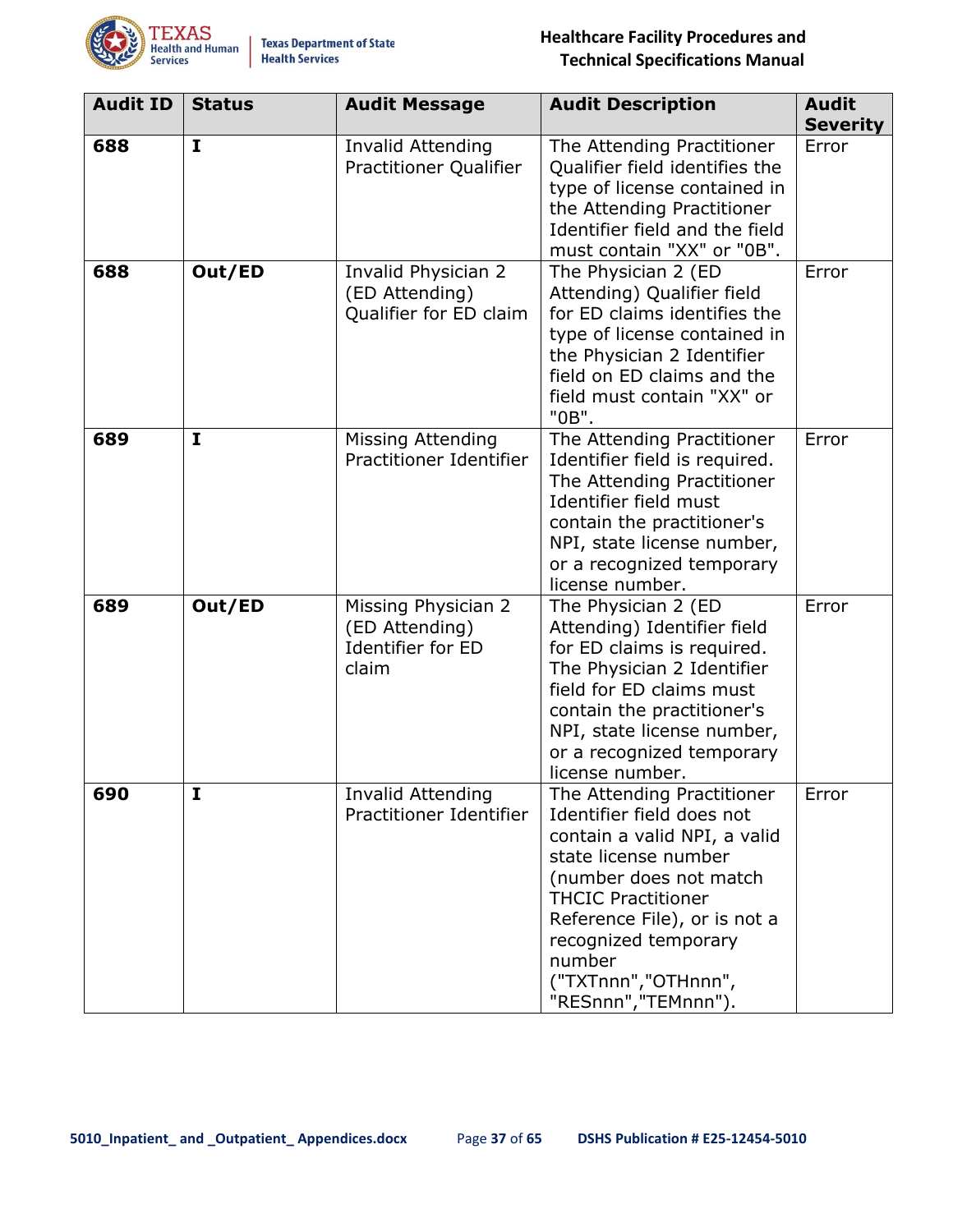

| <b>Audit ID</b> | <b>Status</b> | <b>Audit Message</b>                                                       | <b>Audit Description</b>                                                                                                                                                                                                                                                                                      | <b>Audit</b><br><b>Severity</b> |
|-----------------|---------------|----------------------------------------------------------------------------|---------------------------------------------------------------------------------------------------------------------------------------------------------------------------------------------------------------------------------------------------------------------------------------------------------------|---------------------------------|
| 690             | Out/ED        | Invalid Physician 2<br>(ED Attending)<br><b>Identifier for ED</b><br>claim | The Physician 2 (ED<br>Attending) Identifier field<br>for an ED claim does not<br>contain a valid NPI, a valid<br>state license number<br>(number does not match<br><b>THCIC Practitioner</b><br>Reference File), or is not a<br>recognized temporary<br>number<br>("TXTnnn","OTHnnn",<br>"RESnnn","TEMnnn"). | Error                           |
| 691             | $\mathbf{I}$  | Missing Attending<br><b>Practitioner Last</b><br>Name                      | The Attending Practitioner<br>Last Name is a required<br>field.                                                                                                                                                                                                                                               | Error                           |
| 691             | Out/ED        | Missing Physician 2<br>(ED Attending) Last<br>Name on ED claim             | The Physician 2 (ED<br>Attending) Last Name on<br>ED claims is a required<br>field.                                                                                                                                                                                                                           | Error                           |
| 692             | $\mathbf{I}$  | <b>Invalid Operating</b><br><b>Practitioner Qualifier</b>                  | The Operating Practitioner<br>Qualifier field identifies the<br>type of license contained in<br>the Operating Practitioner<br>Identifier field and the field<br>must contain "XX" or "0B".                                                                                                                    | Error                           |
| 692             | Out/I         | Invalid Physician 1<br>(Operating) Qualifier                               | The Physician 1<br>(Operating) Qualifier field<br>identifies the type of<br>license contained in the<br>Physician 1 Identifier field<br>and the field must contain<br>"XX" or "0B".                                                                                                                           | Error                           |
| 693             | I             | <b>Invalid Operating</b><br>Practitioner Identifier                        | The Operating Practitioner<br>Identifier field does not<br>contain a valid NPI, a valid<br>state license number<br>(number does not match<br><b>THCIC Practitioner</b><br>Reference File), or is not a<br>recognized temporary<br>number<br>("TXTnnn","OTHnnn",<br>"RESnnn","TEMnnn").                        | Error                           |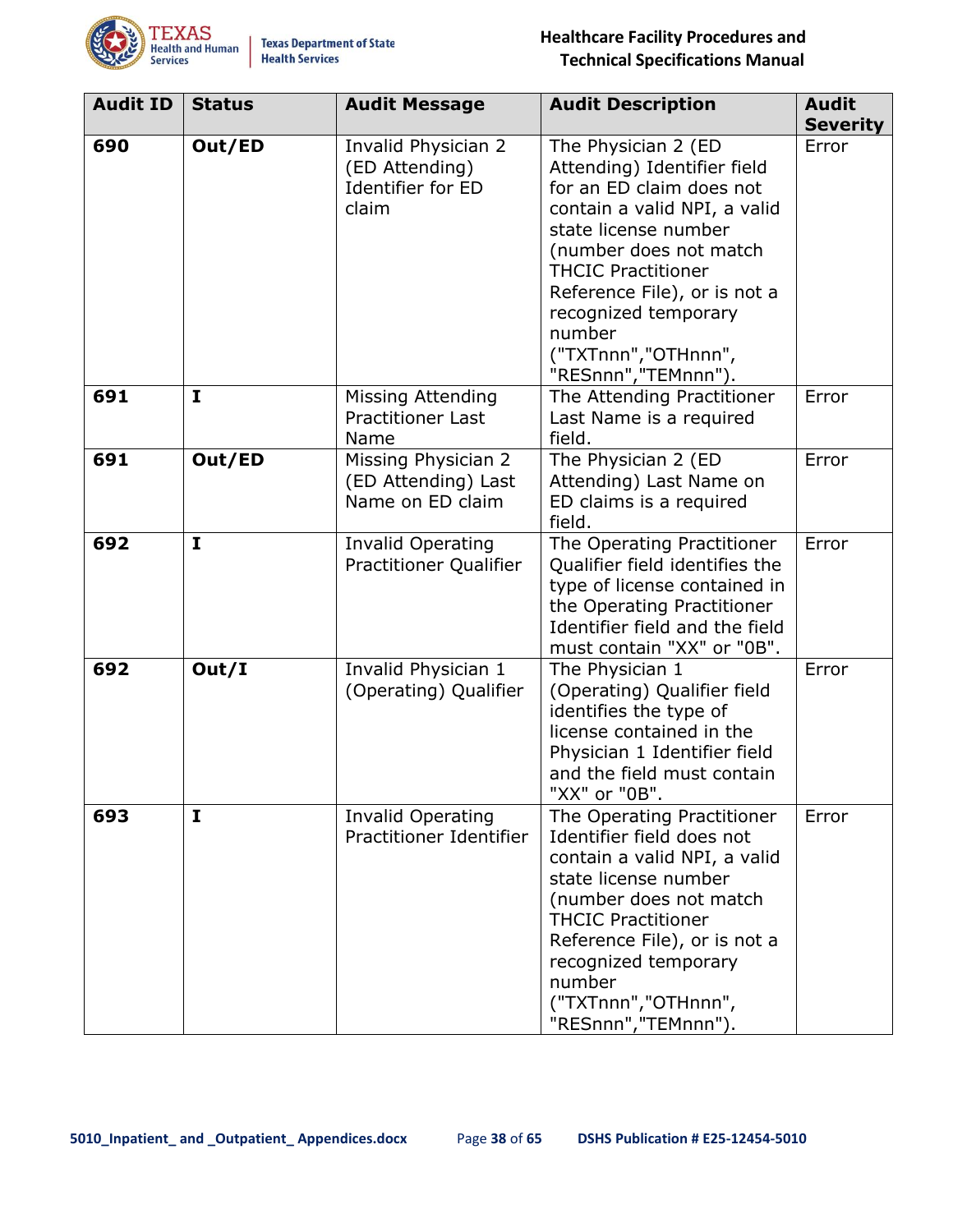

| <b>Audit ID</b> | <b>Status</b> | <b>Audit Message</b>                                          | <b>Audit Description</b>                                                                                                                                                                                                                                                          | <b>Audit</b><br><b>Severity</b> |
|-----------------|---------------|---------------------------------------------------------------|-----------------------------------------------------------------------------------------------------------------------------------------------------------------------------------------------------------------------------------------------------------------------------------|---------------------------------|
| 693             | Out/I         | Invalid Physician 1<br>(Operating) Identifier                 | The Physician 1<br>(Operating) Identifier field<br>does not contain a valid<br>NPI, a valid state license<br>number (number does not<br>match THCIC Practitioner<br>Reference File), or is not a<br>recognized temporary<br>number<br>("TXTnnn","OTHnnn",<br>"RESnnn", "TEMnnn"). | Error                           |
| 694             | $\mathbf{I}$  | <b>Missing Attending</b><br><b>Practitioner First</b><br>Name | <b>Attending Practitioner First</b><br>Name is a required field.                                                                                                                                                                                                                  | Error                           |
| 694             | Out/ED        | Missing Physician 2<br>(ED Attending) First<br>Name           | Physician 2 (ED Attending)<br>First Name is a required<br>field.                                                                                                                                                                                                                  | Error                           |
| 695             | $\mathbf{I}$  | <b>Invalid Attending</b><br><b>Practitioner Name</b><br>Match | The 1st three characters of<br>the Attending Practitioner's<br>Last Name field and the<br>first character of the<br><b>Attending Practitioner's</b><br>First Name field do not<br>match an entry in the<br><b>THCIC Practitioner</b><br>Reference File.                           | Warning                         |
| 695             | Out/ED        | Invalid Physician 2<br>(ED Attending) Name<br>Match           | The 1st three characters of<br>the Physician 2 (ED<br>Attending) Last Name field<br>and the first character of<br>the Physician 2 First Name<br>field do not match an entry<br>in the THCIC Practitioner<br>Reference File.                                                       | Warning                         |
| 696             | $\mathbf{I}$  | <b>Invalid Operating</b><br><b>Practitioner Name</b><br>Match | The 1st three characters of<br>the Operating Practitioner's<br>Last Name field and the<br>first character of the<br><b>Operating Practitioner's</b><br>First Name field does not<br>match an entry in the<br><b>THCIC Practitioner</b><br>Reference File.                         | Warning                         |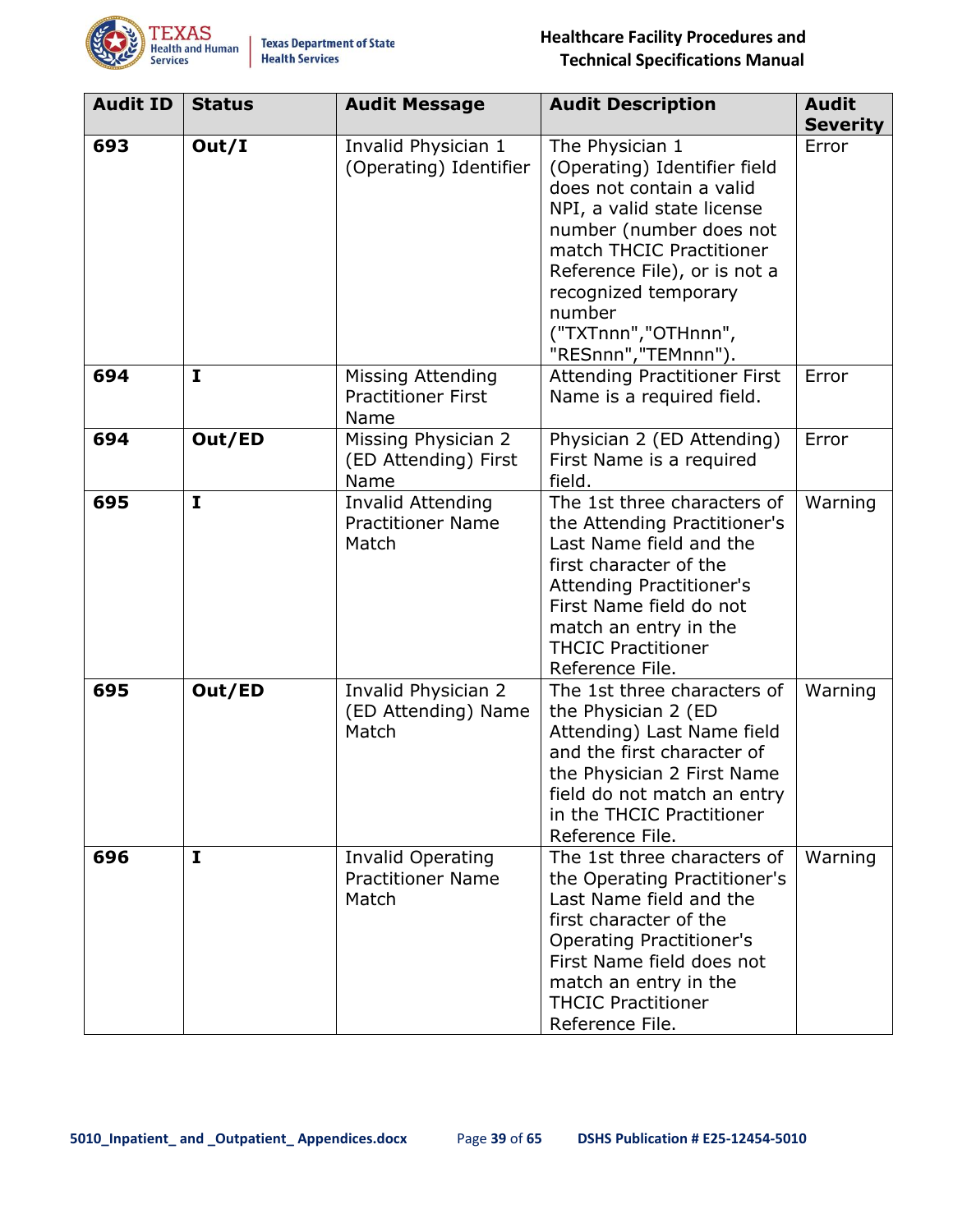

| <b>Audit ID</b> | <b>Status</b>      | <b>Audit Message</b>                                                                | <b>Audit Description</b>                                                                                                                                                                                                               | <b>Audit</b><br><b>Severity</b> |
|-----------------|--------------------|-------------------------------------------------------------------------------------|----------------------------------------------------------------------------------------------------------------------------------------------------------------------------------------------------------------------------------------|---------------------------------|
| 696             | Out/I              | Invalid Physician 1<br>(Operating) Name<br>Match                                    | The 1st three characters of<br>the Physician 1 (Operating)<br>Last Name field and the<br>first character of the<br>Physician 1 First Name field<br>does not match an entry in<br>the THCIC Practitioner<br>Reference File.             | Warning                         |
| 697             | I, Out/I,<br>Out/P | Missing Claim Filing<br><b>Indicator Code for</b><br>Subscriber                     | Claim Filing Indicator Code<br>for the subscriber is a<br>required field and must<br>contain the primary source<br>of payment.                                                                                                         | Error                           |
| 698             | I, Out/I,<br>Out/P | <b>Invalid Claim Filing</b><br><b>Indicator Code for</b><br><b>Other Subscriber</b> | The Claim Filing Indicator<br>Code field for the Other<br>Subscriber does not<br>contain a valid value. The<br>Claim Filing Indicator Code<br>field in the Other<br>Subscriber segment<br>contains the Secondary<br>Payer Source code. | Error                           |
| 699             | I, Out/I,<br>Out/P | <b>Missing Primary</b><br>Payer Plan ID                                             | NOTE: This audit is<br>suspended until the NPI<br>rule is implemented for<br>payers.<br>The Primary Payer Plan ID<br>is required.                                                                                                      | Warning                         |
| 700             | I, Out/I,<br>Out/P | Invalid Claim Filing<br><b>Indicator Code for</b><br>Subscriber                     | The Claim Filing Indicator<br>Code field for the<br>Subscriber does not<br>contain a valid value. The<br>Claim Filing Indicator Code<br>field in the Subscriber<br>segment contains the<br><b>Primary Payer Source</b><br>code.        | Error                           |
| 701             | I, Out/I,<br>Out/P | Primary Payer Name<br>is required                                                   | The Primary Payer Name is<br>required.                                                                                                                                                                                                 | Error                           |
| 702             | I, Out/I,<br>Out/P | <b>Missing Secondary</b><br>Payer Name                                              | The Secondary Payer Name<br>is required when a Claim<br><b>Filing Indicator Code</b><br>containing the secondary<br>payer source code exists<br>for the Other Subscriber<br>(secondary subscriber).                                    | Error                           |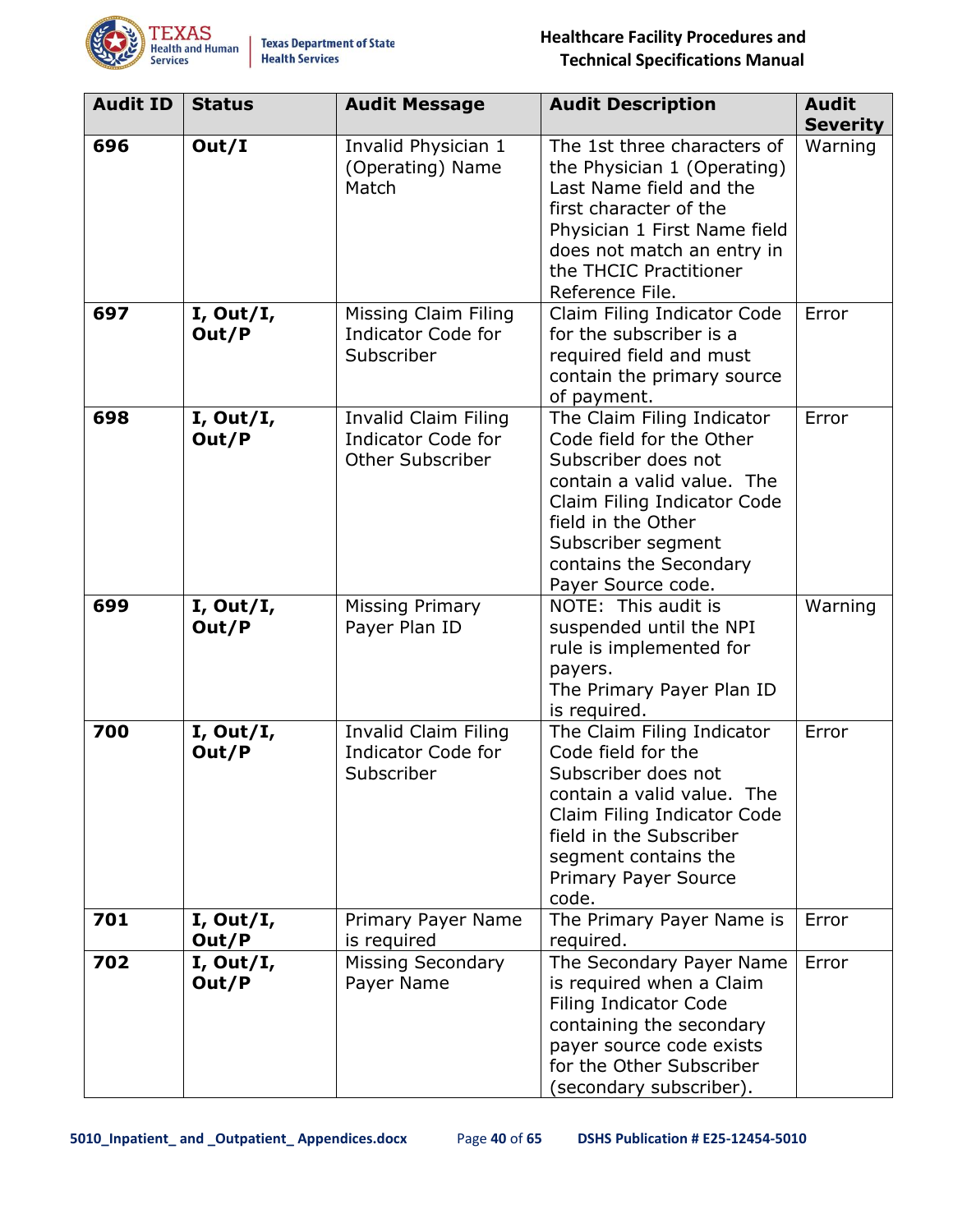

| <b>Audit ID</b> | <b>Status</b>      | <b>Audit Message</b>                                            | <b>Audit Description</b>                                                                                                                                                                                                                                              | <b>Audit</b><br><b>Severity</b> |
|-----------------|--------------------|-----------------------------------------------------------------|-----------------------------------------------------------------------------------------------------------------------------------------------------------------------------------------------------------------------------------------------------------------------|---------------------------------|
| 703             | I, Out/I,<br>Out/P | <b>Missing Secondary</b><br>Payer Plan ID                       | NOTE: This audit is<br>suspended until the NPI<br>rule is implemented.<br>The Secondary Payer Plan<br>ID field is required when a<br>secondary source of<br>payment is reported.                                                                                      | Warning                         |
| 704             | Out/I              | Missing Physician 2<br>(Other) Identifier                       | The Physician 2 (Other)<br>Identifier field is required if<br>the Physician 2 Qualifier is<br>$not = spaces.$ The<br>Physician 2 Identifier field<br>must contain the<br>practitioner's NPI, state<br>license number, or a<br>recognized temporary<br>license number. | Error                           |
| 705             | Out/P              | Invalid<br>Related_Cause_Two<br>Code                            | If Related_Cause_Two<br>code value is reported, it<br>must contain a valid value.                                                                                                                                                                                     | Error                           |
| 706             | Out/P              | Invalid<br>Related_Cause_Three<br>Code                          | If Related_Cause_Three<br>code value is reported, it<br>must contain a valid value.                                                                                                                                                                                   | Error                           |
| 707             | $\mathbf I$        | <b>Missing Operating</b><br>Practitioner Identifier             | If the operating<br>practitioner qualifier is<br>reported, the Identifier for<br>the Operating Practitioner<br>is required.                                                                                                                                           | Error                           |
| 707             | Out/I              | Missing Physician 1<br>(Operating) Identifier                   | If the Physician 1<br>(Operating) qualifier is<br>reported, the Identifier for<br>the Physician 1 is required.                                                                                                                                                        | Error                           |
| 708             | I                  | <b>Missing Operating</b><br><b>Practitioner First</b><br>Name   | The Operating Practitioner<br>First Name is required if an<br>operating practitioner is<br>reported.                                                                                                                                                                  | Error                           |
| 708             | Out/I              | Missing Physician 1<br>(Operating) First<br>Name                | The Physician 1<br>(Operating) First Name is<br>required if an operating<br>practitioner is reported.                                                                                                                                                                 | Error                           |
| 709             | I, Out/I           | Invalid Length for<br>Occurrence Span<br><b>Associated Date</b> | If the Occurrence Span<br>Code Associated exists,<br>then the Occurrence Span<br>Associated Date field must<br>contain 17 characters.                                                                                                                                 | Error                           |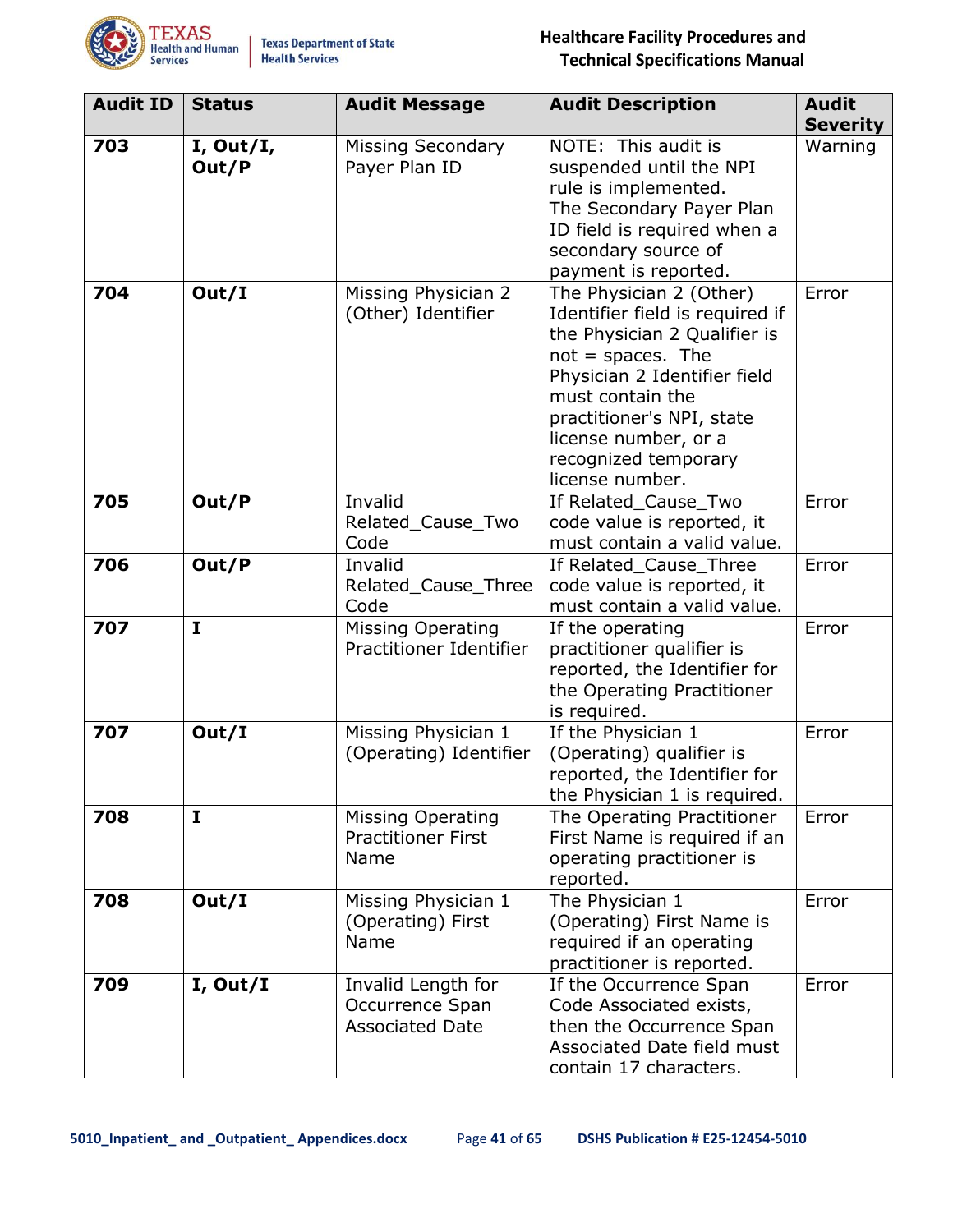

| <b>Audit ID</b> | <b>Status</b> | <b>Audit Message</b>                                             | <b>Audit Description</b>                                                                                                                                                                                                                                                            | <b>Audit</b><br><b>Severity</b> |
|-----------------|---------------|------------------------------------------------------------------|-------------------------------------------------------------------------------------------------------------------------------------------------------------------------------------------------------------------------------------------------------------------------------------|---------------------------------|
| 710             | Out/I         | Invalid Physician 2<br>(Other) Qualifier                         | The Physician 2 (Other)<br>Qualifier field identifies the<br>type of license contained in<br>the Physician 2 Identifier<br>field and the field must<br>contain "XX" or "0B".                                                                                                        | Error                           |
| 711             | Out/I         | Invalid Physician 2<br>(Other) Identifier                        | The Physician 2 (Other)<br>Identifier field does not<br>contain a valid NPI, a valid<br>state license number<br>(number does not match<br><b>THCIC Practitioner</b><br>Reference File), or is not a<br>recognized temporary<br>number<br>("TXTnnn","OTHnnn",<br>"RESnnn","TEMnnn"). | Error                           |
| 712             | Out/I         | Missing Physician 2<br>(Other) First Name                        | Physician 2 (Other) First<br>Name is a required field if<br>the associated provider<br>number is present.                                                                                                                                                                           | Error                           |
| 713             | I, Out/I      | <b>Missing Occurrence</b><br><b>Code Associated Date</b>         | If an Occurrence Code<br>exists, then the Occurrence<br>Date field must exist.                                                                                                                                                                                                      | Error                           |
| 714             | $\mathbf{I}$  | Patient Gender not<br>consistent with the<br>Principal Procedure | The patient gender does<br>not agree with a gender<br>specific principal<br>procedure.                                                                                                                                                                                              | Error                           |
| 715             | I, Out/I      | <b>Invalid Occurrence</b><br>Span From Date                      | If an Occurrence Span<br>Code exists, then the<br>Occurrence Span From<br>Date must contain a valid<br>date of format ccyymmdd.<br>The Occurrence Span From<br>Date is the first 8<br>characters of the<br>Occurrence Span<br>Associated Date field.                                | Error                           |
| 716             | I, Out/I      | <b>Invalid Occurrence</b><br>Code Associated Date                | If the Occurrence Code<br>exists, the Occurrence<br>Code Associated Date field<br>must exist and contain a<br>valid date of format<br>ccyymmdd.                                                                                                                                     | Error                           |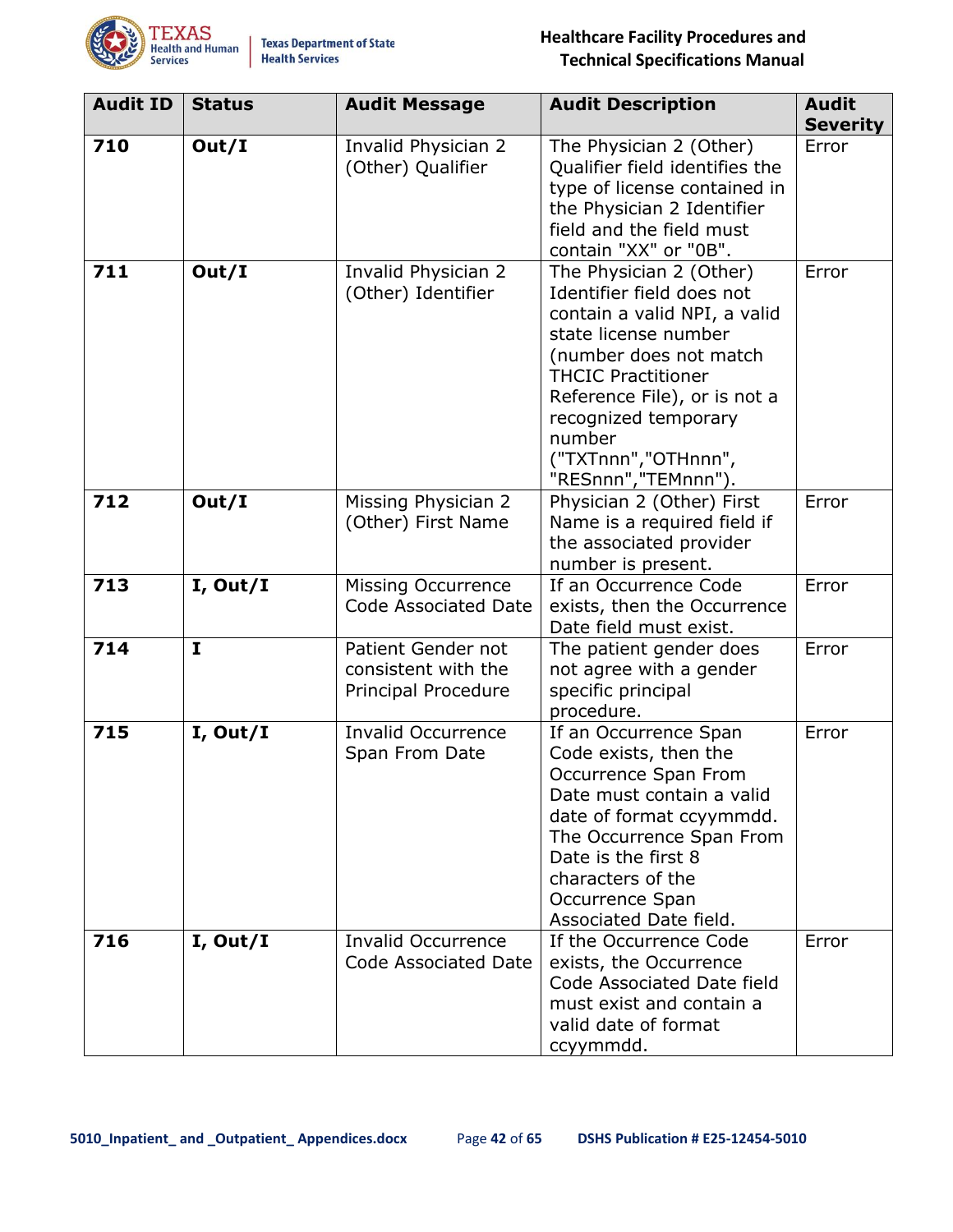

| <b>Audit ID</b> | <b>Status</b>      | <b>Audit Message</b>                                             | <b>Audit Description</b>                                                                                                                                                                                                                                                                             | <b>Audit</b><br><b>Severity</b> |
|-----------------|--------------------|------------------------------------------------------------------|------------------------------------------------------------------------------------------------------------------------------------------------------------------------------------------------------------------------------------------------------------------------------------------------------|---------------------------------|
| 717             | I, Out/I           | <b>Invalid Occurrence</b><br>Span Thru Date                      | If an Occurrence Span<br>Code exists, then the<br>Occurrence Span Thru Date<br>must be a valid date of<br>format ccyymmdd. The<br>Occurrence Span Thru Date<br>is the last 8 characters of<br>the Occurrence Span<br>Associated Date field.                                                          | Error                           |
| 718             | I, Out/I           | <b>Missing Occurrence</b><br>Span Code<br><b>Associated Date</b> | If an Occurrence Span<br>Code exists, then the<br>Occurrence Span Code<br>Associated Date field must<br>exist. The Occurrence<br>Span Code Associated Date<br>field contains the<br>Occurrence Span From<br>Date and the Occurrence<br>Span Thru Date and is of<br>the format ccyymmdd-<br>ccyymmdd. | Error                           |
| 719             | I, Out/I,<br>Out/P | <b>Invalid Statement</b><br>From Date                            | Statement From Date is a<br>required field and must be<br>a valid date. The<br><b>Statement From Date is</b><br>the first 8 characters of the<br>Statement Dates field and<br>is of format ccyymmdd.                                                                                                 | Error                           |
| 720             | I, Out/I,<br>Out/P | <b>Invalid Statement</b><br>Thru Date                            | Statement Thru Date is a<br>required field and must be<br>a valid date. The<br>Statement Thru Date is the<br>last 8 characters of the<br>Statement Dates field and<br>of format ccyymmdd.                                                                                                            | Error                           |
| 721             | $\mathbf{I}$       | <b>Invalid Admission</b><br>Date                                 | Admission Date is a<br>required field. The<br>admission date is taken<br>from the Admission Date<br>and Hour field. The first<br>eight characters of the<br>Admission Date and Hour<br>field must be a valid date<br>of the format ccyymmdd.                                                         | Error                           |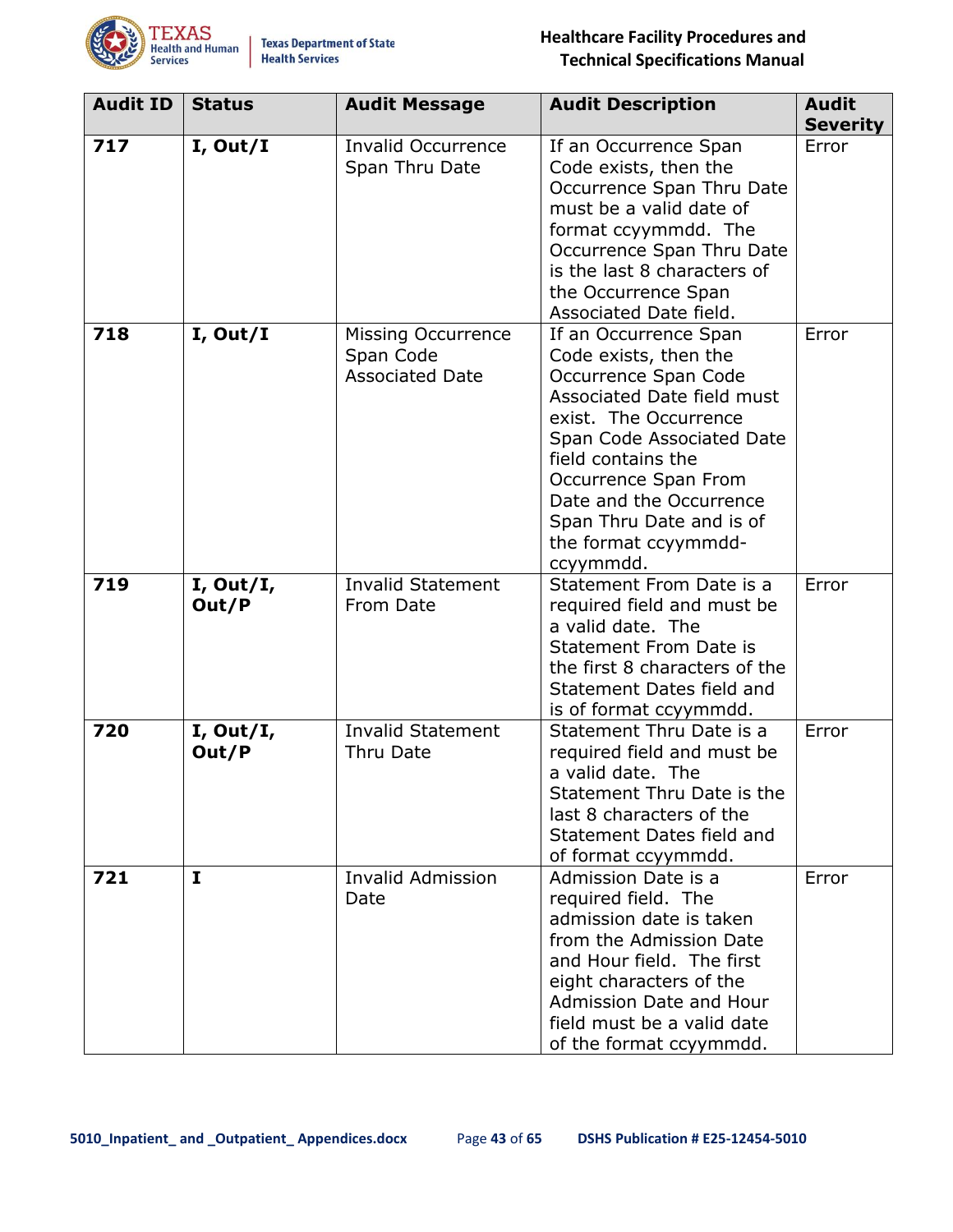

| <b>Audit ID</b> | <b>Status</b>      | <b>Audit Message</b>                                                                 | <b>Audit Description</b>                                                                                                                                                                                               | <b>Audit</b><br><b>Severity</b> |
|-----------------|--------------------|--------------------------------------------------------------------------------------|------------------------------------------------------------------------------------------------------------------------------------------------------------------------------------------------------------------------|---------------------------------|
| 722             | $\mathbf{I}$       | <b>Invalid Admission</b><br>Hour                                                     | Admission Hour is a<br>required field. The<br>admission hour is taken<br>from the 9th and 10th<br>characters of the<br>Admission Date and Hour<br>field. The Admission Hour<br>field must contain one of<br>$(00-23).$ | Error                           |
| 723             | $\mathbf{I}$       | Birth Date after<br><b>Statement Thru Date</b><br>or Procedure Date                  | The patient Birth Date is<br>after one of the following<br>dates: Statement Thru<br>Date, Principal Procedure<br>Date, Other Procedure<br>Date.                                                                        | Error                           |
| 723             | Out/I, Out/P       | Birth Date after<br>Statement Date,<br><b>Statement Thru Date</b><br>or Service Date | The patient Birth Date is<br>after one of the following<br>dates: Statement Date,<br>Statement Thru Date, or a<br>Service Date.                                                                                        | Error                           |
| 724             | $\mathbf{I}$       | <b>Missing Patient</b><br>Discharge Hour                                             | Patient Discharge Hour is a<br>required field of format<br>hhmm.                                                                                                                                                       | Error                           |
| 725             | I, Out/I,<br>Out/P | <b>Missing Patient</b><br>Address Line 1                                             | The first line of the<br>patient's address of<br>residence is required.                                                                                                                                                | Error                           |
| 726             | I, Out/I,<br>Out/P | <b>Missing Patient</b><br><b>Account Number</b>                                      | The Patient Account<br>Number is required.                                                                                                                                                                             | Error                           |
| 727             | $\mathbf{I}$       | Missing Admission<br>Date and Hour                                                   | Admission Date and Hour<br>is a required field.                                                                                                                                                                        | Error                           |
| 728             | $\mathbf{I}$       | <b>Invalid Discharge</b><br>Hour                                                     | Discharge Hour is a<br>required field and must<br>contain a valid hour of 00 -<br>23.                                                                                                                                  | Error                           |
| 729             | I, Out/I,<br>Out/P | <b>Missing Patient City</b>                                                          | The city of the patient's<br>address is required.                                                                                                                                                                      | Error                           |
| 730             | $\mathbf{I}$       | <b>Missing Operating</b><br><b>Practitioner Last</b><br>Name                         | If the operating<br>practitioner is reported, the<br><b>Operating Practitioner Last</b><br>Name field is required.                                                                                                     | Error                           |
| 730             | Out/I              | Missing Physician 1<br>(Operating) Last<br>Name                                      | If the Physician 1<br>(Operating) is reported,<br>the Physician 1 Last Name<br>field is required.                                                                                                                      | Error                           |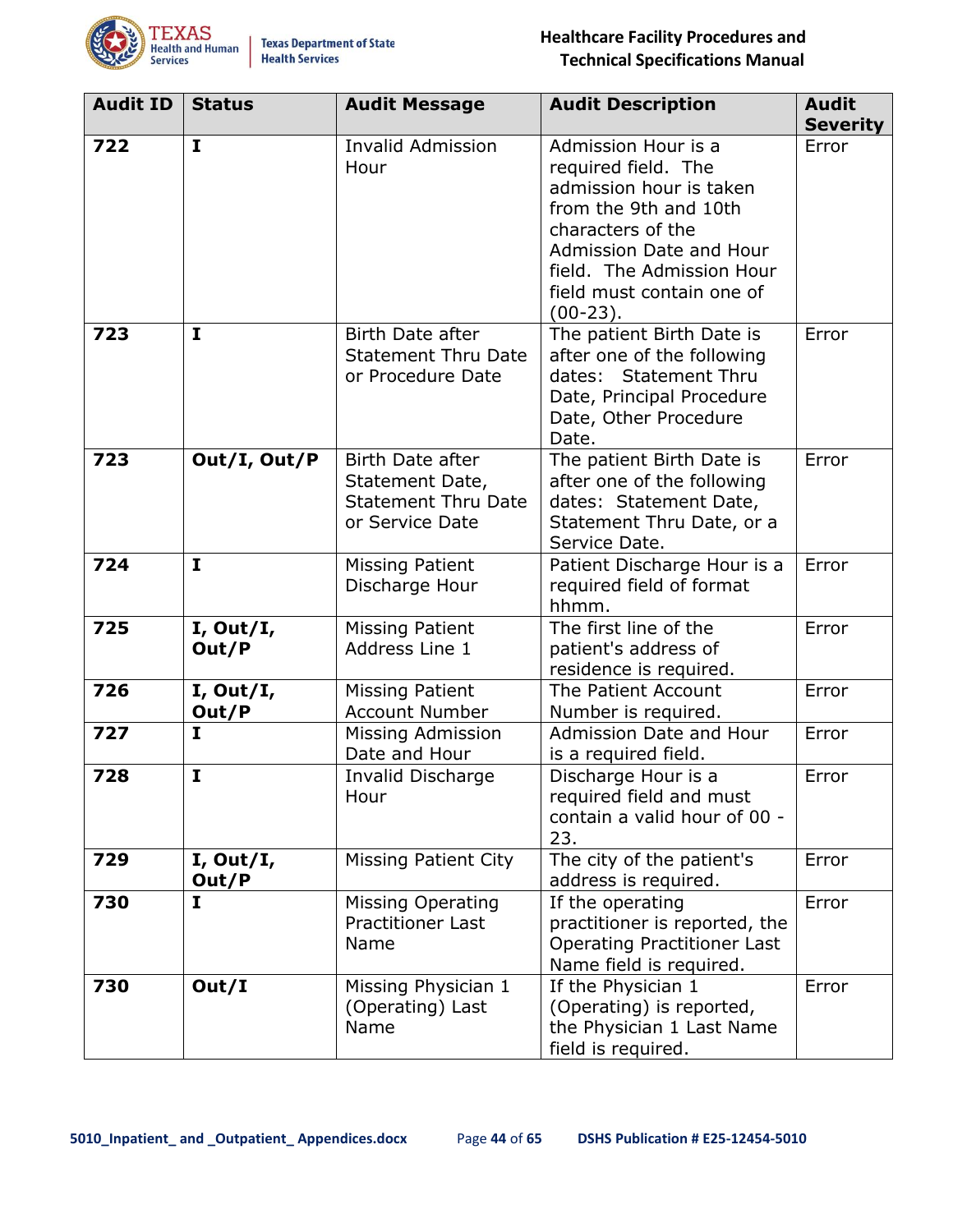

| <b>Audit ID</b> | <b>Status</b> | <b>Audit Message</b>                                                                                                  | <b>Audit Description</b>                                                                                                                                                                                                              | <b>Audit</b><br><b>Severity</b> |
|-----------------|---------------|-----------------------------------------------------------------------------------------------------------------------|---------------------------------------------------------------------------------------------------------------------------------------------------------------------------------------------------------------------------------------|---------------------------------|
| 731             | Out/I         | Missing Physician 2<br>(Other) Last Name                                                                              | The Physician 2 (Other)<br>Last Name is a required<br>field if the associated<br>provider number is<br>present.                                                                                                                       | Error                           |
| 732             | Out/I         | Invalid Physician 2<br>(Other) Name Match                                                                             | The 1st three characters of<br>the Physician 2 (Other)<br>Last Name field and the<br>first character of the<br>Physician 2 First Name field<br>do not match an entry in<br>the THCIC Practitioner<br>Reference File.                  | Warning                         |
| 733             | Out/I         | Invalid Reason for<br>Visit Code                                                                                      | Reason for Visit Code must<br>contain a valid ICD code.                                                                                                                                                                               | Error                           |
| 734             | Out/P         | <b>Invalid Related Cause</b><br>Code                                                                                  | If Related Cause code<br>value is reported, it must<br>contain a valid value.                                                                                                                                                         | Error                           |
| 735             | Out/I, Out/P  | <b>Invalid Procedure</b><br>Date                                                                                      | Procedure Date is a<br>required field when a<br>procedure code is present<br>and it must be a valid date.<br>The Procedure Date is the<br>first 8 characters of the<br>Service Date field and is of<br>format ccyymmdd.               | Error                           |
| 736             | Out/I, Out/P  | Procedure Date is<br>more than 30 days<br>before the Statement<br>Date or after the<br><b>Statement Thru</b><br>Date. | The Procedure Date must<br>be within the range of 30<br>days before the Statement<br>From Date and before the<br><b>Statement Thru Date</b><br>inclusive.                                                                             | Error                           |
| 742             | Out/P         | Invalid Rendering1<br>Provider Qualifier                                                                              | The Rendering1 Provider<br>Qualifier field identifies the<br>type of license contained in<br>the Rendering1 Provider<br>Identifier field and the field<br>must contain "XX" or "0B".                                                  | Error                           |
| 743             | Out/P         | Missing Rendering1<br>Provider Identifier                                                                             | If the Rendering1 Provider<br>Qualifier is reported, the<br>Rendering1 Provider<br>Identifier field is required.<br>The Rendering1 Provider<br>Identifier field must<br>contain the practitioner's<br>NPI or state license<br>number. | Error                           |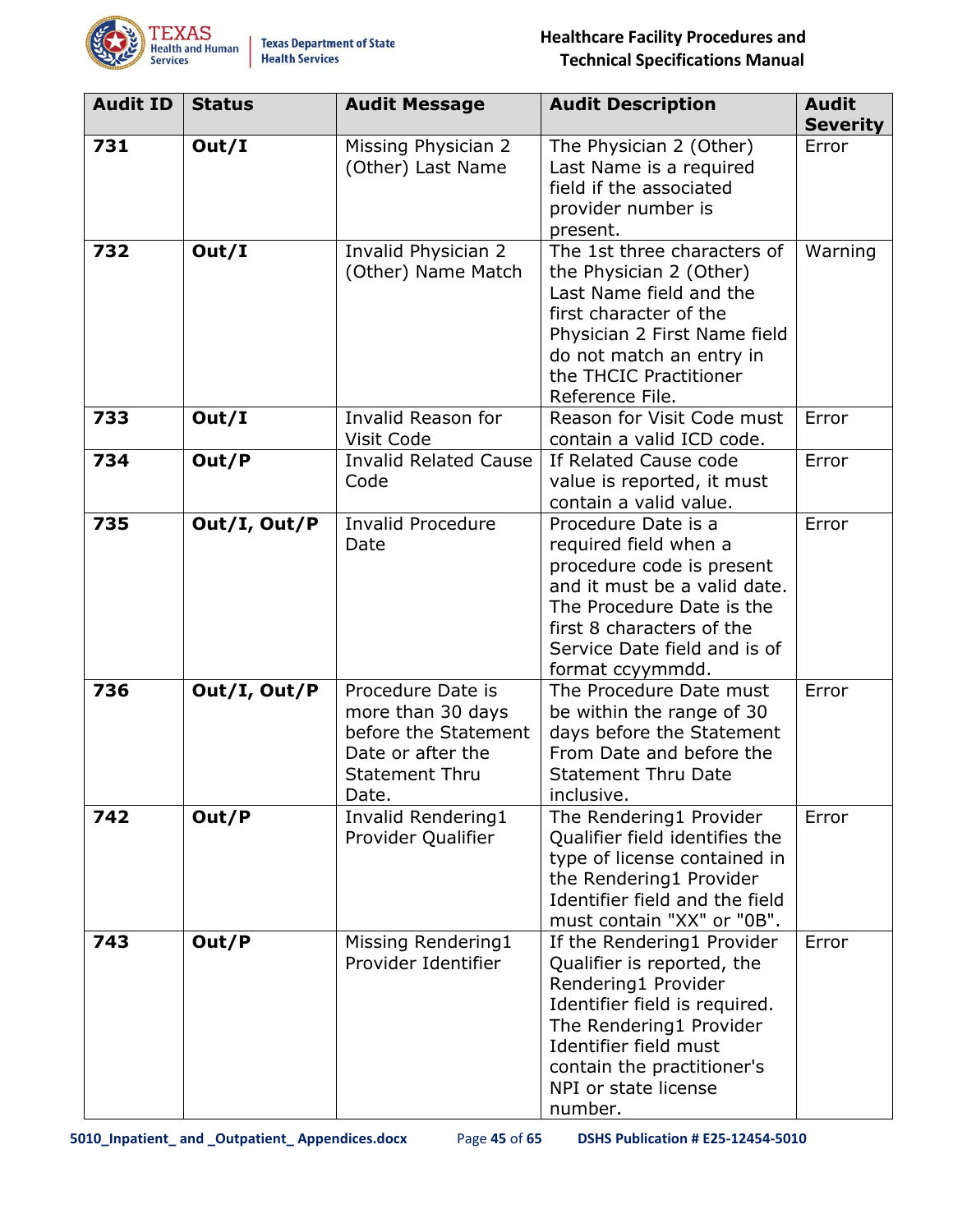

| <b>Audit ID</b> | <b>Status</b> | <b>Audit Message</b>                      | <b>Audit Description</b>                                                                                                                                                                                                                                                            | <b>Audit</b><br><b>Severity</b> |
|-----------------|---------------|-------------------------------------------|-------------------------------------------------------------------------------------------------------------------------------------------------------------------------------------------------------------------------------------------------------------------------------------|---------------------------------|
| 744             | Out/P         | Invalid Rendering1<br>Provider Identifier | The Rendering1 Provider<br>Identifier field does not<br>contain a valid NPI, a valid<br>state license number<br>(number does not match<br><b>THCIC Practitioner</b><br>Reference File), or is not a<br>recognized temporary<br>number<br>("TXTnnn","OTHnnn",<br>"RESnnn","TEMnnn"). | Error                           |
| 745             | Out/P         | Missing Rendering1<br>Provider First Name | Rendering1 Provider First<br>Name is a required field if<br>the associated provider<br>number is present.                                                                                                                                                                           | Error                           |
| 746             | Out/P         | Missing Rendering1<br>Provider Last Name  | Rendering1 Provider Last<br>Name is a required field if<br>the associated provider<br>number is present.                                                                                                                                                                            | Error                           |
| 747             | Out/P         | Invalid Rendering1<br>Provider Name Match | The 1st three characters of<br>the Rendering1 Provider's<br>Last Name field and the<br>first character of the<br>Rendering Provider's First<br>Name field do not match<br>an entry in the THCIC<br>Practitioner Reference File.                                                     | Warning                         |
| 751             | Out/P         | Invalid Rendering2<br>Provider Qualifier  | The Rendering2 Provider<br>Qualifier field identifies the<br>type of license contained in<br>the Rendering2 Provider<br>Identifier field and the field<br>must contain "XX" or "0B".                                                                                                | Error                           |
| 752             | Out/P         | Missing Rendering2<br>Provider Identifier | If the Rendering2 Provider<br>Qualifier is reported, the<br>Rendering2 Provider<br>Identifier field is required.<br>The Rendering2 Provider<br>Identifier field must<br>contain the practitioner's<br>NPI or state license<br>number.                                               | Error                           |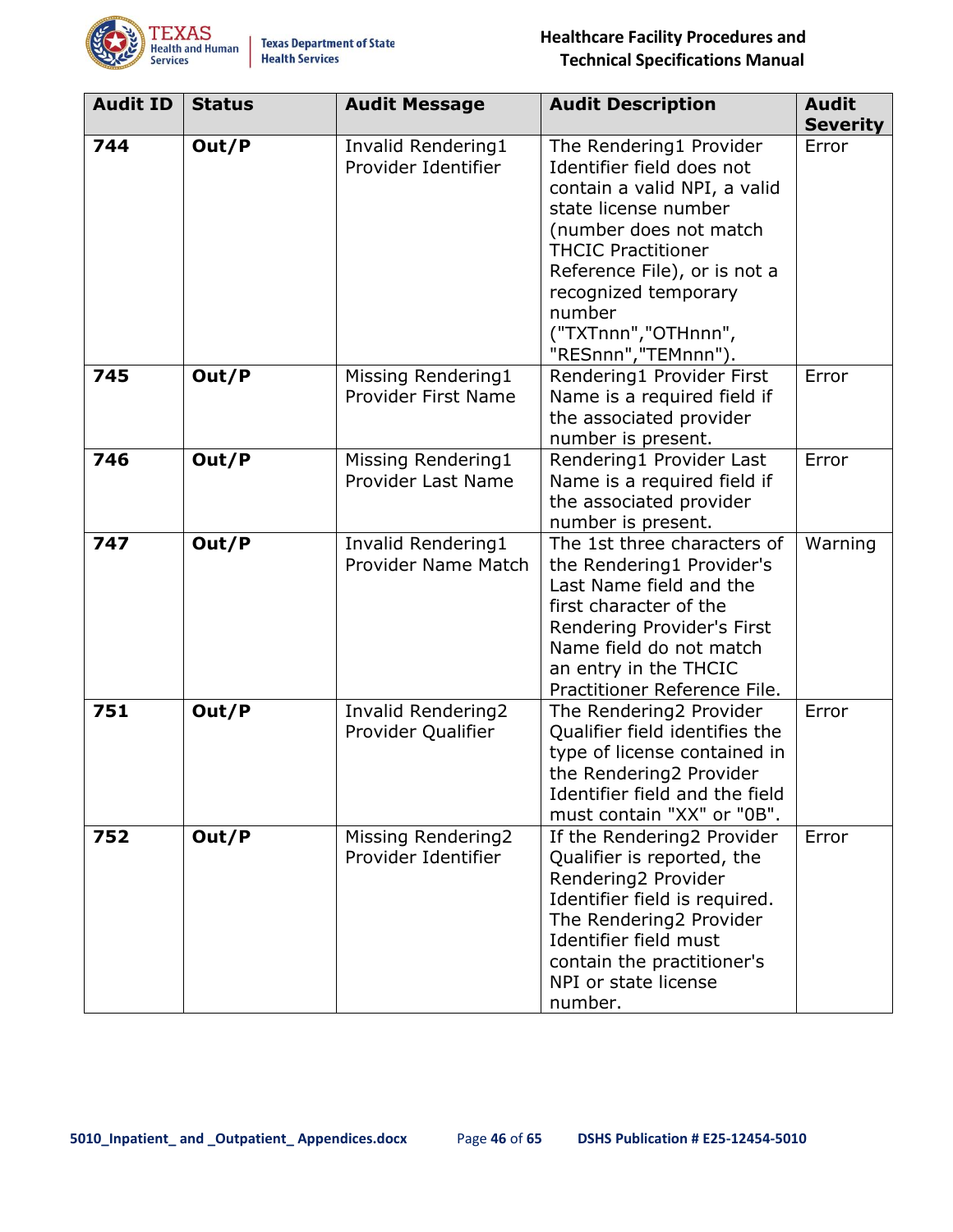

| <b>Audit ID</b> | <b>Status</b>      | <b>Audit Message</b>                                                                                                           | <b>Audit Description</b>                                                                                                                                                                                                                                                            | <b>Audit</b><br><b>Severity</b> |
|-----------------|--------------------|--------------------------------------------------------------------------------------------------------------------------------|-------------------------------------------------------------------------------------------------------------------------------------------------------------------------------------------------------------------------------------------------------------------------------------|---------------------------------|
| 753             | Out/P              | Invalid Rendering2<br>Provider Identifier                                                                                      | The Rendering2 Provider<br>Identifier field does not<br>contain a valid NPI, a valid<br>state license number<br>(number does not match<br><b>THCIC Practitioner</b><br>Reference File), or is not a<br>recognized temporary<br>number<br>("TXTnnn","OTHnnn",<br>"RESnnn","TEMnnn"). | Error                           |
| 754             | Out/P              | Missing Rendering2<br>Provider First Name                                                                                      | Rendering2 Provider First<br>Name is a required field if<br>the associated provider<br>number is present.                                                                                                                                                                           | Error                           |
| 755             | Out/P              | Missing Rendering2<br>Provider Last Name                                                                                       | Rendering2 Provider Last<br>Name is a required field if<br>the associated provider<br>number is present.                                                                                                                                                                            | Error                           |
| 756             | Out/P              | Invalid Rendering2<br>Provider Name Match                                                                                      | The 1st three characters of<br>the Rendering2 Provider's<br>Last Name field and the<br>first character of the<br>Rendering2 Provider's First<br>Name field do not match<br>an entry in the THCIC<br>Practitioner Reference File.                                                    | Warning                         |
| 757             | I, Out/I,<br>Out/P | <b>Missing Patient First</b><br>Name                                                                                           | Patient First Name is a<br>required field.                                                                                                                                                                                                                                          | Error                           |
| 758             | I, Out/I,<br>Out/P | <b>Missing Patient Last</b><br>Name                                                                                            | Patient Last Name is a<br>required field.                                                                                                                                                                                                                                           | Error                           |
| 759             | Out/I, Out/P       | <b>Invalid Procedure</b><br><b>Through Date</b>                                                                                | Procedure Through Date<br>must be a valid date. The<br>Procedure Through Date is<br>located in characters 10-<br>17of the Service Date field<br>and is of format<br>ccyymmdd.                                                                                                       | Error                           |
| 760             | Out/I, Out/P       | Procedure Through<br>Date is more than 30<br>days before the<br><b>Statement From Date</b><br>or after Statement<br>Thru Date. | The Procedure Through<br>Date must be within the<br>range of 30 days before<br>the Statement From Date<br>and before Statement Thru<br>Date inclusive.                                                                                                                              | Error                           |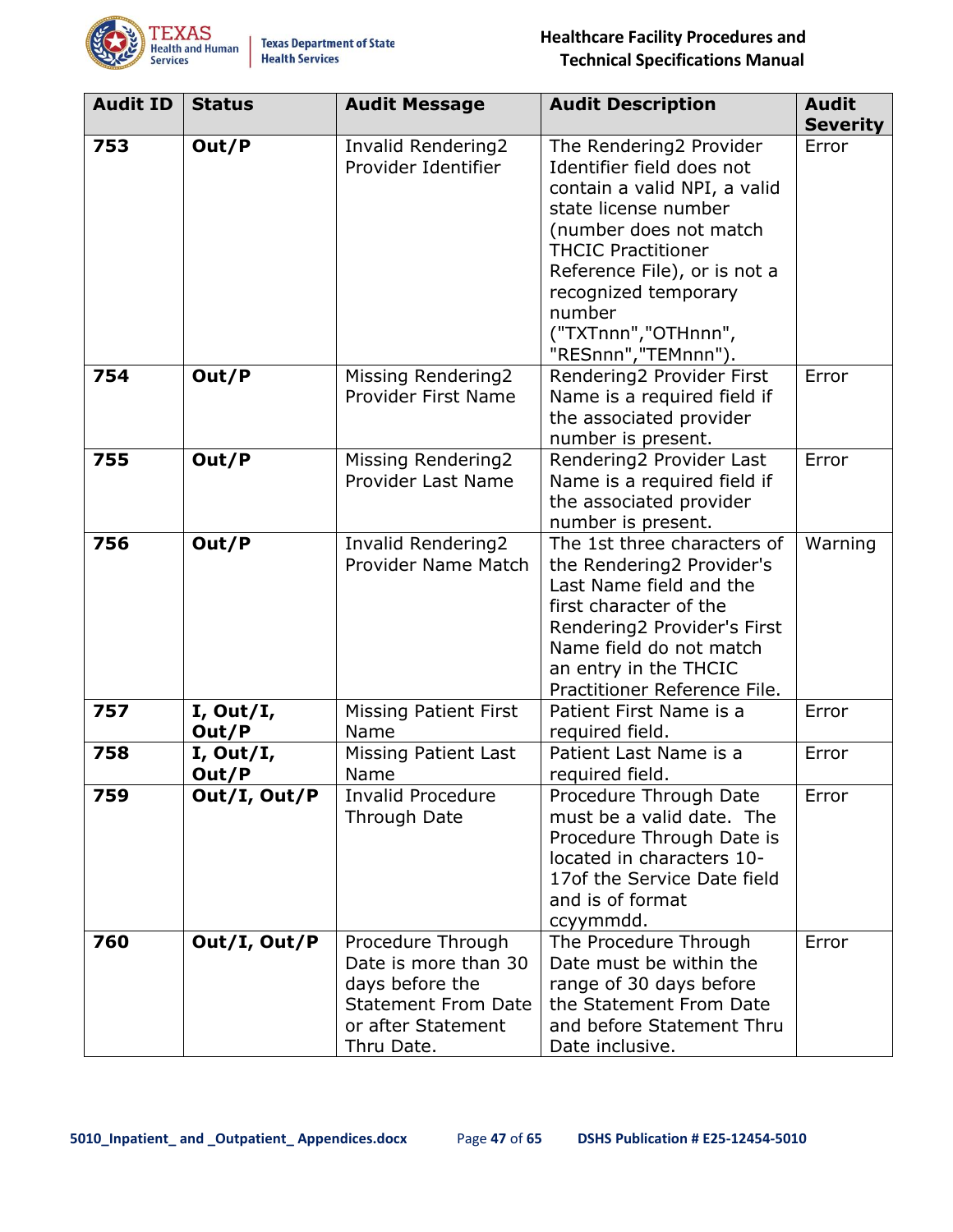

| <b>Audit ID</b> | <b>Status</b>      | <b>Audit Message</b>                                                                                                    | <b>Audit Description</b>                                                                                                                                                                                                                                               | <b>Audit</b><br><b>Severity</b> |
|-----------------|--------------------|-------------------------------------------------------------------------------------------------------------------------|------------------------------------------------------------------------------------------------------------------------------------------------------------------------------------------------------------------------------------------------------------------------|---------------------------------|
| 761             | Out/P              | <b>Invalid Service Line</b><br><b>Facility Type Code</b>                                                                | The Service Line Facility<br>Type Code field contains an<br>invalid value for ANSI 837<br>Professional Claim.                                                                                                                                                          | Error                           |
| 763             | $\mathbf{I}$       | Invalid POA value                                                                                                       | If the associated diagnosis<br>code is present, then the<br>Present On Admission<br>(POA) indicator must be<br>either N, U, W or Y. A<br>space is allowed only if the<br>reporting provider is<br>exempt from reporting POA<br>or the diagnosis code is<br>POA exempt. | Error                           |
| 764             | $\mathbf{I}$       | Invalid POA value                                                                                                       | If the associated e-code is<br>present, then the Present<br>On Admission (POA)<br>indicator must be either N,<br>U, W or Y. A space is<br>allowed only if the<br>reporting provider is<br>exempt from reporting POA<br>or the diagnosis code is<br>POA exempt.         | Error                           |
| 765             | I, Out/I,<br>Out/P | Ecodes must be<br>reported with the<br>Ecode qualifier or in<br>the Ecode section<br>and not as Principal<br>Diagnosis. | Ecode (External Causes of<br>Morbidity) diagnosis codes<br>must be reported with the<br>Ecode qualifier or in the<br>Ecode section and not as<br>Principal Diagnosis.                                                                                                  | Error                           |
| 766             | I, Out/I,<br>Out/P | Only Ecodes may be<br>reported with the<br>Ecode qualifier or in<br>the Ecode section.                                  | <b>Only Ecodes (External</b><br>Causes of Morbidity) may<br>be reported with the Ecode<br>qualifier or in the Ecode<br>section.                                                                                                                                        | Error                           |
| 767             | I, Out/I,<br>Out/P | Manifest diagnosis<br>codes may not be<br>used as the Principal<br>Diagnosis Code                                       | Manifest diagnosis codes<br>may not be used as the<br>Principal Diagnosis Code                                                                                                                                                                                         | Error                           |
| 768             | $\mathbf{I}$       | Manifest diagnosis<br>codes may not be<br>used as the<br><b>Admitting Diagnosis</b><br>Code                             | Manifest diagnosis codes<br>may not be used as the<br><b>Admitting Diagnosis Code</b>                                                                                                                                                                                  | Error                           |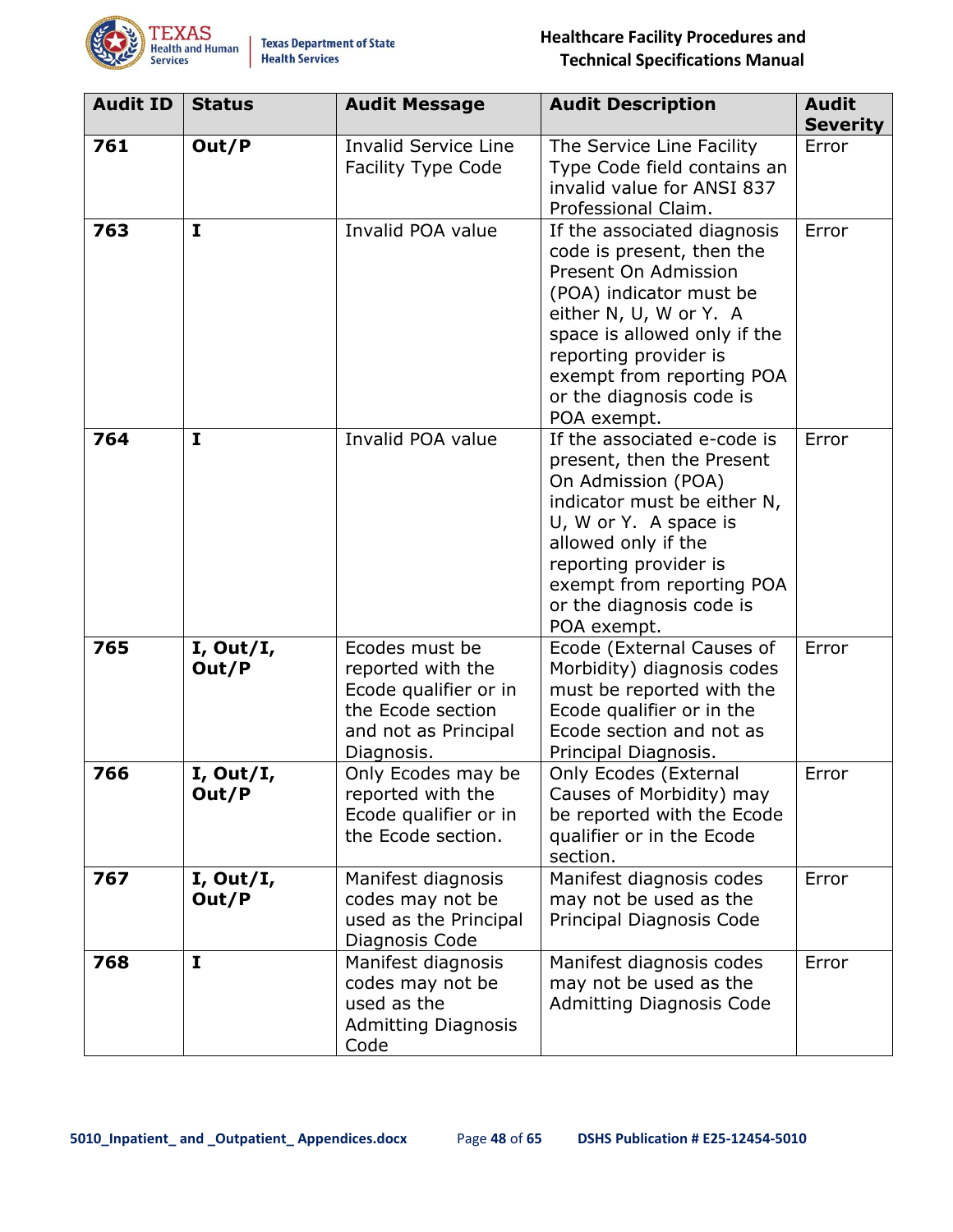

| <b>Audit ID</b> | <b>Status</b>      | <b>Audit Message</b>                                                                                           | <b>Audit Description</b>                                                                                 | <b>Audit</b><br><b>Severity</b> |
|-----------------|--------------------|----------------------------------------------------------------------------------------------------------------|----------------------------------------------------------------------------------------------------------|---------------------------------|
| 769             | Out/I, Out/P       | Manifest diagnosis<br>codes may not be<br>used as the Reason<br>for Visit Code                                 | Manifest diagnosis codes<br>may not be used as the<br>Reason for Visit Code                              | Error                           |
| 770             | I, Out/I,<br>Out/P | Principal Diagnosis<br>code is the wrong<br>ICD version for the<br>claim's statement<br>through date           | Principal Diagnosis code is<br>the wrong ICD version for<br>the claim's statement<br>through date        | Error                           |
| 771             | $\mathbf{I}$       | <b>Admitting Diagnosis</b><br>code is the wrong<br>ICD version for the<br>claim's statement<br>through date    | Admitting Diagnosis code is<br>the wrong ICD version for<br>the claim's statement<br>through date        | Error                           |
| 772             | Out/I, Out/P       | Reason for Visit<br>Diagnosis code is the<br>wrong ICD version<br>for the claim's<br>statement through<br>date | Reason for Visit Diagnosis<br>code is the wrong ICD<br>version for the claim's<br>statement through date | Error                           |
| 773             | I, Out/I,<br>Out/P | Other Diagnosis code<br>is the wrong ICD<br>version for the<br>claim's statement<br>through date               | Other Diagnosis code is the<br>wrong ICD version for the<br>claim's statement through<br>date            | Error                           |
| 774             | I, Out/I,<br>Out/P | Ecode is the wrong<br>ICD version for the<br>claim's statement<br>through date                                 | Ecode is the wrong ICD<br>version for the claim's<br>statement through date                              | Error                           |
| 775             | $\mathbf{I}$       | <b>Principal Procedure</b><br>code is the wrong<br>ICD version for the<br>claim's statement<br>through date    | Principal Procedure code is<br>the wrong ICD version for<br>the claim's statement<br>through date        | Error                           |
| 776             | $\mathbf{I}$       | Other Procedure code<br>is the wrong ICD<br>version for the<br>claim's statement<br>through date               | Other Procedure code is<br>the wrong ICD version for<br>the claim's statement<br>through date            | Error                           |
| 777             | $\mathbf{I}$       | Patient Gender not<br>consistent with<br><b>Admitting Diagnosis</b>                                            | The Gender of the patient<br>does not agree with a<br>gender specific Admitting<br>Diagnosis.            | Error                           |
| 778             | Out/I, Out/P       | Patient Gender not<br>consistent with<br>Reason for Visit<br>Diagnosis                                         | The Gender of the patient<br>does not agree with a<br>gender specific Reason for<br>Visit Diagnosis.     | Error                           |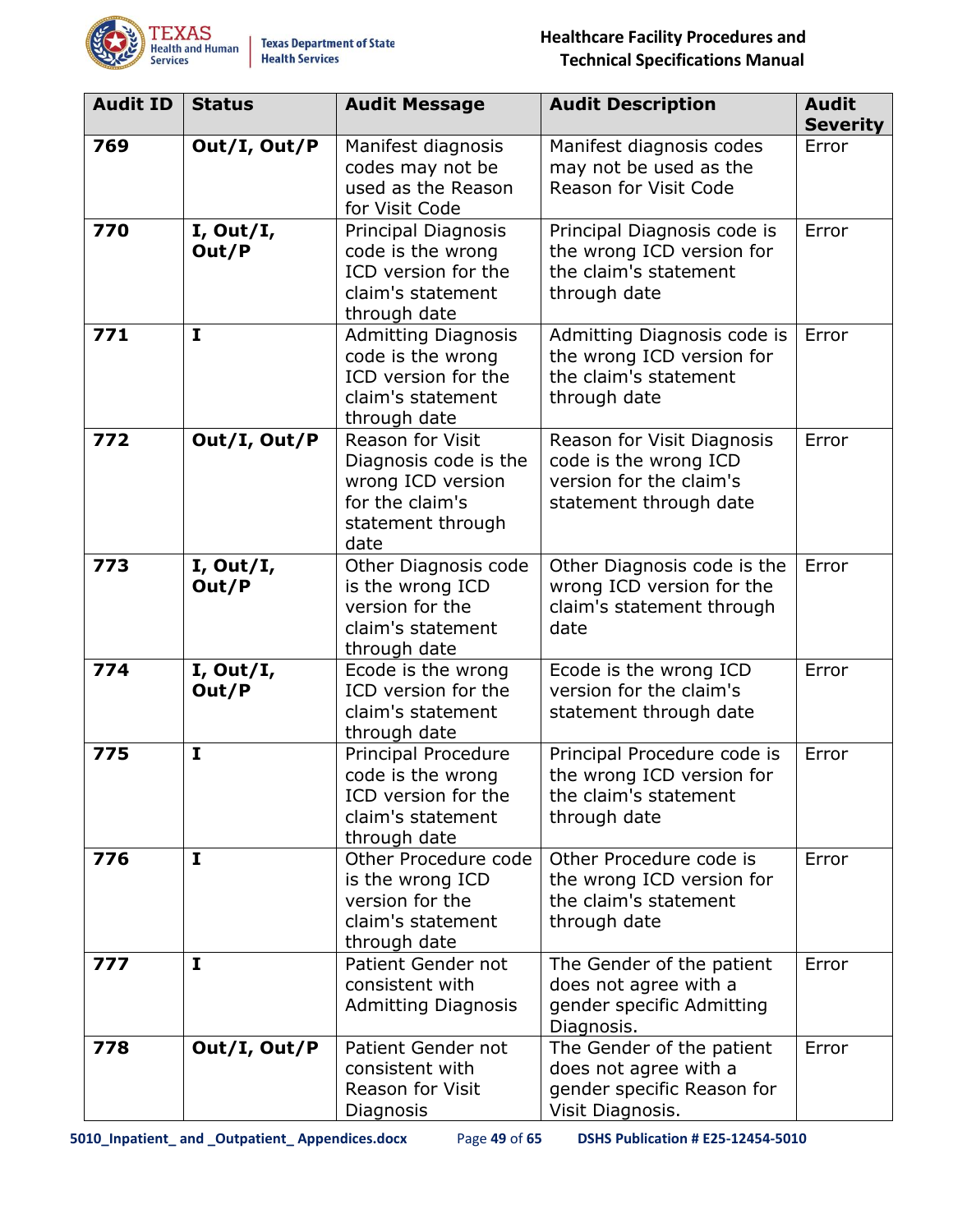

| <b>Audit ID</b> | <b>Status</b>              | <b>Audit Message</b>                                                                                                           | <b>Audit Description</b>                                                                                                                                                     | <b>Audit</b><br><b>Severity</b> |
|-----------------|----------------------------|--------------------------------------------------------------------------------------------------------------------------------|------------------------------------------------------------------------------------------------------------------------------------------------------------------------------|---------------------------------|
| 779             | I, Out/I,<br>Out/P         | Patient Gender not<br>consistent with Ecode                                                                                    | The Gender of the patient<br>does not agree with a<br>gender specific Ecode.                                                                                                 | Error                           |
| 780             | $\mathbf{I}$               | Ecodes must be<br>reported with the<br>Ecode qualifier or in<br>the Ecode section<br>and not as Admitting<br>Diagnosis.        | Ecode (External Causes of<br>Morbidity) diagnosis codes<br>must be reported with the<br>Ecode qualifier or in the<br>Ecode section and not as<br>Admitting Diagnosis.        | Error                           |
| 781             | Out/I, Out/P               | Ecodes must be<br>reported with the<br>Ecode qualifier or in<br>the Ecode section<br>and not as Reason<br>for Visit Diagnosis. | Ecode (External Causes of<br>Morbidity) diagnosis codes<br>must be reported with the<br>Ecode qualifier or in the<br>Ecode section and not as<br>Reason for Visit Diagnosis. | Error                           |
| 782             | I, Out/I,<br>Out/P         | Ecodes must be<br>reported with the<br>Ecode qualifier or in<br>the Ecode section<br>and not as Other<br>Diagnosis.            | Ecode (External Causes of<br>Morbidity) diagnosis codes<br>must be reported with the<br>Ecode qualifier or in the<br>Ecode section and not as<br>Other Diagnosis.            | Error                           |
| 783             | Out/I (not<br>FEMC), Out/P | The Claim must have<br>either a THCIC<br>required HCPCS code<br>or the Claim must<br>have a THCIC<br>required revenue<br>code. | The non-FEMC claim does<br>not contain at least one<br>required HCPCS code or it<br>does not contain at least<br>one required revenue code.                                  | Error                           |
| 784             | Out/I (FEMC)               | The Claim must<br>contain at least one<br>HCPCS code.                                                                          | The FEMC claim does not<br>contain at least one<br>HCPCS/procedure code.                                                                                                     | Error                           |
| 785             | Out/I                      | Missing Reason for<br>Visit Code.                                                                                              | Reason for Visit Code is a<br>required field.                                                                                                                                | Error                           |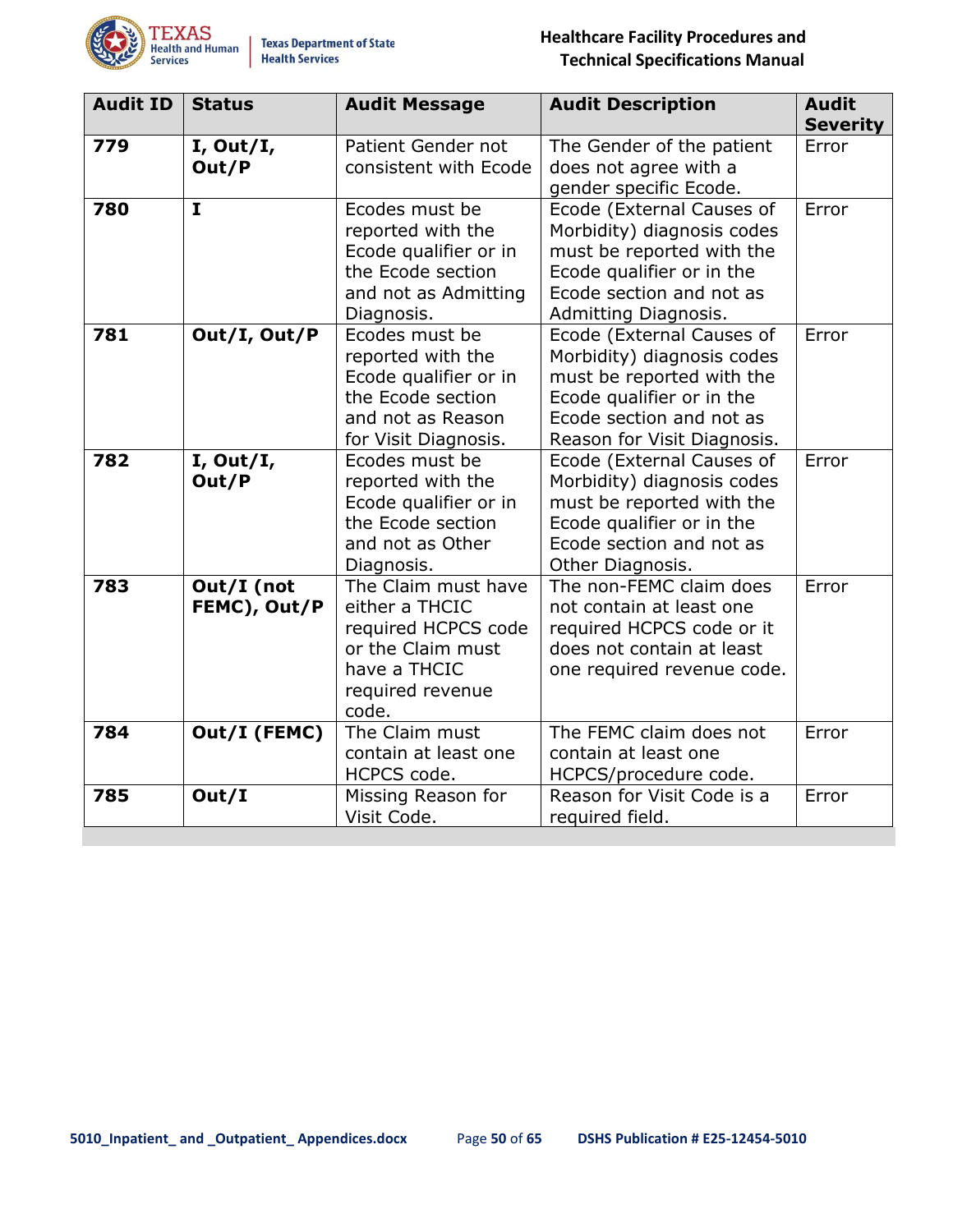<span id="page-50-0"></span>

# **Appendix A6 PAYER SOURCE CODING GUIDE**

#### (*Claim Filing Indicator Code*) **CATEGORY DESCRIPTIONS**

#### **11 Other non-federal programs**

Payment is made by a state or local program and most likely funded by tax dollars. This could include claims for which application to a program has been made but eligibility has not been determined. Can include, entities such as: The Texas Rehabilitation Commission, Texas Kidney Foundation, Non - Federal incarceration and Adoption Agencies

#### **12 Preferred Provider Organization (PPO)**

PPO is a type of managed care insurance. PPO plans combine some elements of the HMO plan with elements of the indemnity plan. Like HMOs, the PPO plans have contracts with a specific list of medical providers. The enrollees may go outside of the network but will incur larger costs in the form of higher deductibles, higher coinsurance rates, or nondiscounted charges from the providers.

#### **13 Point of Service (POS)**

POS is a type of managed care and the category is new with the THCIC 837. A POS is an HMO/PPO hybrid; sometimes referred to as an "open-ended" HMO when offered by an HMO. POS plans resemble HMOs for in-network services. Services received outside of the network are usually reimbursed in a manner similar to conventional indemnity plans.

#### **14 Exclusive Provider Organization (EPO)**

EPO is a type of managed care and the category is new with the THCIC 837. An EPO is a more restrictive type of preferred provider organization plan under which beneficiaries must use providers from a specific network of physicians and healthcare facilities to receive coverage. In most cases, there is no coverage for care received from a nonnetwork provider except in an emergency situation.

#### **15 Indemnity Insurance**

This is a fee-for-service health insurance plan that is not otherwise specified as a PPO, HMO, or EPO, whether group or individual, it includes individual insurance and an employer's self- funded insurance. An indemnity plan reimburses the patient and/or provider as expenses are incurred.

Indemnity plans usually do not require beneficiaries to choose from a provider Network for covered care.

#### **16 Health Maintenance Organization – Medicare Risk**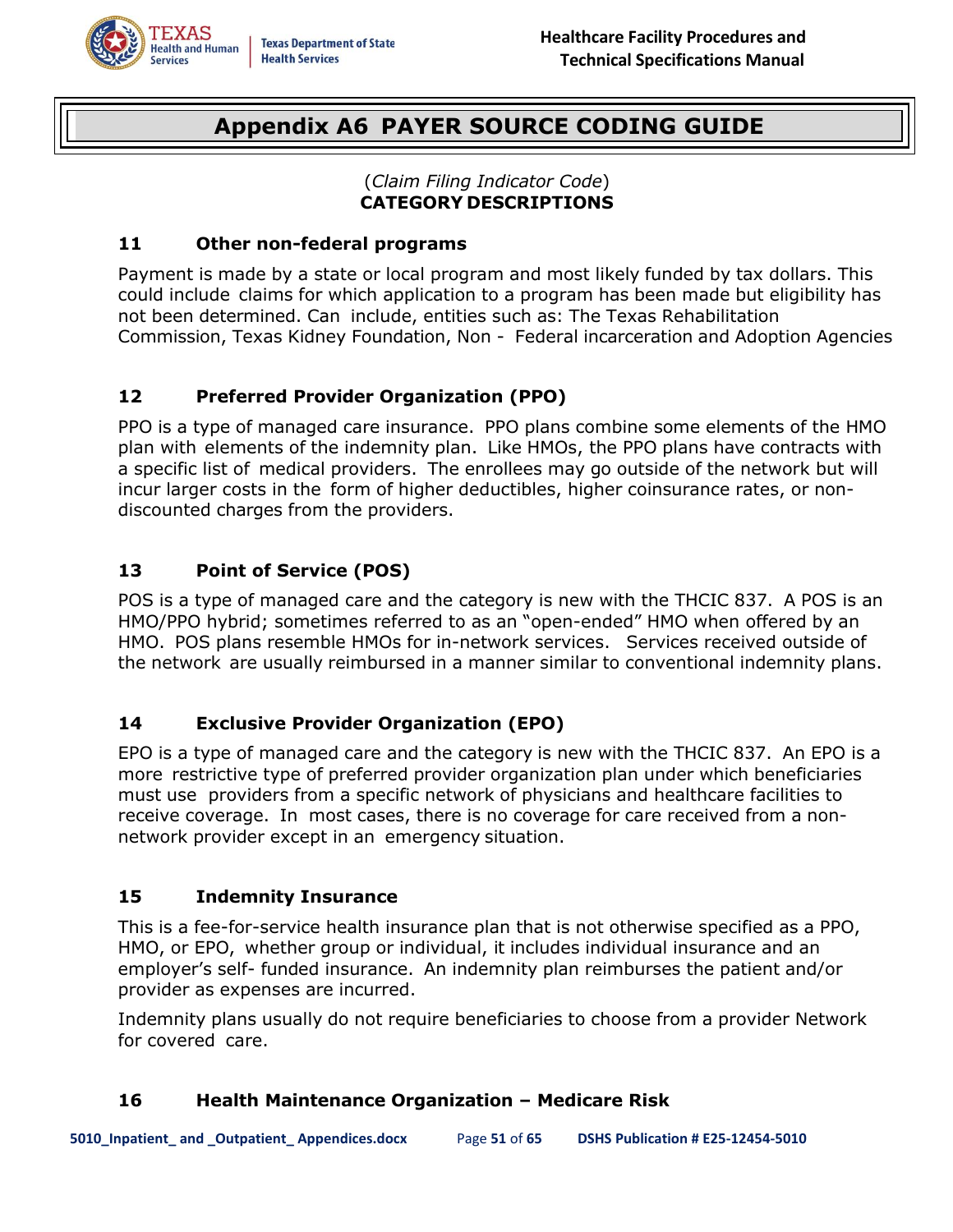

Medicare risk is a contractual relationship between CMS and HMO managed care plans where the plan provides specific health care benefits to beneficiaries in exchange for a prepaid fixed monthly amount from CMS. These benefits replace traditional Medicare benefits. Programs included in the Medicare managed care risk programs fall under the Medicare + Choice contract. These are called Coordinated Care Plans.

#### **17 Dental Maintenance Organization**

This is an organization of dental providers which provides services to its members.

#### **AM Automobile Medical**

This category is new with the THCIC 837. Automobile medical or no-fault insurance coverage (Including a self-insured plan) that pays for all or part of the medical expenses for injuries sustained in the use of, or occupancy of, an automobile.

#### **BL Blue Cross (THCIC recommends that this category not be used.)**

This category refers to a specific insurance company. Blue Cross provides many different plan options (PPO, HMO).

#### **CH CHAMPUS**

CHAMPUS Civilian Health and Medical Program of the Uniformed Services, (also known as TRICARE) is a health benefits program offered through the Military Health Services System of the Department of Defense of inactive military, their spouses, beneficiaries, dependents of active-duty, retired and deceased military. CHAMPUS provides authorized in-patient and out-patient care from civilian sources, on a cost-sharing basis

#### **CICommercial Insurance (THCIC recommends that this category not be used)**

This category is misinterpreted as being any insurance that can be purchased on the open market (commercially). However, there are other categories that provide more specific categorization.

#### **DS Disability**

Disability insurance pays benefits in the event that the policy holder becomes incapable of working. This does not include worker's compensation insurance or other tax-funded programs.

Types of disability insurance include:

- Short-term disability: a disability not lasting longer than six months.
- Partial disability: Any condition, resulting from illness or injury, that keeps an insured from performing one or more occupation related activities.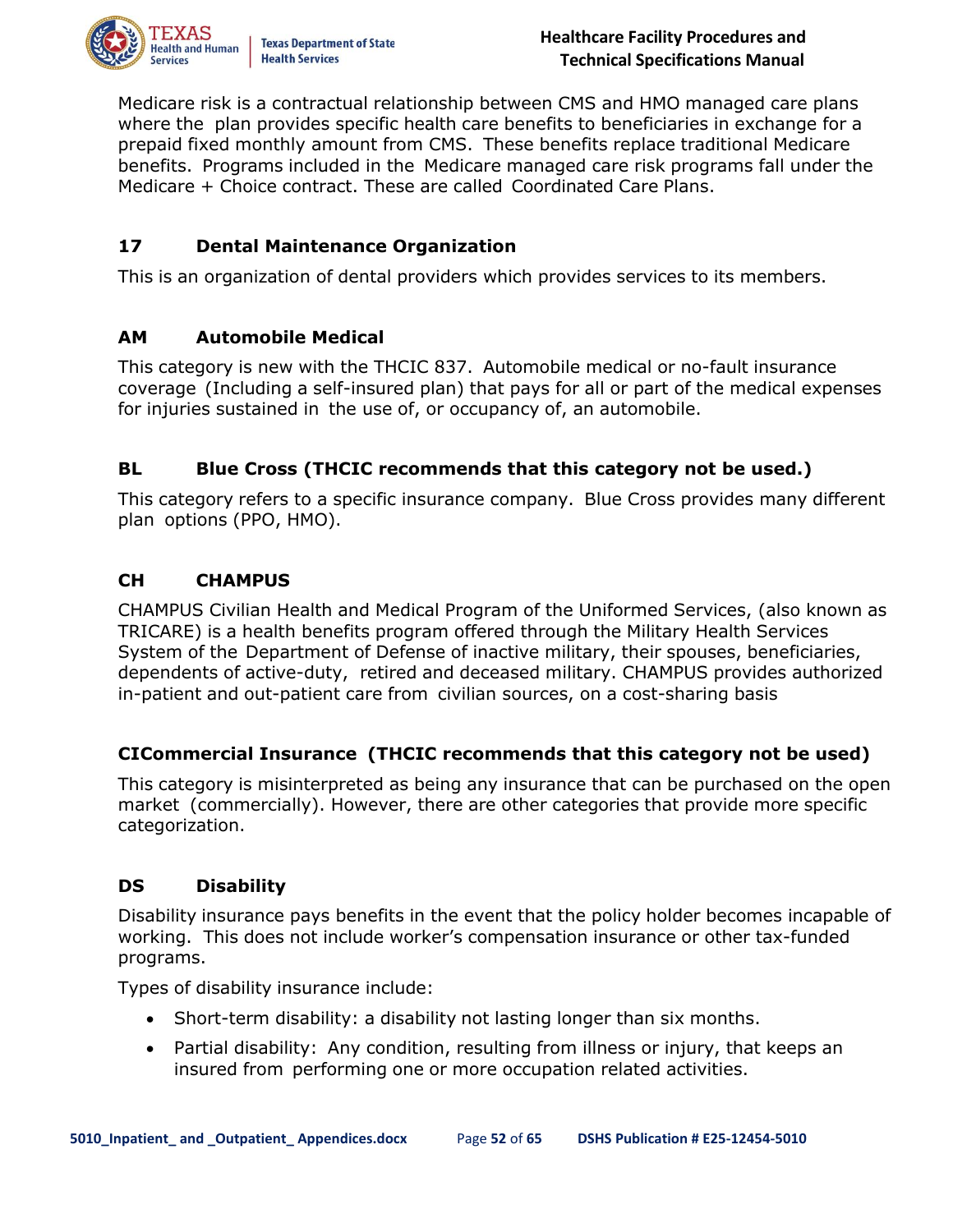

- Total disability: A disability that prevents an insured from performing duties essential to his/her regular job.
- Permanent disability: An inability to work at any job.

#### **FI Federal Employees Program**

Healthcare programs developed specifically for Federal Government employees.

#### **HM Health Maintenance Organization (HMO)**

An HMO is an organized system that arranges or provides a set of health care services to members in return for a prepaid or periodic charge paid by or on the behalf of the enrollees.

Membership in an HMO requires plan members to obtain their health services from doctors and healthcare facilities affiliated with the HMO. Members usually select a primary care physician who manages all of the health care and serves as a gatekeeper for specialty care.

#### **LM Liability Medical**

Insurance which pays only for medical services on behalf of an insured for loss arising out of the insured's responsibility to others imposed by law or assumed by contract.

#### **MA Medicare Part A**

Federal insurance program for people aged 65 and older, people with disabilities, or people with End- Stage Renal Disease (ESRD). Medicare Part A covers in-hospital services.

#### **MB Medicare Part B**

Federal insurance program for people aged 65 and older, people with disabilities, -or people with End- Stage Renal Disease (ESRD). Medicare Part B covers physician and other outpatient services.

#### **MC Medicaid**

Medicaid is a jointly funded, federal – state, health insurance program for low-income and needy people. Medicaid is run by the state and covers children, the aged, blind, and/or disabled and other people who are eligible to receive federally assisted income maintenance payments. The state provides Medicaid eligibility to people eligible for Supplemental Security Income (SSI) benefits. This includes the CHIP/SCHIP programs.

#### **OF Other Federal Program**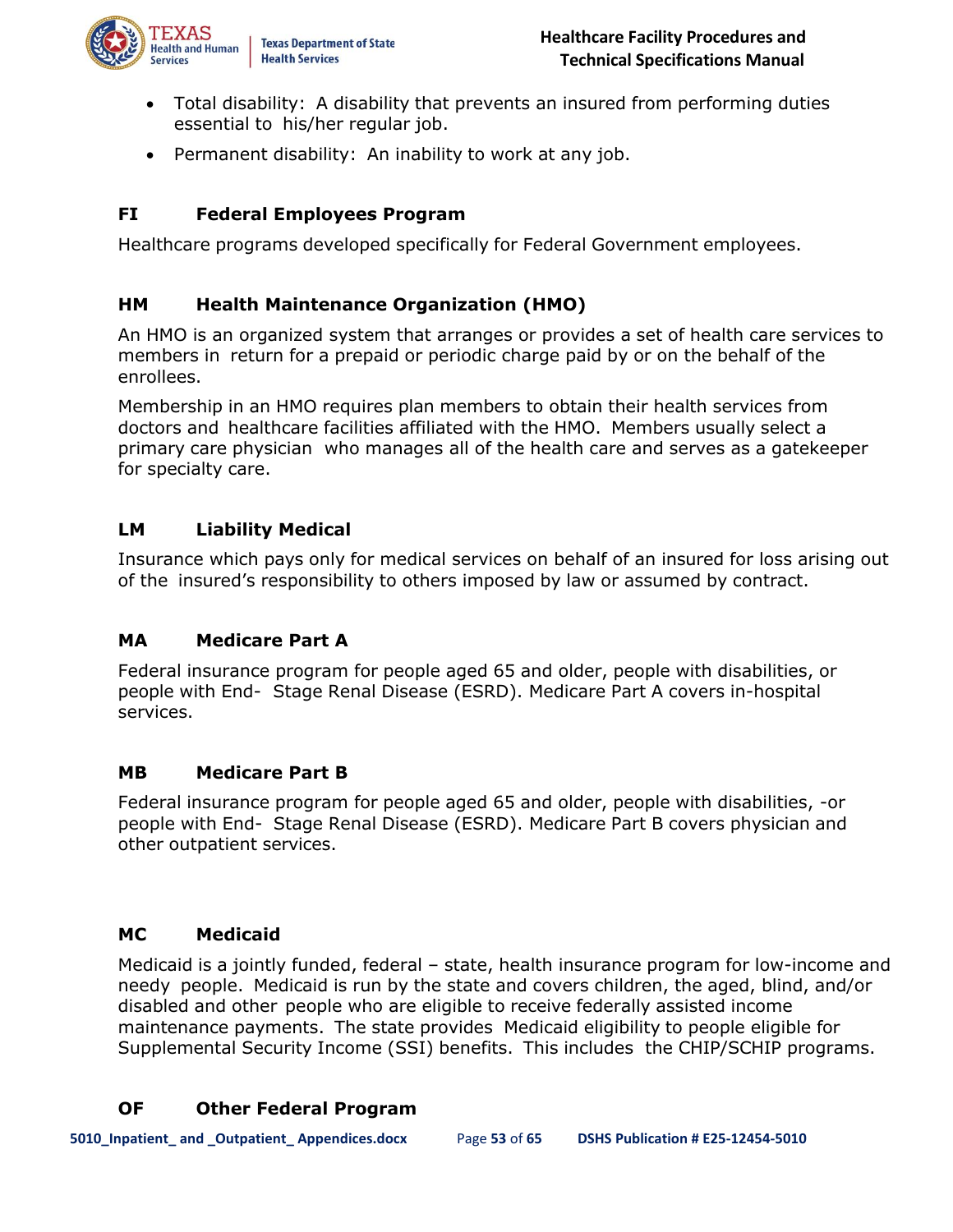

Federal tax-funded programs, other than Medicare, Medicaid, CHAMPUS and Veteran's Administration, that pay for health services, such programs include Indian Health Service, Federal incarceration, US Marshall's Office, and Crime Victims.

#### **TV Title V**

The Children with Special Health Care Needs (CSHCN) Services Program, funded through the Title V Block grant, provides services to children with extraordinary medical needs, disabilities, and chronic health conditions. The CSHCN Services Program's health care benefits include payments for medical care, family support services, and related services not covered by Medicaid, CHIP, private insurance, or other third-party payers VA Veterans Administration Plan. The Veterans Health Administration (VHA) provides a broad spectrum of medical, surgical, and rehabilitative care to its customers. Services are provided primarily in VHA facilities.

#### **VA Veterans Administration Plan**

The Veterans Health Administration (VHA) provides a broad spectrum of medical, surgical, and rehabilitative care to its customers. Services are provided primarily in VHA facilities.

#### **WC Workers Compensation Health Plan**

Workers Compensation insurance covers the cost of medical care and rehabilitation for workers injured on the job. It also compensates them for lost wages and provides death benefits for their dependents if the workers are killed in work-related accidents, including terrorist attacks.

#### **ZZ Charity or Unknown**

This category is new with the THCIC 837. This category is used to report services for which payment or reimbursement will not be provided by be paid by a local, county, or state program or by private insurance. It is also used to report claims for which the payer source is unknown at the time that the claim is reported to THCIC.

If no payment is expected, enter "CHARITY" in the Payer Organization Name and in the Payer Identification fields.

If the payer is unknown at the time the claim is reported to THCIC, enter "UNKNOWN" in the Payer Organization Name and in the Payer Identification fields.

If an application has been made to Medicaid or another state or local program, "Program name Application" may be used in the Payer Organization Name field.

| .                                                                | <b>Then Use Code</b> |
|------------------------------------------------------------------|----------------------|
| Medicaid (including HMO, PPO, EPO, POS) or CHIP/SCHIP            | МC                   |
| Medicare Health Maintenance Organization (HMO)                   | 16                   |
| Medicare Health Maintenance Organization (HMO)                   | MB                   |
| Medicare Part A or Medicare (including PPO, EPO, POS, Indemnity) | MA                   |

#### **Payor source descending order of frequency**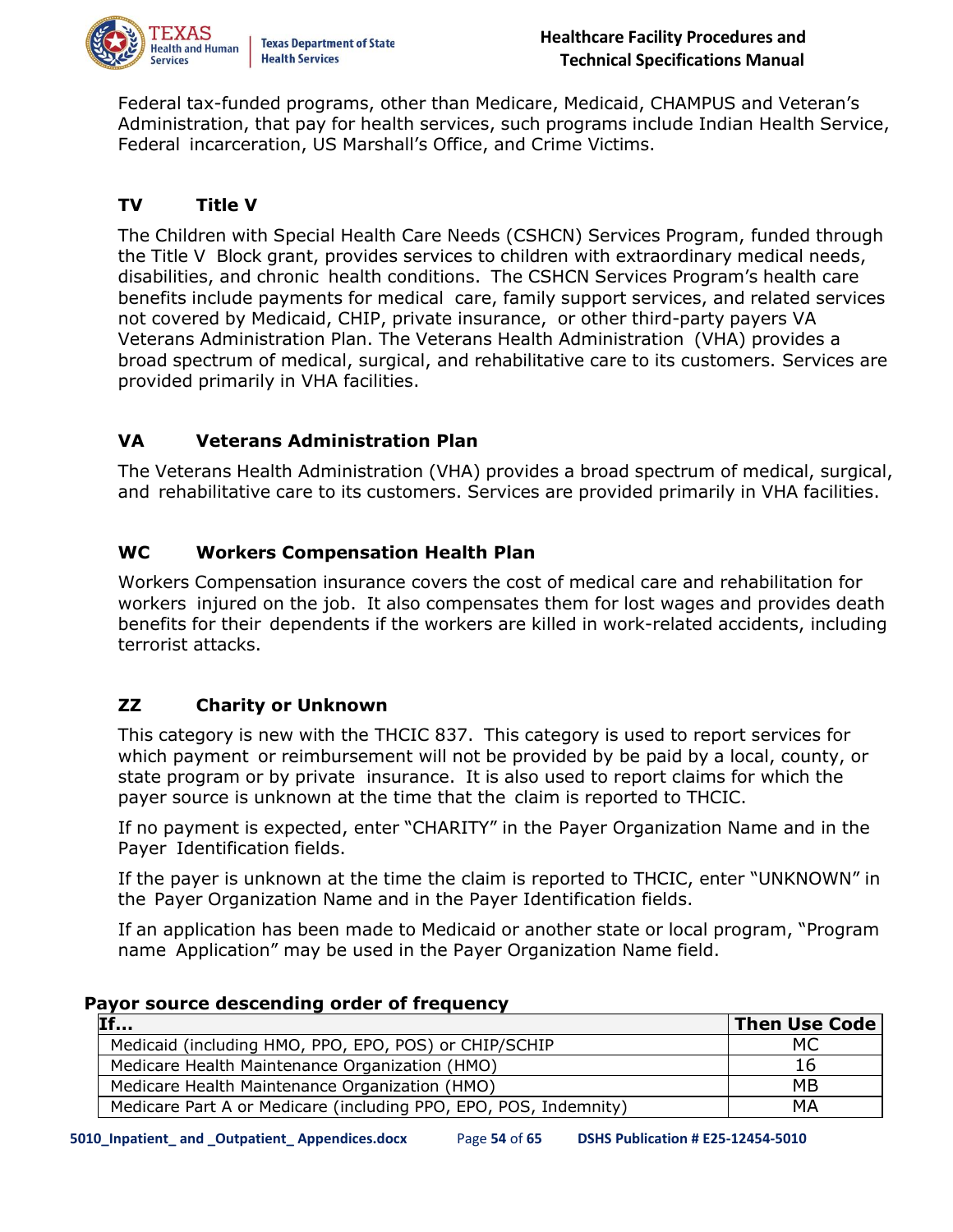

| $\overline{\mathbf{If}}$                                                        | <b>Then Use Code</b> |
|---------------------------------------------------------------------------------|----------------------|
| Preferred Provider Organization (PPO)                                           | 12                   |
| Health Maintenance Organization (HMO)                                           | HМ                   |
| Local or State Program (including county or hospital district indigent program) | 11                   |
| Self-Pay or Unknown or Healthcare facility charity                              | <b>ZZ</b>            |
| <b>CHAMPUS</b>                                                                  | <b>CH</b>            |
| Veterans Administration Plan                                                    | VA                   |
| Exclusive Provider Organization (EPO)                                           | 14                   |
| Point of Service (POS)                                                          | 13                   |
| Automobile Medical or No-Fault Insurance                                        | AM                   |
| <b>Liability Medical</b>                                                        | LМ                   |
| Disability                                                                      | DS                   |
| Other Federal Programs not listed above (including Indian Health Service,       | OF                   |
| Federal incarceration, Crime victims, US Marshall's office)                     |                      |
| Workers Compensation Health Plan                                                | <b>WC</b>            |
| Title V                                                                         | TV                   |
| Children with Special Health Care Needs (CSHCN) Services Program                |                      |
| If none of the above, will be Indemnity                                         | 15                   |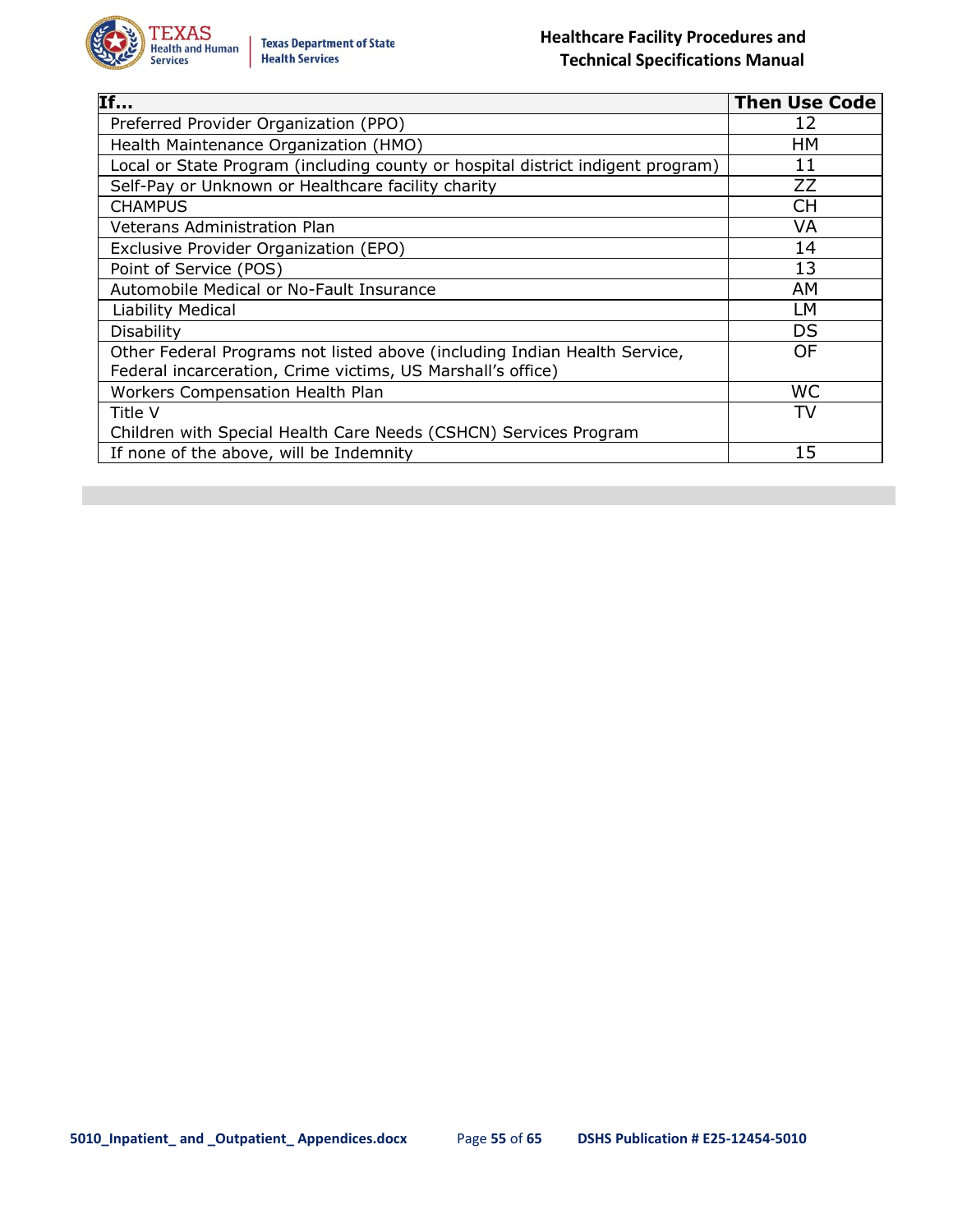

### <span id="page-55-0"></span>**Appendix A7 KEY DATA ELEMENTS FOR MATCHING INPATIENT CLAIMS**

System 13, Inc. uses the following data elements to create a key for matching XX7 replacement, XX3 Intermediate Interim, XX4 Final Interim and XX8 Void/Cancel claims:

- **•** THCIC Number  $<sup>1</sup>$ </sup>
- PCN/PAN Patient Control Number or Patient Account Number
- MRN Medical Record Number
- Admit Date
- Admit Hour
- Type of Bill (Facility Type Code plus Claim Frequency Code)
- **Statement Covers Period From Date**

The use of these data elements maximizes the integrity of claim matching. However, it decreases the number of data elements that can be changed using the XX7 claim. To change any of the above data elements, the XX8 Void claim must be used and then an original claim type can be submitted.

*<sup>1</sup> UB92 claims this is generated from the six-digit code (Record 10 Field 10) and Facility EIN, or Facility EIN, Medicare # and the Facility Address; 837 claims will use the required THCIC # (Loop 2010AA, 2010AB or 2310E|REF02)*

\_\_\_\_\_\_\_\_\_\_\_\_\_\_\_\_\_\_\_\_\_\_\_\_\_\_\_\_\_\_\_\_\_\_\_\_\_\_\_\_\_\_\_\_\_\_\_\_\_\_\_\_\_\_\_\_\_\_\_\_\_\_\_\_\_\_\_\_\_\_\_\_\_\_\_\_\_\_\_\_\_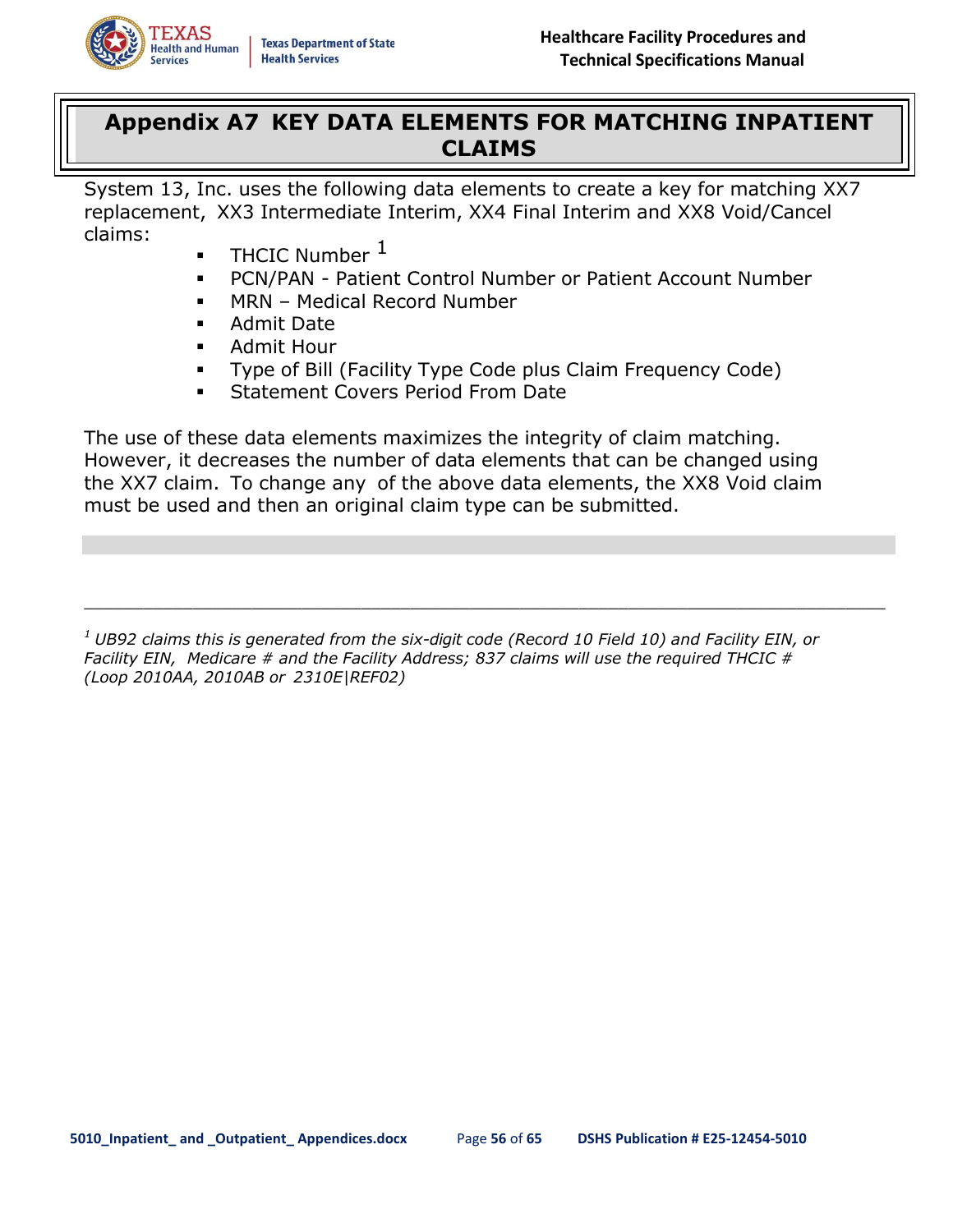

### <span id="page-56-0"></span>**Appendix A8 KEY DATA ELEMENTS FOR MATCHING OUTPATIENT CLAIMS**

Key Data Elements to be added.

System 13 uses the following data elements to create a key for matching XX7 replacement and XX8 Void/Cancel claims for THCIC 837 Institutional Claims:

- $\blacksquare$  THCIC Number  $^2$
- PCN/PAN Patient Control Number or Patient Account Number
- MRN Medical Record Number
- Statement Covers Period From and Thru Date

The use of these data elements maximizes the integrity of claim matching. However, it decreases the number of data elements that can be changed using the XX7 claim. To change any of the above data elements, the XX8 Void claim must be used and then an original claim type can be submitted.

System 13 uses the following data elements to create a key for matching XX7 replacement and XX8 Void/Cancel claims for THCIC 837 Professional Claims:

- $\blacksquare$  THCIC Number  $3$
- **PCN/PAN Patient Control Number or Patient Account Number**
- MRN Medical Record Number
- Date Service Date

The use of these data elements maximizes the integrity of claim matching. However, it decreases the number of data elements that can be changed using the XX7 claim. To change any of the above data elements, the XX8 Void claim must be used and then an original claim type can be submitted.

*<sup>2</sup> UB92 claims this is generated from the six-digit code (Record 10 Field 10) and Facility EIN, or Facility EIN, Medicare # and the Facility Address; 837 claims will use the required THCIC # (Loop 2010AA, 2010AB or 2310E|REF02)*

 $\_$  ,  $\_$  ,  $\_$  ,  $\_$  ,  $\_$  ,  $\_$  ,  $\_$  ,  $\_$  ,  $\_$  ,  $\_$  ,  $\_$  ,  $\_$  ,  $\_$  ,  $\_$  ,  $\_$  ,  $\_$  ,  $\_$  ,  $\_$  ,  $\_$  ,  $\_$  ,  $\_$  ,  $\_$  ,  $\_$  ,  $\_$  ,  $\_$  ,  $\_$  ,  $\_$  ,  $\_$  ,  $\_$  ,  $\_$  ,  $\_$  ,  $\_$  ,  $\_$  ,  $\_$  ,  $\_$  ,  $\_$  ,  $\_$  ,

<span id="page-56-1"></span>*<sup>3</sup> UB92 claims this is generated from the six-digit code (Record 10 Field 10) and Facility EIN, or Facility EIN, Medicare # and the Facility Address; 837 claims will use the required THCIC # (Loop 2010AA, 2010AB or 2310D|REF02)*

# **Appendix A9 CHANGES MADE SINCE THE PREVIOUS VERSION(S)**

**5010\_Inpatient\_ and \_Outpatient\_ Appendices.docx** Page **57** of **65 DSHS Publication # E25-12454-5010**  Changes to the THCIC Data Collection Healthcare Facility Procedures and Technical Specifications 5010 Inpatient and Outpatient Appendices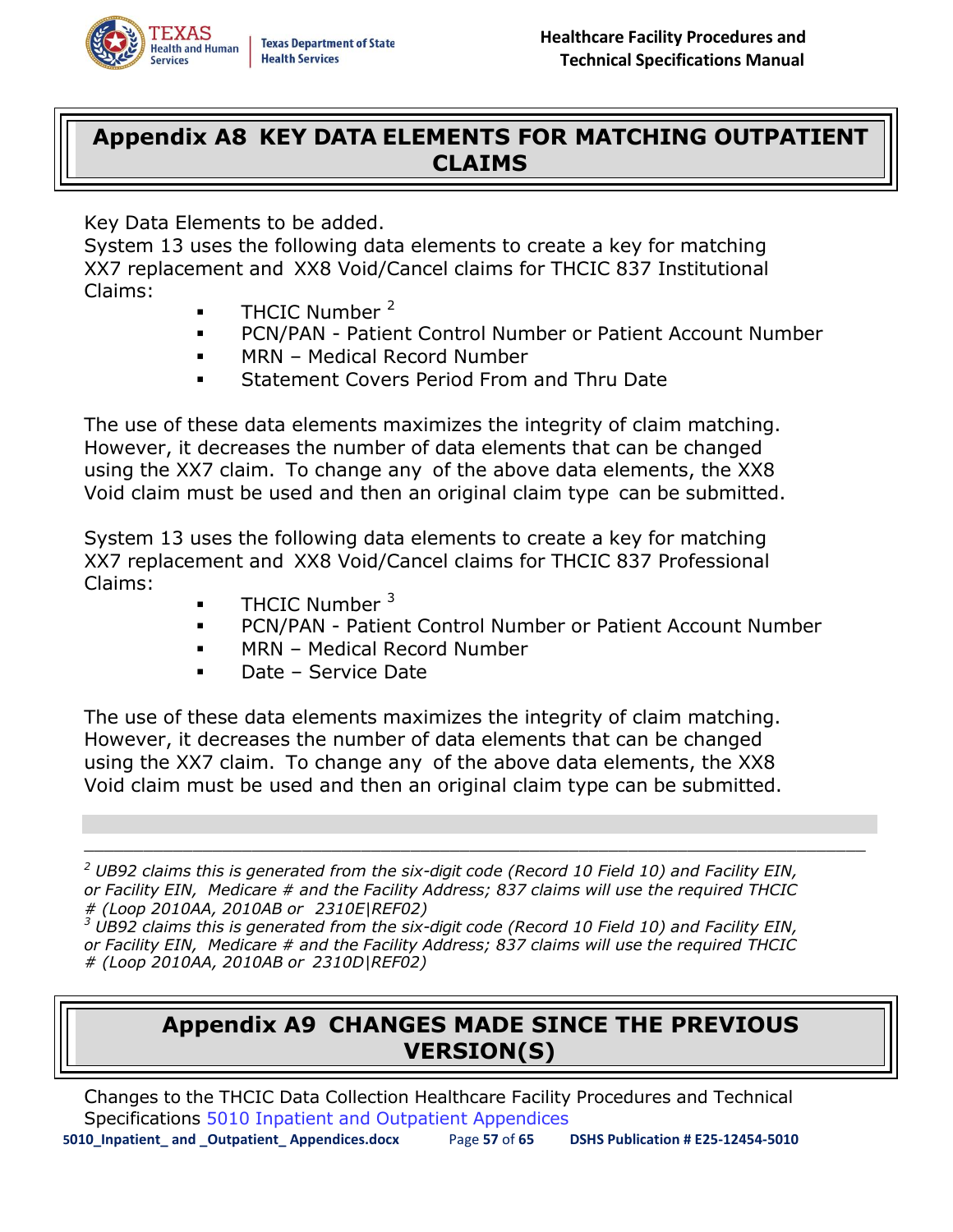#### **Changes from Version 4.5 to 4.6 on 6/2/2022**

#### **Appendix A3 - first page**

- 1. Updated contact information from "Bruce Burns, manager, or Andy Alegria, business analyst" to "THCIC".
- 2. Updated instructions title from "INSTRUCTIONS FOR STATE ETHNICITY AND RACE QUESTIONNAIRE For Hospitals and Ambulatory Surgery Centers use only for collecting and reporting patient Ethnicity and Race" to "Instructions for State Ethnicity and Race Questionnaire For collecting and reporting patient Ethnicity and Race to the THCIC System".

#### **Appendix A3 - Recommended Procedure**

- 1. I replaced "a healthcare facility" with "healthcare facilities" and replaced "and either read" to "You can choose to either read aloud".
- 2. II replaced "cannot read" with "is unable to read".
- 3. III added "in their own opinion" after "appropriate choice".
- 4. III A. changed formatting of "ethnicity".
- 5. III B. changed formatting of "Race".
- 6. Note replaced "Hispanics" with "Hispanic patients".

#### **Appendix A3 – English form**

- 1. Changed formatting of title.
- 2. Added "freestanding emergency medical care facility" to list of patients for which the state collects race and ethnicity.
- 3. Removed "(Hospital or Ambulatory Surgery Center)" from between facility and staff.
- 4. Replaced "whether or not all citizens of Texas are receiving access to adequate health care" with "whether all citizens of Texas have access to cost-effective, good quality health care."

#### **Appendix A3 – Spanish form**

- 1. Changed formatting of title.
- 2. Replaced "en los centros de salud" with "de hospitales, centros de cirugia ambulatorial, o de centros independientes de atención médica de emergencia".
- 3. Removed "u hospital" from after "el personal del centro".
- 4. Replaced "reciben acceso a una asistencia sanitaria adecuada" with "tienen acceso a atención médica de buena calidad a costo efectivo".
- 5. Added "es" bewteen "No" and "hispano/latino".

#### **Changes from Version 4.4 to 4.5 on 3/30/2022**

#### **Appendix – A5, Table 5.2**

- 1. Audit code 733 description changed from "Reason for Visit Code is a required field, if visit is unscheduled, and must contain a valid ICD code." to "Reason for Visit Code must contain a valid ICD code."
- 2. Added audit code 785.

**5010\_Inpatient\_ and \_Outpatient\_ Appendices.docx** Page **58** of **65 DSHS Publication # E25-12454-5010**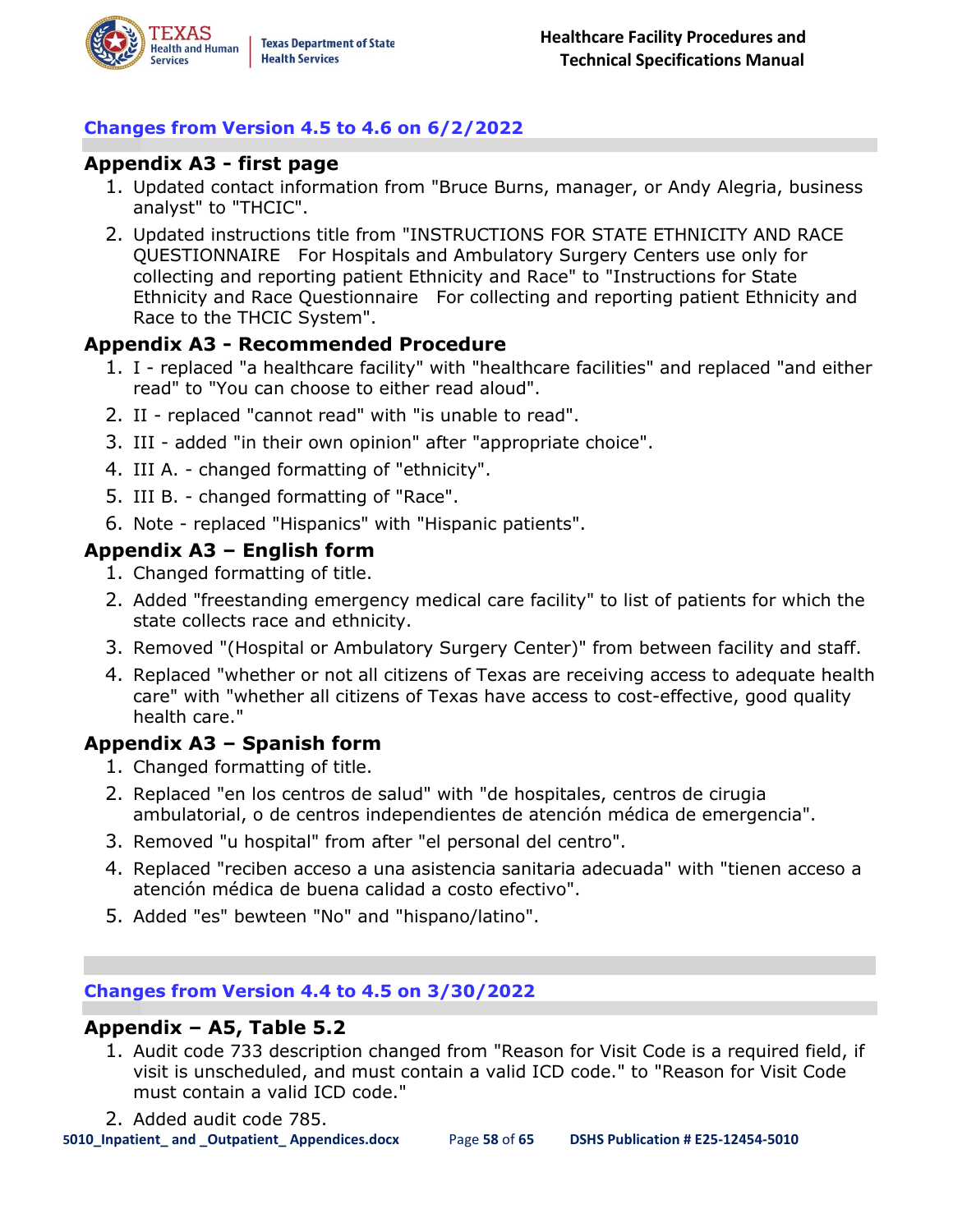#### **Changes from Version 4.3 to 4.4 on 1/25/2021**

#### **Appendix – A5, Table 5.1**

- 1. Audit MSD. ID. RJ053 description updated, "The THCIC Data Warehouse" replaced with "THCIC/System13".
- 2. Audit MSD. ID. RJ057 description updated, "The THCIC Data Warehouse" replaced with "System13".

#### **Changes from Version 4.2 to 4.3 on 1/8/2021**

#### **Appendix – A5, Table 5.2**

- 1. Audit code 733 " Out/P Invalid Reason for visit Code" is removed.
- 2. Audit code 762 "The Claim must have either a THCIC required HCPCS code, or the Claim must have a THCIC required revenue code and contain at least one procedure code" is removed.
- 3. Audit code 783 "The Claim must have either a THCIC required HCPCS code or the Claim must have a THCIC required revenue code" is added.
- 4. Audit code 784 "The Claim must contain at least one HCPCS code" is added.

#### **Changes from Version 4.1 to 4.2**

#### **Appendix – A1**

Consolidated the Military "State" abbreviations and updated section titles.

#### **Appendix – A3**

Updated THCIC staff contact information.

#### **Changes are from Version 4.0 to 4.1**

#### **Appendix – A5**

**5010\_Inpatient\_ and \_Outpatient\_ Appendices.docx** Page **59** of **65 DSHS Publication # E25-12454-5010**  1. RJ062 - Wrong ICD qualifier detected within DX, PX, or E-codes. The claim contains ICD [9/10] version qualifiers. Claims with statement thru date of 10/1/2015 and later MUST REPORT all Diagnosis (DX), Procedure (PX), and E-codes using the ICD-10 version of codes AND QUALIFIERS. For claims prior to 10/1/2015 use ICD-9 version. ICD-9 DX qualifiers: BK, BJ, BF, PR ICD-9 PX qualifiers: BR, BQ ICD-9 Ecode qualifier: BN ICD-10 DX qualifiers: ABK, ABJ, ABF, APR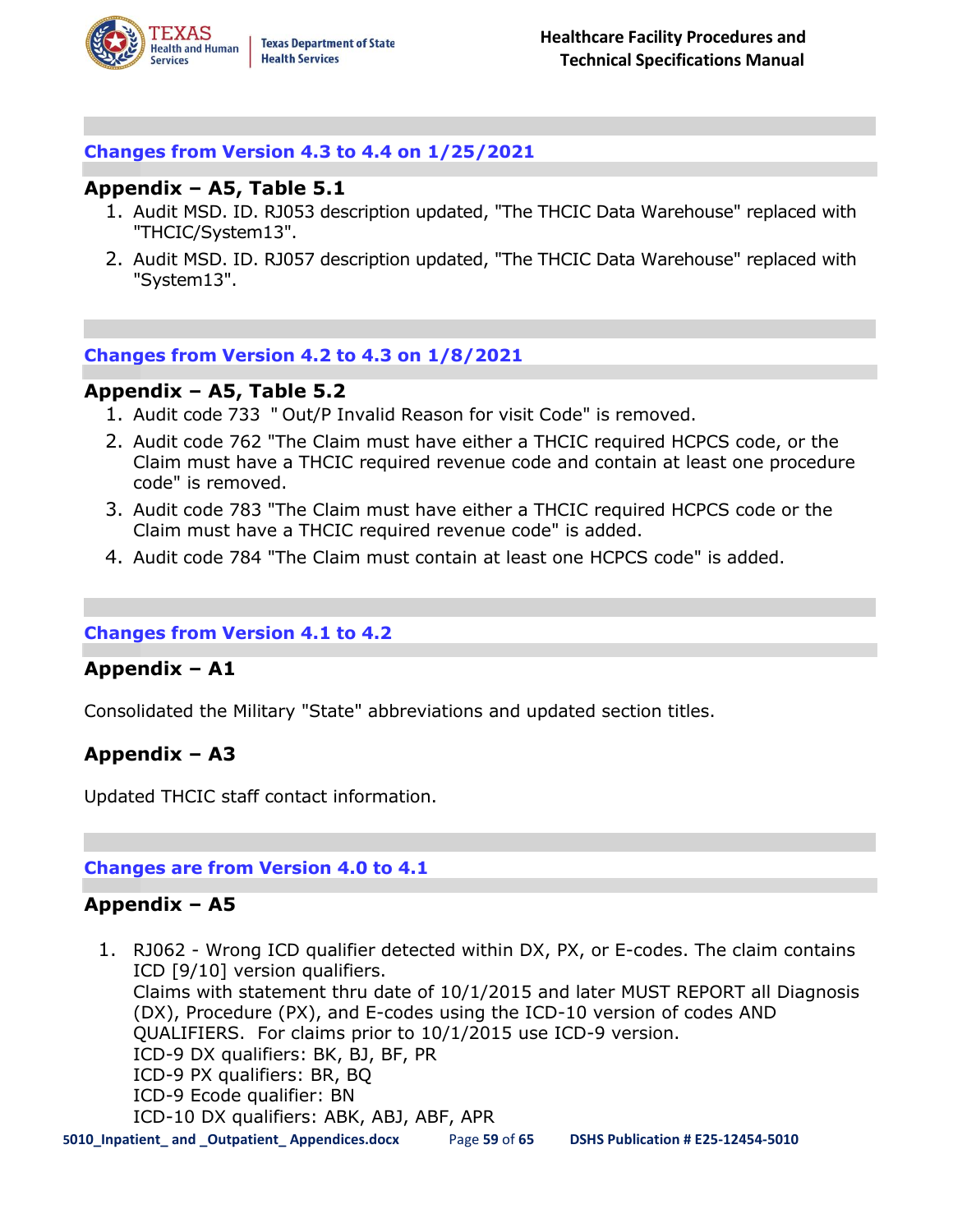

ICD-10 PX qualifiers: BBR, BBQ ICD-10 Ecode qualifier: ABN

- 2. RJ063 Effective January 1st, 2020, the K3 data segment is required on every claim and used to report patient race and ethnicity. It is conditionally used to report social security number for claims where the patient is not the subscriber. Your submission file generation software needs to be modified to reflect this change in requirements.
- 3. RJ064 Effective January 1st, 2020, the K3 data segment should conditionally contain race, ethnicity, and social security number. If the patient is the subscriber, the K301 data element must be 2 characters long to contain race and ethnicity. In that scenario, social security number is required on the REF\*SY data segment. Otherwise, if the patient is not the subscriber, the K301 data element must be 11 characters long to contain race, ethnicity, and social security number. Your submission file generation software needs to be modified to reflect this change in requirements.

#### **Changes are from Version 3.2 to 4.0**

- 1. 672-I, 672-Out/I, and 672-Out/P: Changed the Audit Description to have HCPCS and CPT as only valid code types.
- 2. 672-I, 672-Out/I, and 672-Out/P: Changed the Audit Description to have HCPCS and CPT as only valid code types.
- 3. 676: Was for all three types, made a separate type for Out/P. Changed Audit Description On Out/P to "procedure code" instead of "revenue code". Changed both to have "A Unit" instead of "An Unit" in the description.
- 4. 680, 681, 682, and 683, two entries for each number: Changed Audit Description to make modifiers only for HCPCS/CPT.
- 5. 685: Was for all three types, made a separate type for Out/P. Changed Audit Description on Out/P to "A Procedure Code" instead of "A Revenue Code".
- 6. 692, 693, 696, 707, 708, and 730: On status, remove Out/ED from Out/I,Out/ED. Out/I covered both in these instances.
- 7. 742, 743, 744, 745, 746, 747: Change "Rendering" to Rendering1" in both the Audit Message and the Audit Description.
- 8. 763 and 764: Change the Audit Description to remove "1" as a value. Added that a space is allowed if "the diagnosis code is POA exempt."
- 9. 726 and 762: Changed the Audit Model from "Patient" to "Claim" and the Field to Flag from "control number" to "patient\_control\_number".
- 10. 766: Changed the Edit Order from 881 to 879.
- 11. Changed to following from previous version Patient Address is in a Foreign Country (other than Canada): If the address of the patient is **a foreign country**, use the following: ANSI Loop.Data Segment 2010BA or 2010CA.N402 (Patient State) FC or XX 2010BA or 2010CA.N403 (Patient ZIP) "00000" or "XXXXX" 2010BA or 2010CA.N404 (Patient Country) See appendices for Country C Codes.

#### **Changes from Version 3.1 to 3.2**

**5010\_Inpatient\_ and \_Outpatient\_ Appendices.docx** Page **60** of **65 DSHS Publication # E25-12454-5010**  Under section: STATE REQUIRED ETHNICITY AND RACE QUESTIONS, pages #12 and 13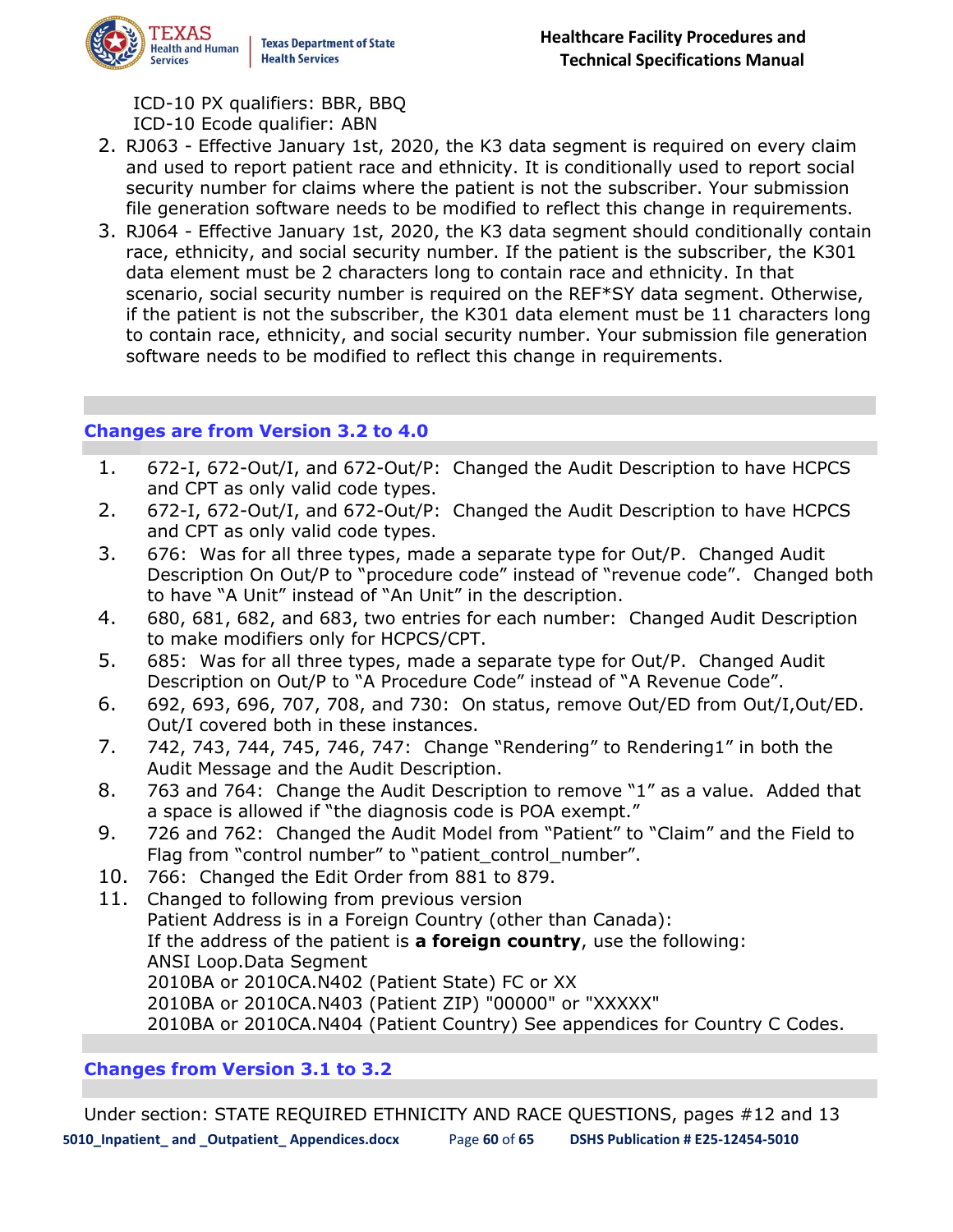

of this document: **Paragraph: Question #1: Ethnic Background,** we have removed the five digit (xxxxx) ethnic background (example:  $\lt$  (1) Hispanic/Latino (21352) and **Paragraph: Question #2: Race** < (1) American Indian/Eskimo/Aleut (10025) and so on

Minor modifications (Additions) to Table A, Pre-Processing Audits (Format Check) From Version 3.1 to Version 3.2 (Dec. 7, 2015).

### **Appendix – A5,**

- **1) RJ029** It used to have a value of (SE01=0000?) and SE=0000?). And now the Error Message is: **RJ029 -** Value (SE01=???) not equal num of segments counted in Transaction Set (actual cnt ST thru SE=???).
- **2) RJ32** RJ032 RJ032 Value (GE01=000?) not equal number of transaction sets included in Functional Group (actual count=000?).

And now the Error Message is: **RJ032** - Value (GE01=???) not equal number of transaction sets included in Functional Group (actual count=???).

- **3) RJ033** GS06 (Group Control Number=??????) value not equal segment GE02 (Group Control Number=??????}) Value. And now the Error Message is: **RJ033 -** RJ033 - GS06 (Group Control Number=?) value not equal segment GE02 (Group Control Number=?) value.
- **4) RJ035** Value (IEA01=000?) not equal number of Functional Groups included in Interchange (actual count=000?). And now the Error Message is: **RJ035** - Value (IEA01=?) not equal number of Functional Groups included in Interchange (actual

count=?).

**5) RJ042** – RJ042 - Element NM109, provider NPI num

```
validation failed. Your #: ?????????? Our #: ??????????
```
And now the Error Message is: **RJ042** Element NM109, provider NPI num validation failed.

Your #: ??????????

Our #: ??????????

**6) RJ043** - Element N3 (street addr) validation on provider failed. Your addr 123 Some street. Our addr 456 Another St (1st 15 characters only)

And now the Error Message is: **RJ043** - Element N3 (street addr) validation on provider failed.

Your addr: ???

Our addr: ???

(1st 15 characters only)

**7) RJ052 -** Element REF\*EI, provider EIN num validation failed. Your #: ????????? Our #:?????????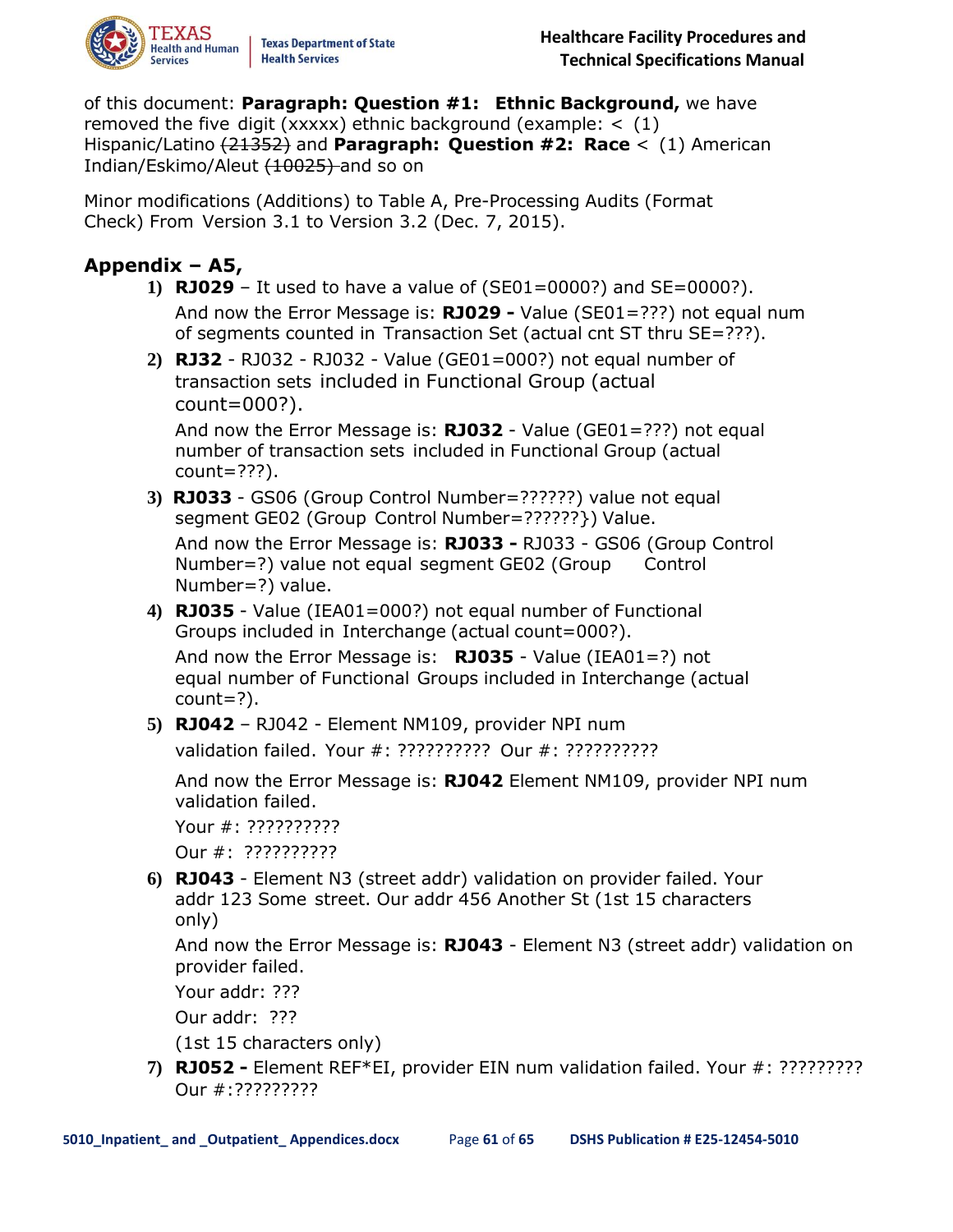

And now the Error Message is: **RJ052** - Element REF\*EI, provider EIN num validation failed. Your #: ????????? Our #: ?????????

**8) RJ060** - Facility not ASC, Institutional 5010 version format required And now the Error Message is: RJ060 - Facility not ASC, Institutional 5010 version format required (ver# 005010X223A2), your ver#??????????

And the Audit Description now read as: RJ060 - All non-ASC facilities MUST submit claims in Institutional format. Our system validates institutional format by examining the version number in the 8th element of the GS segment (GS08).

**9)** New Addition - **RJ061 – RJ061** - SBR (subscriber) segment missing in HL (hierarchical level). The Subscriber SBR segment is required in order to properly identify the patient. The SBR segment (along with its associated fields) normally appears immediately after an HL (hierarchical level) segment.

**10)** Audit 733 Out/P Invalid Reason for visit Code is removed

**11)** New Audit Id's have been added: **765 - 782**

#### **Changes from Version 2 to Version 3.1**

#### **a. Appendix – A1 Country Codes - ISO 3166**

i. Remove the old display table codes of Country Codes and replace it with new display table. ISO 3166 is the International Standard for country codes and codes for their subdivisions. [https://www.iso.org/obp/ui/#search.](http://www.iso.org/obp/ui/#search) The codes in ISO 3166 are available on the Online Browsing Platform. (OBP) is always up to date.

#### ii. **USPS State Codes, Military and Canadian Provinces,**

You can find the official USPS (USA) and Canadian abbreviation in the following web sites:

#### **For United States postal abbreviation codes:**

[Official United State Military Postal Services State Abbreviations Codes](https://pe.usps.com/text/pub28/28apb.htm) for **Provinces and Territories in Canada:** [Abbreviations for Provinces and](http://canadaonline.about.com/od/postalservices/a/abbreviations-provinces-canada.htm)  [Territories in Canada](http://canadaonline.about.com/od/postalservices/a/abbreviations-provinces-canada.htm) 

Note: Official USPS, Military "State" abbreviations codes colored each section with different color: Red for Military "State", and Green for Canada

**b. Appendix – A3** Race and Ethnicity Questionnaire Documents Note below the title of "Instructions for State Ethnicity and Race Questionnaire" is added to specify the documents are for: Hospitals and Ambulatory Surgery Centers **USE Only.**

**5010\_Inpatient\_ and \_Outpatient\_ Appendices.docx** Page **62** of **65 DSHS Publication # E25-12454-5010**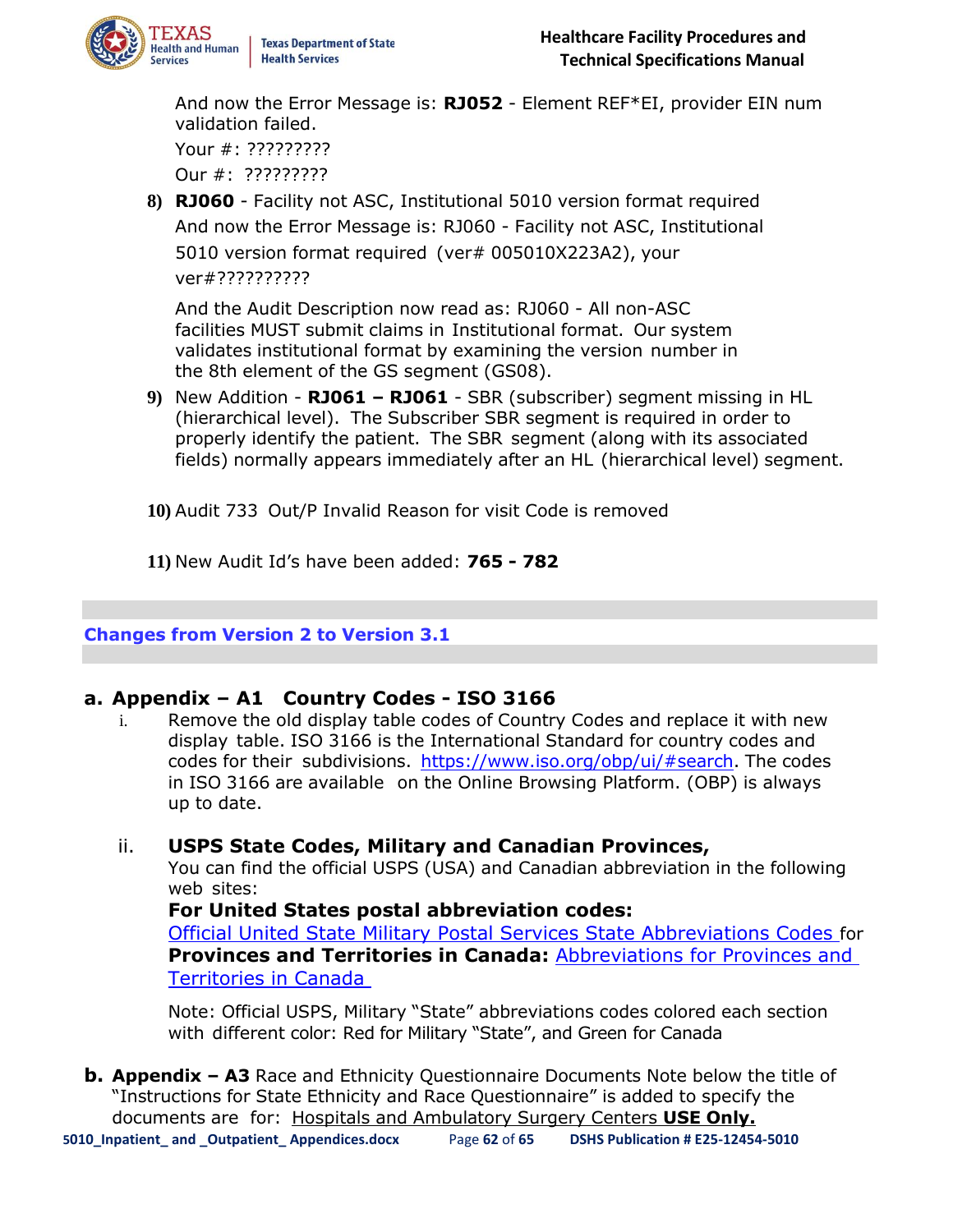

#### **c. Appendix – A5,**

- a. Title of Appendix changed to INPATIENT & OUTPATIENT AUDIT ID'S from INPATIENT AND OUTPATIENT AUDIT ID'S AND AUDIT **MESSAGES**
- b. Table- A Pre-Processing Audits Format and Claim Construction Checks**.**
	- i. Table A is reformatted Audit Message ID and Message are Merged
	- ii. Inpatient and Outpatient Audit ID's and Audit Messages have been revised to:
		- a. Updated and clarified the audit list messages, providing a Text explanation for each "RJ000" messages.
		- b. Modify existing table with clear definitions and add new Audit Messages from RJ048 –RJ059
		- c. Added RJ060 for Emergency Department data submission in Institutional format.
- c. Table- B **-**Claim Level Audits and Error Messages:
	- THCIC Inpatient Outpatient Audit Comparison to Table Containing Audits and Error Messages: (Moved the old Table B Claim Level Audits from website <http://www.dshs.state.tx.us/thcic/hospitals/HospitalReportingRequirements.shtm> in Microsoft Excel file and incorporated into a table under Appendix – A-5, Table - B -Claim Level Audits
		- 1. Table B Claim Level Audits Updated the following Audits:
			- a. Audit code 646 for Inpatient claims is modified adding the new code name "Point of Origin" (Admission Source).
		- 2. Audit code 646 Outpatient Institutional is added as "Missing Point of Origin (Admission Source) Code for Outpatient ED".
		- 3. Audit code 647 added Missing Patient Status Code for Outpatient ED (Outpatient Institutional claims only).
		- 4. Audit code 655 Invalid Point of Origin (Admission Source) code for inpatient claims the Audit Message and Audit Description are updated from " Invalid Admission Source" and " The Admission Source Code is a required field and must contain a valid value of 1 - 9, A." to "Invalid Point of Origin (Admission Source)" and "The Point of Origin (Admission Source) Code is required and must contain one of the following values: 1, 2, 4, 5, 6, 8, 9, D, E, F.", respectively.
		- 5. Audit code 655 Invalid Point of Origin (Admission Source) code for outpatient institutional claims is added
		- 6. Audit code 656 Invalid Admission Type code for outpatient ED claims is added
		- 7. Audit code 657 Invalid Facility Type code for Outpatient Institutional claims, the Audit Description is updated to " The Facility Type Code field contains an invalid Outpatient-I unique allowable value. The Facility Type Code is the first two characters of the claim's bill type" from "Outpatient-I unique allowable values".
		- 8. Audit code 657 Invalid Facility Type code for Outpatient Professional claims, the Audit Description is updated to " The Facility Type Code field contains an invalid Outpatient-I unique allowable value. The Facility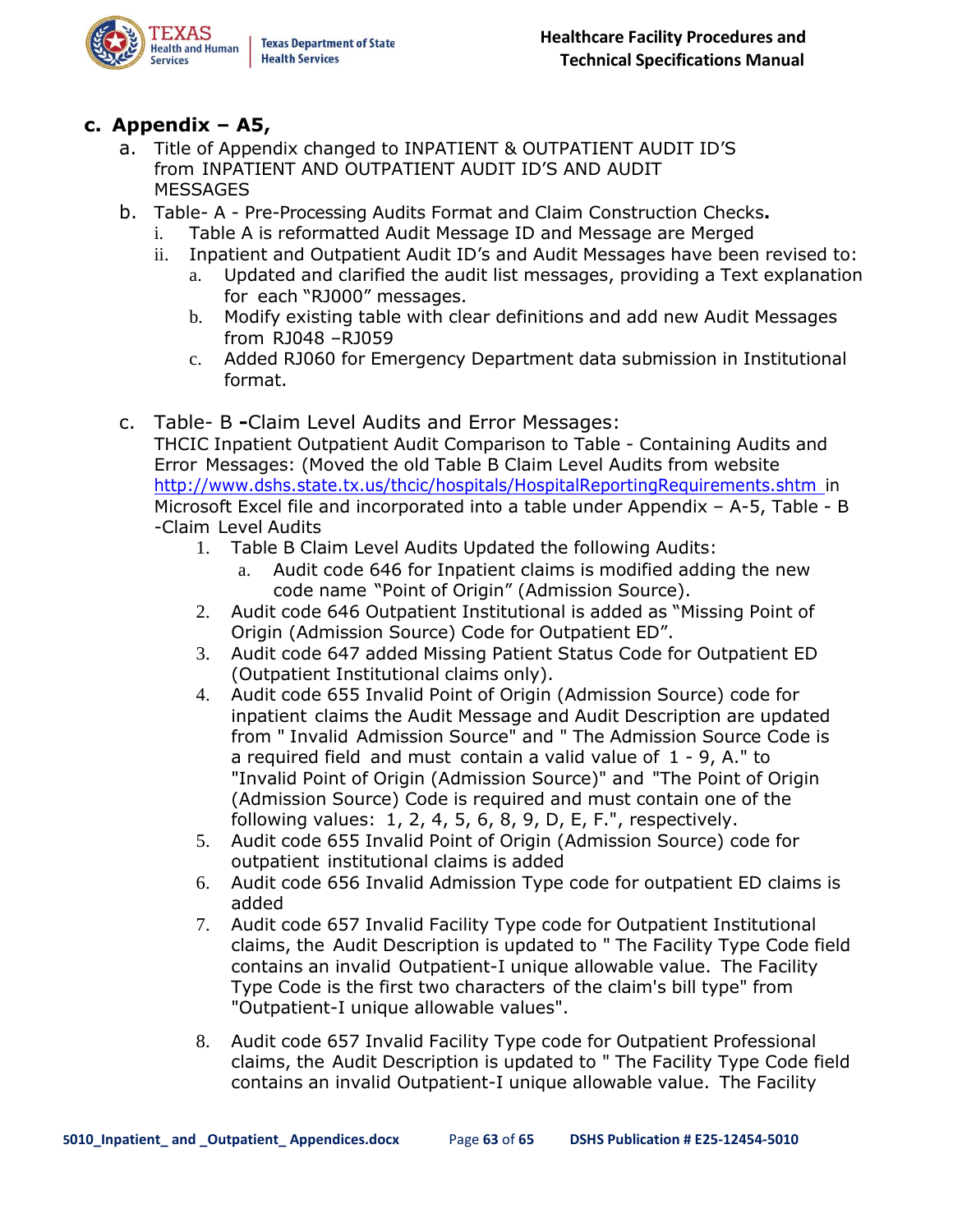

Type Code is the first two characters of the claim's bill type" from "Outpatient-P unique allowable values".

- 9. Audit code 658 Invalid Claim Frequency Type code for Outpatient Institutional claims, the Audit Description is updated to "The Claim Frequency Type Code contains an invalid value. The Claim Frequency Type Code is the third character of the claim's bill type." from "Outpatient-I unique allowable values".
- 10. Audit code 658 Invalid Claim Frequency Type code for Outpatient Professional claims, the Audit Description is updated to "The Claim Frequency Type Code contains an invalid value. The Claim Frequency Type Code is the third character of the claim's bill type." from" from "Outpatient-P unique allowable values".
- 11. Audit code 666 Invalid Patient Discharge Status code for outpatient ED claims is added
- 12. Audit code 675 Invalid Unit code the description field has the "F2" code removed from the listing for Inpatient and Outpatient Institutional claims.
- 13. Audit Code 710 Description the phrase "Primary Practitioner" is replaced by "Other Provider".
- 14. Audit Code 742 Description the phrase "Primary Practitioner" is replaced by "Rendering Provider".
- 15. Audit code 759 Invalid Procedure through Date for Outpatient Institutional and Outpatient Professional claims was removed since it is duplicated.
- 16. Audit code 733 Out/P Invalid Reason for visit code is deleted from the table.

Data Reporting Requirements in section: Data Correction -We had a section: Audit List, that contain audits and messages used by THCIC for auditing inpatient and outpatient data we made it available in this documentation

- **1** Appendix B1 and B2 are renumbered to Appendix A7 and A8 respectively
- **2** New Appendix A7 KEY DATA ELEMENTS FOR MATCHING INPATIENT CLAIMS Footnote - language regarding UB92 electronic file structure deleted.
- **3** New Appendix A8 KEY DATA ELEMENTS FOR MATCHING OUTPATIENT CLAIMS Footnote - language regarding UB92 electronic file structure deleted.
- **4** Appendix A9 PAST VERSION CHANGES THAT HAVE BEEN MADE TO THIS DOCUMENT is added new. It is the listing of all past changes to the different 5010\_Inpatient\_and\_Outpatient-Appendices manual versions is added to the end of the document.

#### **Changes from Version 1 to Version 2**

- **1. Appendix – A1** Valid Country Codes the following updates are made
	- a. Webpage Hyperlink updated to [http://www.iso.org/iso/country\\_codes/iso\\_3166\\_code\\_lists.htm\](http://www.iso.org/iso/country_codes/iso_3166_code_lists.htm/) from [http://www.iso.org/iso/en/prods-services/iso3166ma/02iso-3166-code](http://www.iso.org/iso/en/prods-services/iso3166ma/02iso-3166-code-lists/list-en1.html)[lists/list-en1.html](http://www.iso.org/iso/en/prods-services/iso3166ma/02iso-3166-code-lists/list-en1.html)
	- b. AX- ÅLAND ISLANDS is added
	- c. BO BOLIVIA, PLURINATIONAL STATE OF is changed from "BOLIVIA"

**5010\_Inpatient\_ and \_Outpatient\_ Appendices.docx** Page **64** of **65 DSHS Publication # E25-12454-5010**